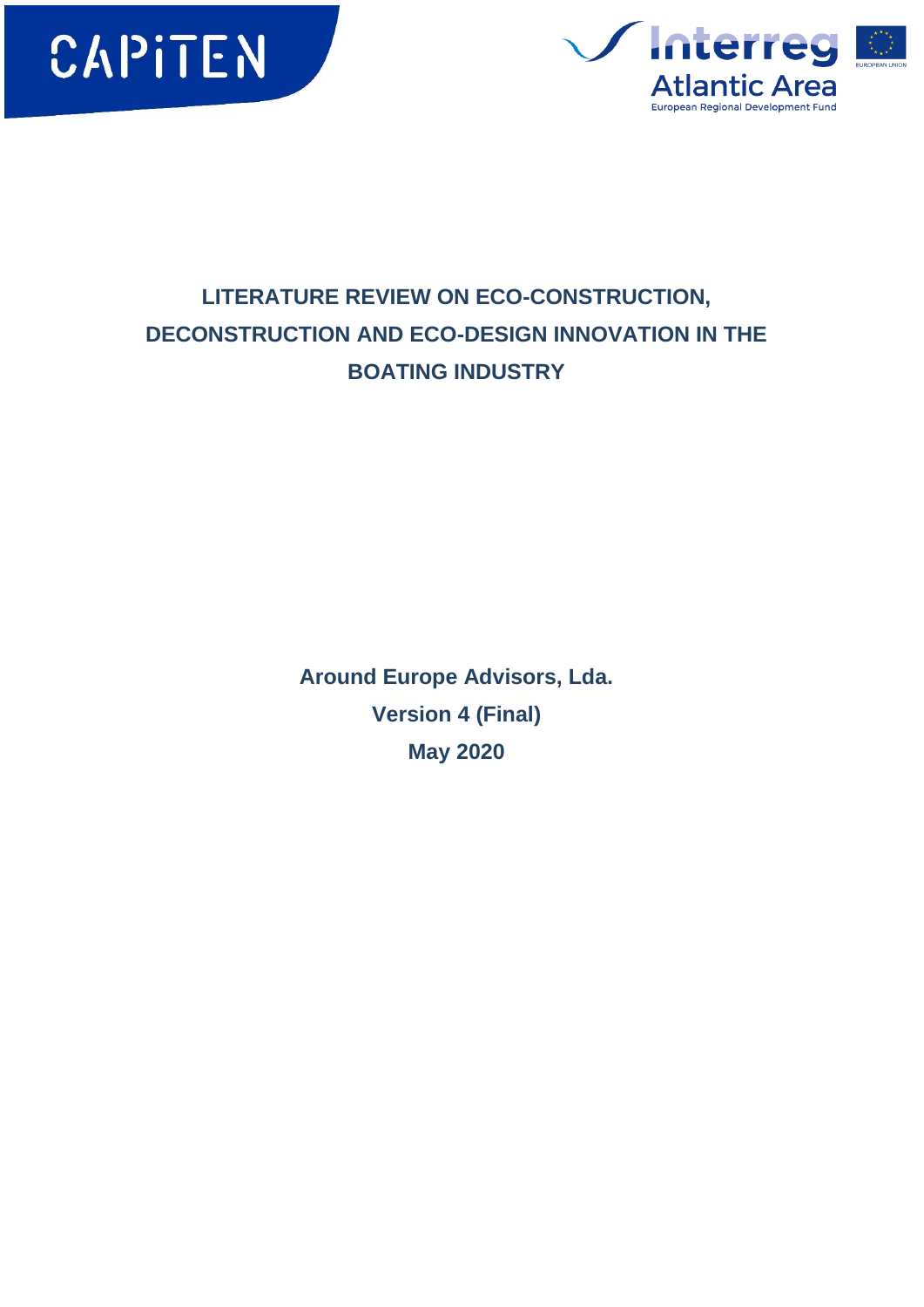| Ι.                               |                                                                                                                                                                                                                                                                    |
|----------------------------------|--------------------------------------------------------------------------------------------------------------------------------------------------------------------------------------------------------------------------------------------------------------------|
| н.                               |                                                                                                                                                                                                                                                                    |
| Ш.<br>a.<br>b.<br>c.<br>d.<br>e. | ENVIRONMENTAL SUSTAINABILITY IN THE BOATING INDUSTRY 7                                                                                                                                                                                                             |
| IV.<br>a.<br>b.<br>c.            | ECO-CONSTRUCTION, DECONSTRUCTION AND ECO-DESIGN INNOVATION IN THE                                                                                                                                                                                                  |
| V.<br>a.<br>b.<br>c.             | LITERATURE REVIEW ON PORTUGAL'S BOATING INDUSTRY  22                                                                                                                                                                                                               |
|                                  | From the different examples of regulations described above, it is possible to identify<br>the growing concern for environment and sustainability issues, especially motivated<br>by the need to transpose the directives of the European Parliament and Commission |
|                                  | Organizations, regardless of their activity, size and location, must comply to an<br>increasing number of environmental requirements imposed not only by the State, but                                                                                            |
| VI.                              |                                                                                                                                                                                                                                                                    |
| VII.<br>a.<br>b.                 |                                                                                                                                                                                                                                                                    |
|                                  |                                                                                                                                                                                                                                                                    |
|                                  | APPENDIX 1 - Survey conducted among stakeholders of Alto Minho's boating industry40                                                                                                                                                                                |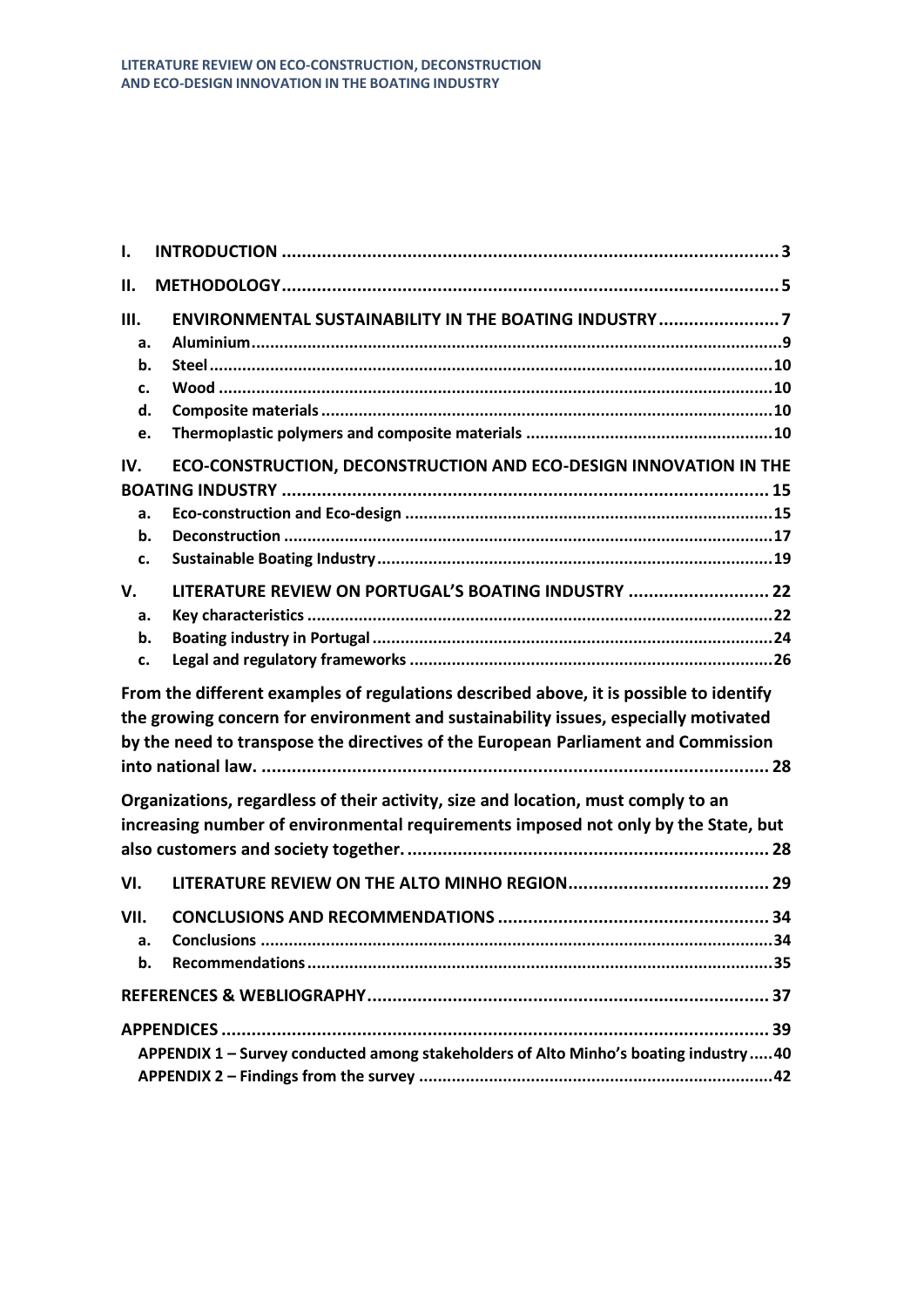# <span id="page-2-0"></span>**I. INTRODUCTION**

CAPITEN is an interregional cooperation project, supported by Interreg Atlantic Area programme, that brings together 18 partners from Portugal, Spain, France, Ireland and the United Kingdom. This project seeks to promote stronger growth across regions and create jobs in multiple sectors of the boating industry (tourism, water sports, industry and leisure).

It highlights innovative products (in particular those which will help increase the number of people participating in water sports), as well as the development of eco-design, eco-construction and deconstruction processes aiming to better sustainability processes in the sector (with special regard to the reduction of environmental impact and the reuse / recycling of waste generated).

Specifically, regarding the boating industry, this project focuses on reducing the carbon footprint, helping create a greener industry, being essential as a first step to develop knowledge about the geographical area within the framework of the programme, in order to identify regional stakeholders, the industrial processes at hand and the good practices to be shared / adapted among partners and / or project's territories.

Keeping in mind the added value its actions can (and should represent) for stakeholders of the boating sector of the participating regions, the CAPITEN project takes a regional form promoting territorial cooperation and allowing to share knowledge and experiences that will help identify solutions to specific issues of each region.

Alto Minho, as partner region on the project, is strongly committed to the sustainable development of this sector (in regard to water sports and tourism<sup>1</sup>), strengthening its development, and setting the blue and green economies as cornerstones.

**The literature review on eco-construction, deconstruction and eco-design innovation in the boating industry** was drawn up to be a report to help reflect on the sustainability of Alto Minho's boating sector, identifying needs and critical points, as well as presenting recommendations for developing actions which will contribute to raise awareness among stakeholders and, thus, mitigate the industry's negative environmental impact.

It is organized into six main chapters:

- Chapter 1 introduces the methodology followed for the preparation of this document;
- Chapter 2 not only presents the concept of environmental sustainability within the boating industry, but also the sector's impact on the environment (focusing on materials used);
- Chapter 3 examines the main concepts: eco-design, eco-construction and deconstruction, outlining the promotion of innovation which will help reduce the environmental impact of the boating industry;

 $1$  The strategic priorities are supported in different strategic planning and action documents that the region has been developing and implementing to reach a medium/long-term vision.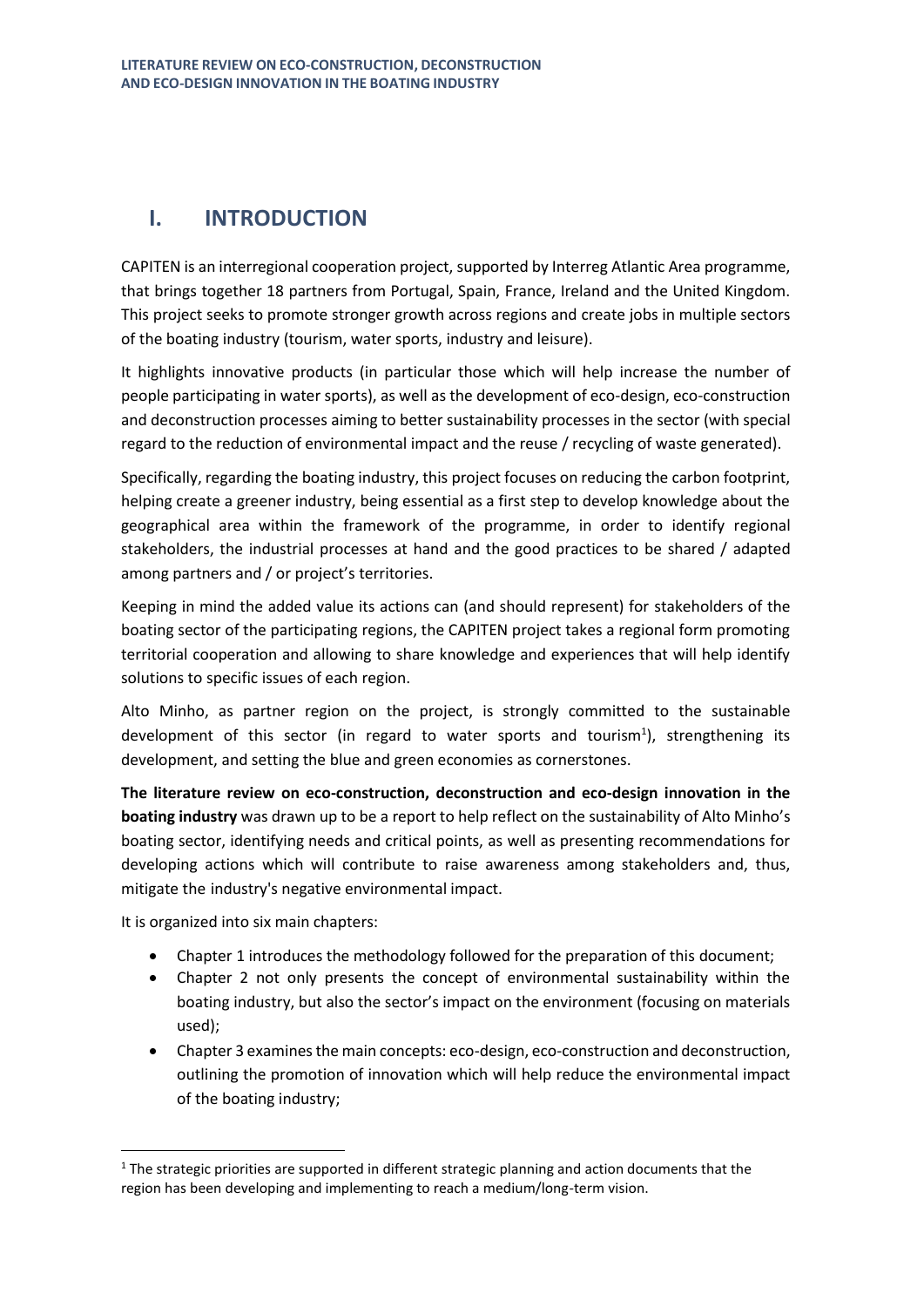- Chapters 4 and 5 go through the literature review, presenting the national global context and then focusing in the Alto Minho region;
- A final chapter presents an overview of the main conclusions and recommendations that resulted from the analysis carried out in the previous chapters.

It is worth noting that the lack of data and the difficulty of collecting information from stakeholders of the nautical industry were critical factors for the development of this work, leading to the recommendations presented in the specific chapter.

Finally, it should be noted that this report is ought to be, in structure and content, **an exploratory document that aims to pave the way for debate and reflection on environmental issues in the context of the boating industry** in order for each territory and industry help meet the objectives of the most recent climate summit, held in December 2019 in Madrid.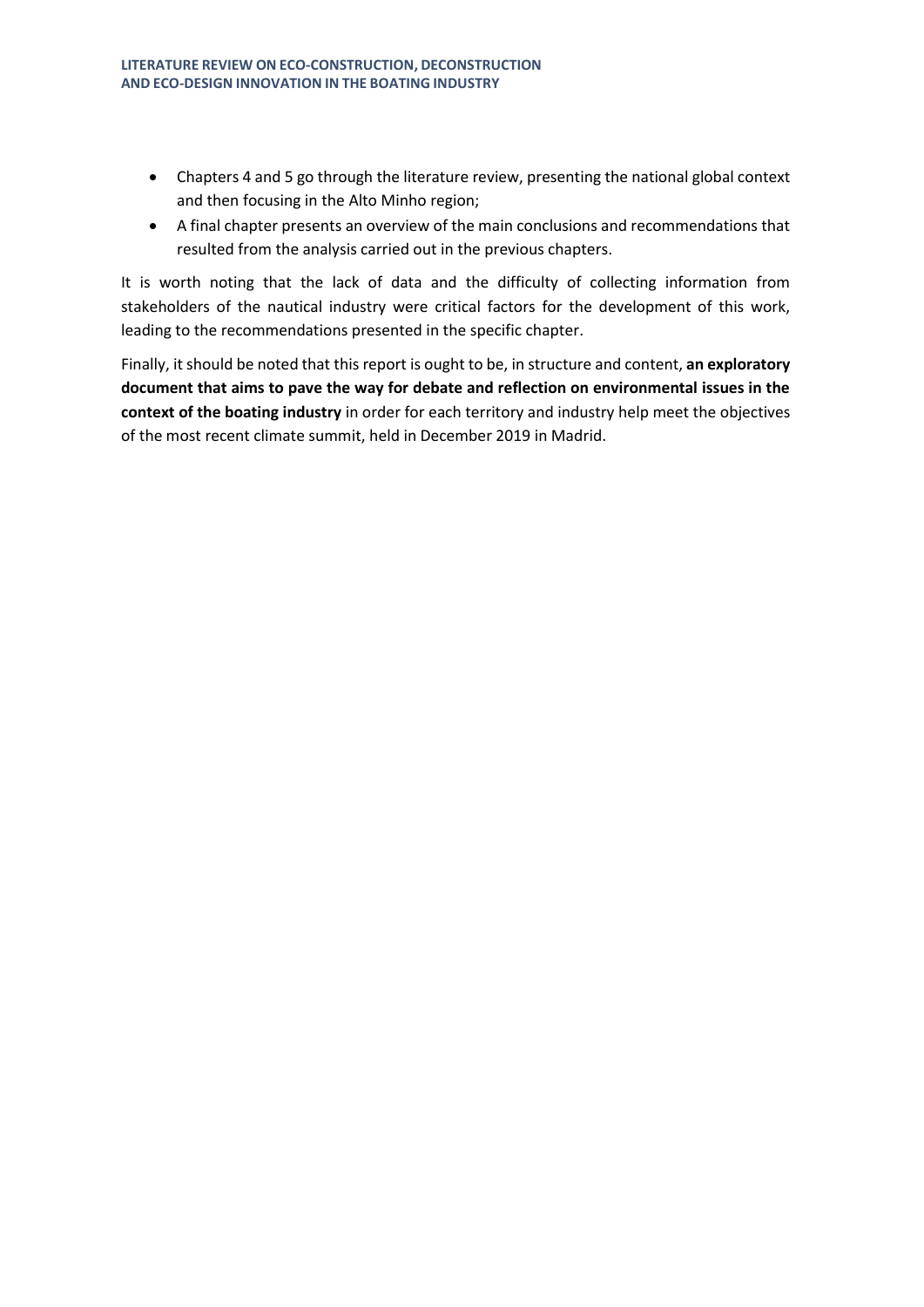## <span id="page-4-0"></span>**II. METHODOLOGY**

The methodology used for the development of this work was started together with the Intermunicipal Community (CIM) of Alto Minho, in July 2019, and its main purpose is to improve the knowledge about the environmental sustainability and impact of the region's boating industry.

The work was carried out in four sequential phases that are set out below, however it was necessary to adjust its duration (compared to the duration initially envisaged), result of the encountered difficulties in obtaining appropriate data needed to facilitate the achievement of the objectives pointed out above.

### **Phase1 – Development of a database**

Following the database model established by the CAPITEN consortium, in regard to the information intended to be collected, it was possible to identify the stakeholders of Alto Minho's boating industry (including companies and their associative representatives; sports clubs and associations; public entities; universities and research centres), information which was completed and corrected by CIM Alto Minho.

All stakeholders were contacted by telephone or spoken to in person, and they were asked to confirm their identity and contact information and complete a short online survey (see Appendix 1) to identify their awareness level and action plans to reduce impact and promote environmental sustainability.

This survey allowed us to identify 34 regional stakeholders<sup>2</sup>, which are active in the municipalities within CIM Alto Minho (Arcos de Valdevez, Caminha, Melgaço, Monção, Paredes de Coura, Ponte da Barca, Ponte de Lima, Valença, Viana do Castelo and Vila Nova de Cerveira).

Of the 34 contacted stakeholders, only 7 completed the online survey (see Appendix 2) corresponding to a response rate of 28%, which was a representative sample of the sector.

### **Phase 2 – Primary and secondary data collection**

While developing the previous phase, secondary data was collected (using the sources provided by Alto Minho CIM and the information collected by the technical team of the study) in order to complete the information obtained in the first phase on eco-design, eco-construction and deconstruction processes under implementation / development by the regional boating industry.

Bearing in mind that literature review on a regional context should start by reviewing the literature at a national level and in order to ensure that this document reflects the specific

 $<sup>2</sup>$  This list was developed during second phase since the analysis of strategic documents that the region</sup> developed for the nautical sector made possible to identify stakeholders which did not at first appear in first phase. These stakeholders were not asked to complete the online survey.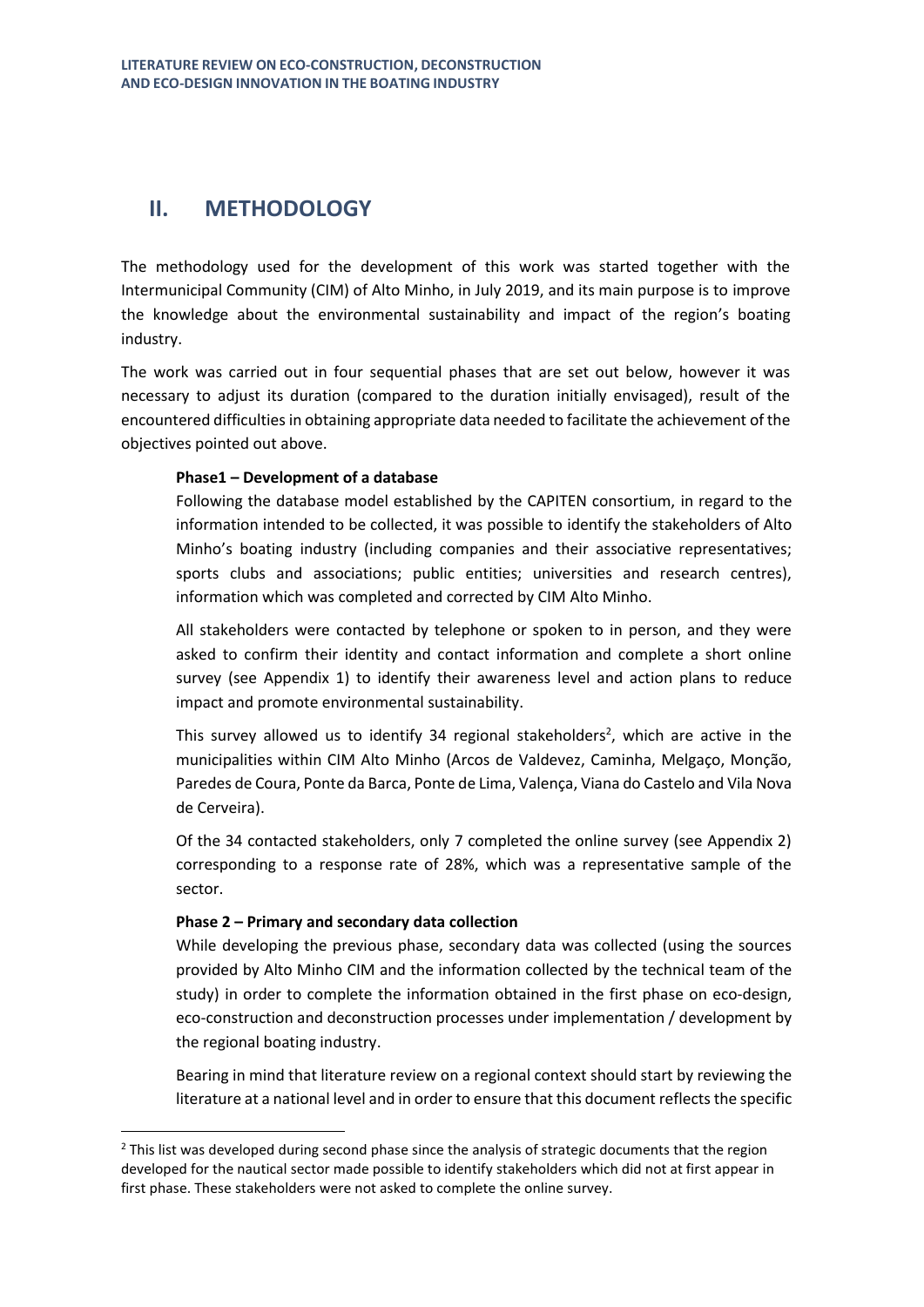reality of the regions of the other Portuguese CAPITEN partners, representatives were interviewed via Skype to collect primary data that complemented the information already collected from Alto Minho CIM.

### **Phase3 - Analysis and discussion of data**

Then, the data collected was analysed and discussed, and the main limitations to the present study were identified (such as lack of information, the regional stakeholders' lack of willingness for innovation, and their few environmental sustainability actions).

Whenever necessary to ensure the correct treatment of data, additional primary and secondary data were collected, which lead to the conclusions obtained on the analysis carried out in this stage.

Relevant to mention that the study also focuses on the identification of aspects that contribute (could contribute) to the reduction of the environmental impact of the regional boating industry, and at this stage, the recommendations that were considered relevant to overcome the described limitations and constraints were also added.

The analysis of the stakeholders' performance was based on<sup>3</sup>:

- Waste management;
- Discharge and wastewater management;
- Air emissions and noise;
- Consumption of water, electricity and gas
- Implementation of ISO 14.001;
- Implementation / participation in innovative projects to reduce the environmental impact of the activity.

### **Phase 4 – Writing up the study**

The results and conclusions of the previous phase gave rise to the final document, which was submitted to CIM Alto Minho and the other Portuguese CAPITEN partners for validation and comments.

<sup>&</sup>lt;sup>3</sup> Analysis limited by the stakeholders' lack of willingness to conduct face-to-face interviews in order to identify their manufacture conditions and processes.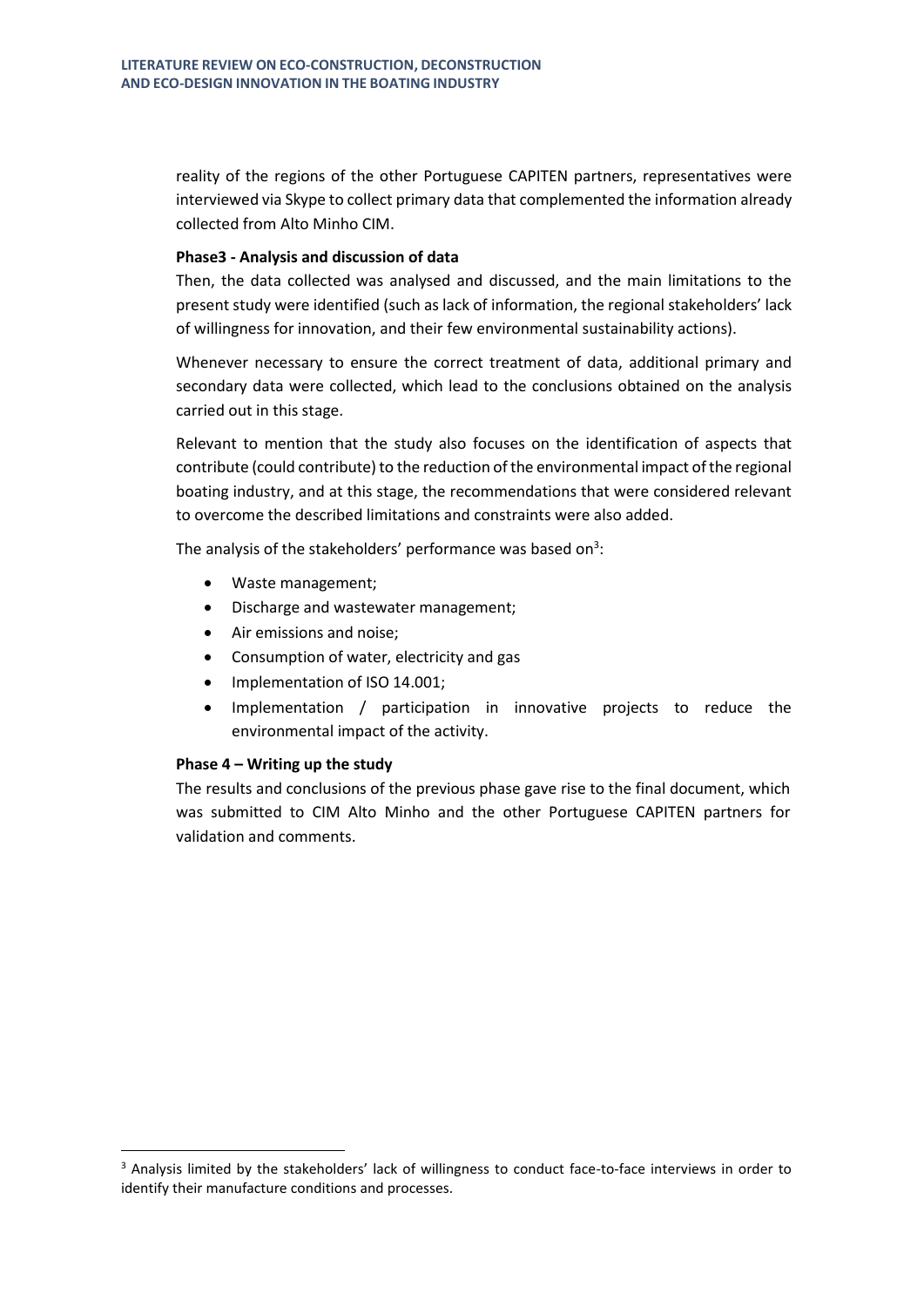# <span id="page-6-0"></span>**III. ENVIRONMENTAL SUSTAINABILITY IN THE BOATING INDUSTRY**

Just like any other activity in close contact with the environment, the boating industry, in its entirety, assumes the duality of producing environmental assets and liabilities and, therefore, it is necessary to manage and reduce its ecological impact.

This industry is organized into a relevant set of processes with negative environmental impacts generated from greenhouse gas emissions and materials used.

More importantly, we are aware that the key raw material of the boating industry is the ocean, which makes it crucial to ensure that development takes place in an integrated manner, without turning its profitability and job creation capacity directly linked to the loss of quality of this raw material.

It's a challenge the boating industry faces, and it's vital for this activity to ensure the protection of ecosystems, thereby allowing the industry to keep developing its activities (regardless of typology), as well as help improving quality of life of coastal populations.

In this context, concepts such as eco-design or eco-construction, reuse, recycling or even circular economy are particularly relevant.

Applying eco-design concepts to the boating industry, for example, allows acting at the very beginning of the value chain of this industry, developing **a true strategy to prevent its environmental impacts.**

It is closely related to one of the methods considered to be most appropriate for assessing the environmental impact<sup>4</sup> of an activity or product: **the life cycle approach**, which takes into account (allows measuring) its environmental impact from conception to destruction, considering not only its use, but all activities related to it. In this context and within the boating industry, we should consider a specific type, yachts, whose useful life is more than 30 years and its construction period can be measured in days (see figure 1).

This approach takes into account the environmental impact of each product, not only from its design (concept and production process), but also considering its usage and what happens at the end of its useful life, thus promoting forward-looking reflection on natural resource management in manufacturing processes, energy consumption, environmental impact from its usage to end, and will also help preventing/controlling each product's contribution to climate change.

The life cycle of the product begins with raw material extraction, followed by the manufacture of semi-finished products and their assembly and completion operations. It is used until it is out of use, and on this last phase where the product becomes waste are also included materials recycling and waste management processes.

<sup>4</sup> Concept related to ISO 14.001 standard, better described in the following chapters.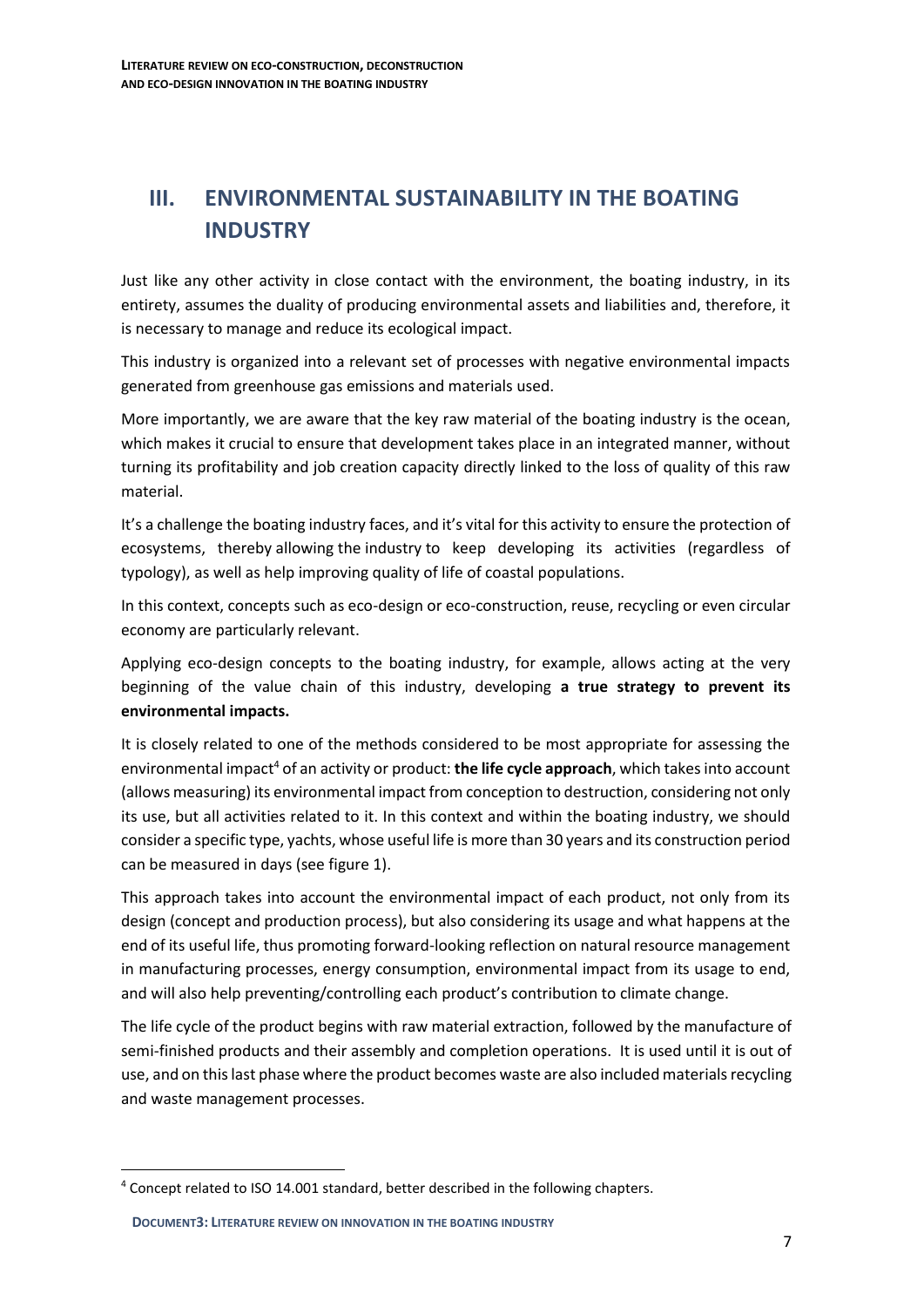

Figure 1 – Vessel's life cycle (Source: own elaboration)

In the specific case of the marine industry, applying the product life cycle approach must consider critical variables: weight and useful life.

• *Weight optimisation:* it's important to consider that the ecological balance should be proportional to the amount of construction materials and any weight reduction has an immediate positive effect in terms of environmental impact (extraction, manufacturing, end of life)

However, this on weight reduction can also lower the power required to propel the vessel, and thus having an impact in both energy and materials savings during the use phase and therefore weight can represent a significant disadvantage in terms of efficiency, budget, and ecological balance. Eco-design and eco-construction establish that it is necessary to best optimize the architecture of the ship and its equipment.

• *Lifetime:* the environmental impacts generated throughout a vessel's lifetime are related to its usage period. So, a ship with low environmental impact during the construction phase and a short life cycle is not necessarily better for environment than a second vessel with more impact during construction, but whose life cycle is longer. Check, for example, the case of a sailboat (Figure 2):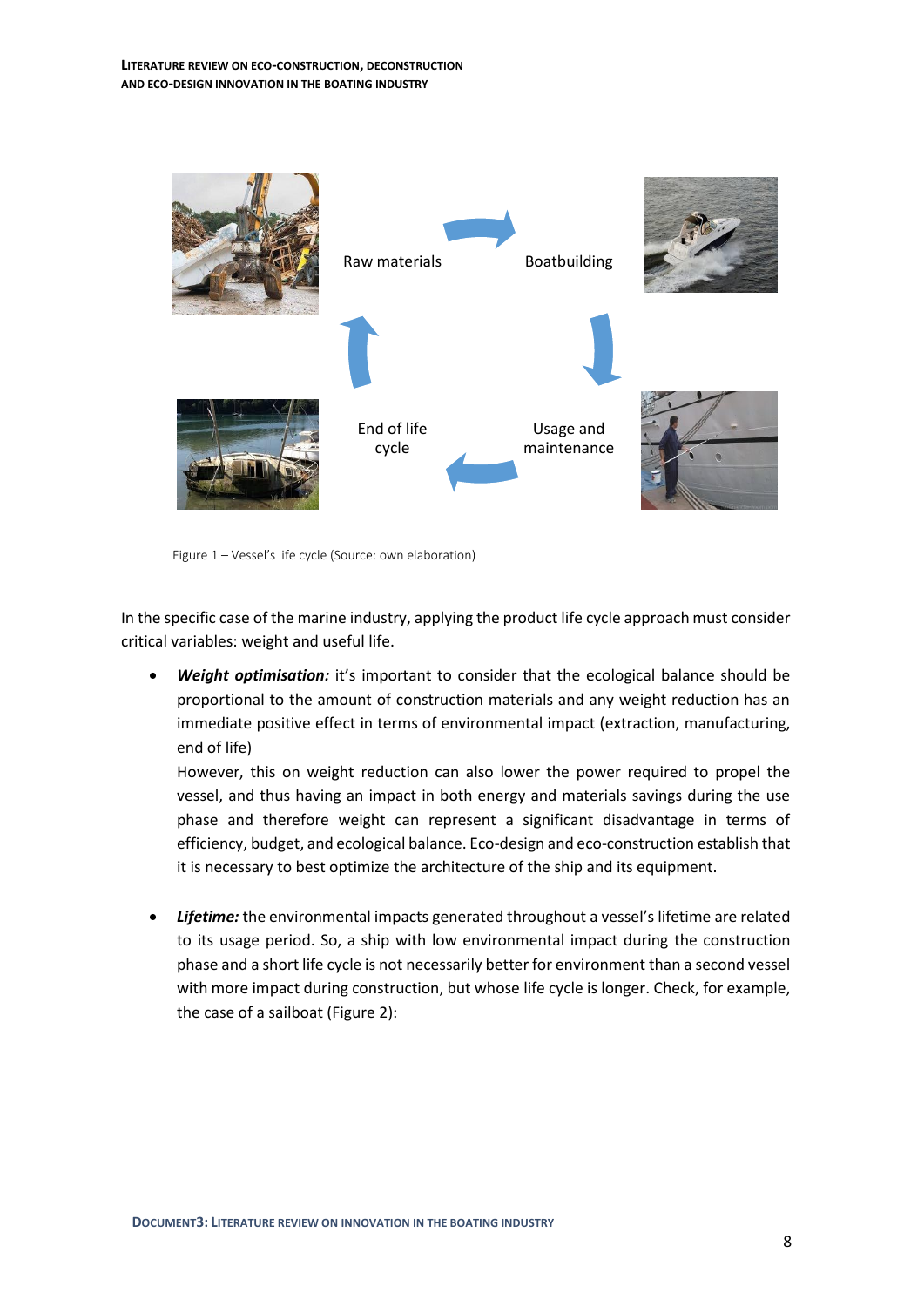|                 | Hull<br>(material) | <b>Duration</b>                                                                | Hull<br>(material) |
|-----------------|--------------------|--------------------------------------------------------------------------------|--------------------|
| <b>Sailboat</b> | Fibreglass         | 30 years                                                                       | High               |
|                 | Wood               | $+100$ years<br>(depending on protection, maintenance<br>and / or restoration) | Low                |
|                 | Aluminium          | +50 years                                                                      | High               |

Figure 2 - Duration vs. Environmental Impact (Source: own elaboration)

The main phases of building pleasure yachts are the construction of the hull and deck, the interior design, installation of equipment and sails (in case of a sailboat), the installation of the engine and propulsion system, as well as technical and electronic boat equipment, and the construction of the hull, deck, and structure are the most demanding in terms of resources and energy consumption, critical phases to product sustainability in the boating industry.

Furthermore, resources (especially materials) used in the different manufacturing processes of the boating industry become fundamental elements in determining the sustainability of this sector. The main factors to consider are: volume of materials needed and how long it takes to replace it in/by nature; energy consumption of the manufacturing processes; the amount and typology of maintenance and conservation materials; volume of waste generated at the end of life and the capacity of reusing/recycling waste.

There are no figures in Europe showing the proportion of the different materials used in the construction of hulls, structures, and bridges. However, it is reasonable to assert that European recreational crafts are built with composite materials. Wood, aluminium, and steel are also used as building materials, but they represent a minor part of the current production volumes<sup>5</sup>. Metal and wood in small amounts are preferred materials for the vessel's interior design and equipment.

Considering its importance in a European context, the sustainability of the above-mentioned materials is covered in the following points:

## <span id="page-8-0"></span>**a. Aluminium**

Aluminium (AI) is the most abundant metal in the Earth's crust, within the non-ferrous metals, and the most used in the boating industry and other everyday applications.

The principal advantages are its alloy  $(2,70g/cm<sup>3</sup>)$ , the behaviour regarding mechanical resistance of mucosal coating, high thermal and electrical conductivity, durability (aluminium is stable in the air) and good corrosion resistance (with a correct surface treatment it is resistant to both seawater and many water solutions and chemical agents), which enable its use in many structural and decorative applications. On the other hand, if an aluminium casing

<sup>5</sup> As an illustration, the French nautical industry produces about 95% of boats in composite, about 3% in aluminium, some 2% in wood (plywood or moulded wood), and less than 1% in steel.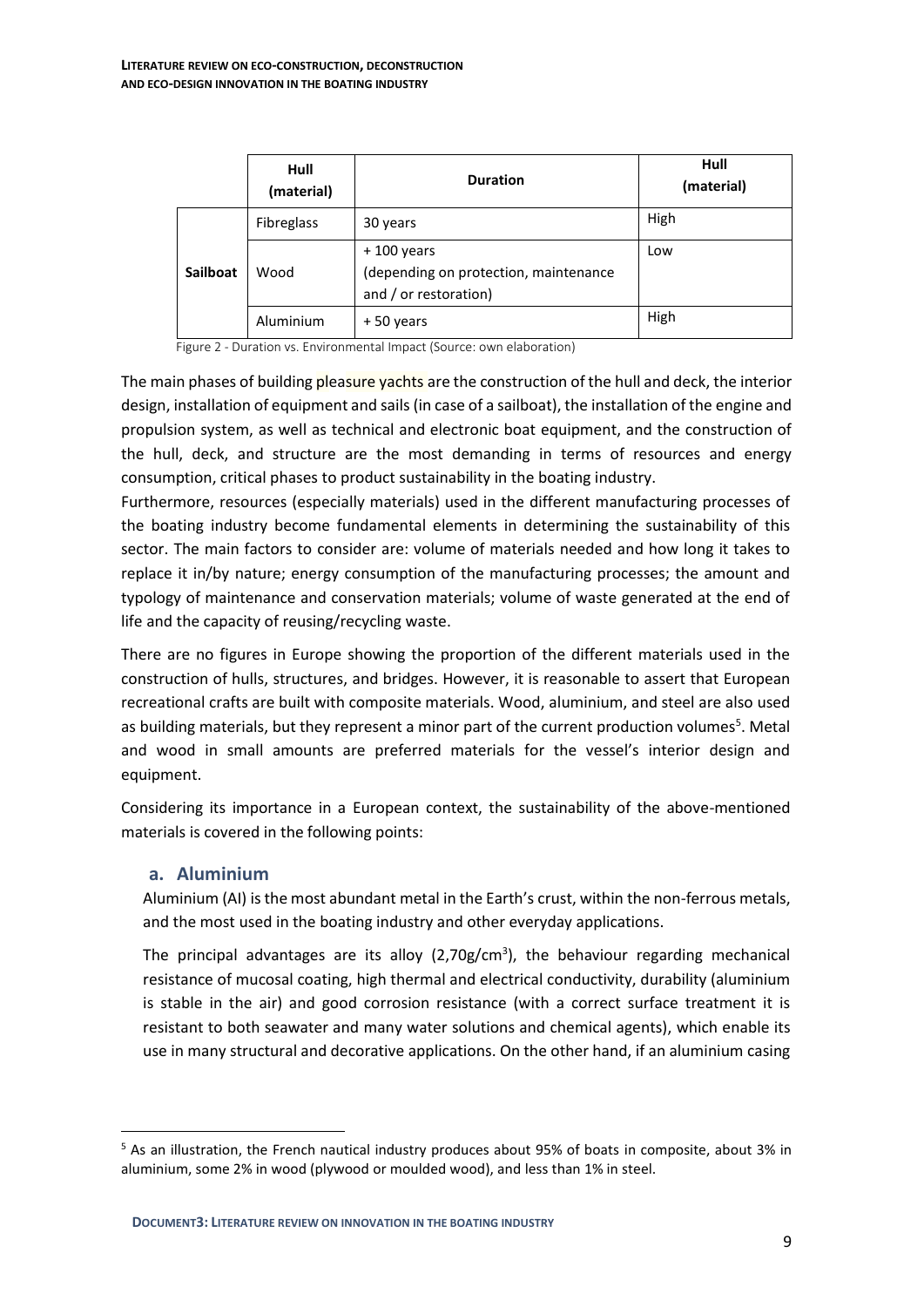does not oxidize, it may be subject to electrolysis, arising electrical leaks and causing discoloration (a phenomenon that often occurs in ports).

Aluminium is a good choice for boatbuilding because it can be reused after its initial product, since the use of recycled material for re-melting aluminium greatly reduces the energy, compared to the one used for processing aluminium material extracted directly from nature (saving up to 90%).

## <span id="page-9-0"></span>**b. Steel**

Manufacturing, processing and recycling steel is already duly regulated (controlled) registering little impact on the environment. However, it has a significant negative impact throughout the phase of use of the product (in this case, vessels), the longest one of the life cycle, since it is very dense and very sensitive to corrosion.

Due to its rigidity and resistance features, steel is used in mechanically resistant and stable vessels, but still, it requires maintenance and more energy to move on water.

## <span id="page-9-1"></span>**c. Wood**

Wooden hulls are usually made of plywood. The moulded wood technique, created after World War II, consists of a plank of thin strips of wood, glued to each other and covered with fibres placed transversally on top of each other, using high pressure and heat, which allow a wide variety of shapes.

A plywood or moulded wooden hull can be lighter than metal or composite hulls. On the other hand, the strength-to-weight ratio is higher compared to aluminium and wood is not only good for impact resistance, but also aesthetics. Nevertheless, maintenance is needed.

Wood has been the preferred material for building traditional and resistant boats.

## <span id="page-9-2"></span>**d. Composite materials**

Boats built from sandwich or monolithic composites account for the vast majority of recreational crafts produced today in Europe. The principal advantages are its light construction weight, low costs, rigidity, complex shapes, Impact resistance and damage tolerance, among others.

The use of composite materials in shipbuilding dates to the 1940s (first introduced by the United States Navy), which represented a new chapter in shipbuilding.

Advanced composite materials combined with light structural innovations represent the main tools to reduce hull weight.

## <span id="page-9-3"></span>**e. Thermoplastic polymers and composite materials**

In recent years, thermoplastic polymers or thermoplastic polymers reinforced with fibreglass or carbon started being used to build a large number of small vessels (kayaks, canoes, small boats, etc.). These polymers have high impact resistance and are recyclable. However, if not reinforced, they are not very resistant in flexion, which limits the size of the parts produced.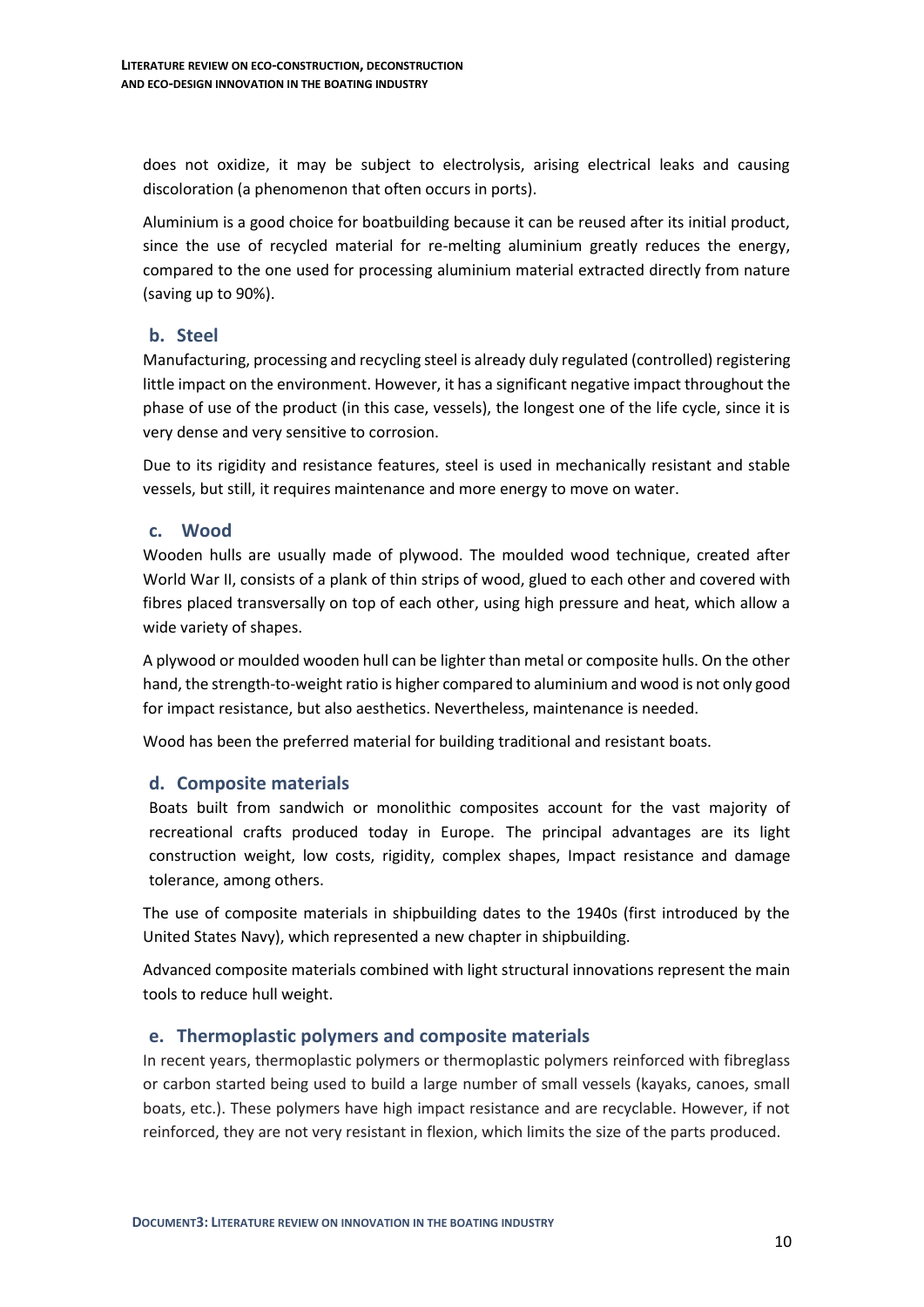In this context, the application of glass fibre laminates (e.g. Twintex), thermoplastic polymers or carbon fibres is widened, due to its lightness (epoxy (EP) is lighter than polyester) and high impact resistance. The difficulty of implementing these materials has, however, limited their use in the manufacture of expensive parts whose impact resistance is essential.

The following figure covers a brief analysis of the materials and their environmental impacts throughout a product's life cycle.

| <b>Material</b>  | <b>Extraction</b>                                                                                                                                                                                                        | <b>Transformation</b>                                                                                                                                                                                                                                            | <b>Usage</b>                                                                                                                                                                                    | <b>Recycling</b>                                                                                                                                                                                 |
|------------------|--------------------------------------------------------------------------------------------------------------------------------------------------------------------------------------------------------------------------|------------------------------------------------------------------------------------------------------------------------------------------------------------------------------------------------------------------------------------------------------------------|-------------------------------------------------------------------------------------------------------------------------------------------------------------------------------------------------|--------------------------------------------------------------------------------------------------------------------------------------------------------------------------------------------------|
| <b>Aluminium</b> | Origin: bauxite.<br>(-) Non-<br>renewable.<br>(-) Very<br>contaminant red<br>mud generator.                                                                                                                              | (-) 4 to 5 tonnes of<br>bauxite generates<br>1 tonne of<br>aluminium.<br>(-) Consumes large<br>amounts of<br>energy.<br>(-) Consumes large<br>amounts of water<br>and cryolite (used<br>as a solvent).<br>(-) Emission of<br>CO <sub>2</sub> by<br>electrolysis. | (+) Corrosion<br>resistant (with the<br>right surface<br>treatment, it is<br>resistant to sea<br>water, as well as<br>many aqueous<br>solutions and<br>other chemical<br>agents)<br>$(+)$ Light | (+) Very regulated<br>(controlled) and<br>it's about 95%<br>recyclable.<br>(+) It uses only 5%<br>of the energy<br>required for<br>manufacturing<br>with aluminium<br>and bauxite<br>extraction. |
| <b>Steel</b>     | Origin: iron.<br>(-) Non-<br>renewable.<br>(+) Abundant<br>resource.                                                                                                                                                     | (+) Duly regulated<br>(controlled)<br>process.                                                                                                                                                                                                                   | (-) Very sensitive<br>to corrosion<br>(requires means of<br>protection -<br>painting).<br>(-) Heavy (leading<br>to high fuel<br>consumption on<br>motorboats)                                   | (+) Almost 100%<br>recyclable.                                                                                                                                                                   |
| Wood             | Origin: forest.<br>(+) Renewable if<br>the forest is used<br>sustainably.<br>(+) Forest is a<br>carbon emitter<br>and oxygen<br>source.<br>(-) Use of<br>imported wood<br>(generating CO2<br>emissions in<br>transport). | (+) Solid wood<br>(little used)<br>(-) Plywood<br>(wood/potential<br>VOC emission).                                                                                                                                                                              | (-) Water-sensitive<br>(requires<br>protective media -<br>painting, resin<br>coatings, )                                                                                                        | (-) Solid wood -<br>possible in<br>traditional<br>construction.<br>(-) Plywood -<br>difficult to<br>achieve.                                                                                     |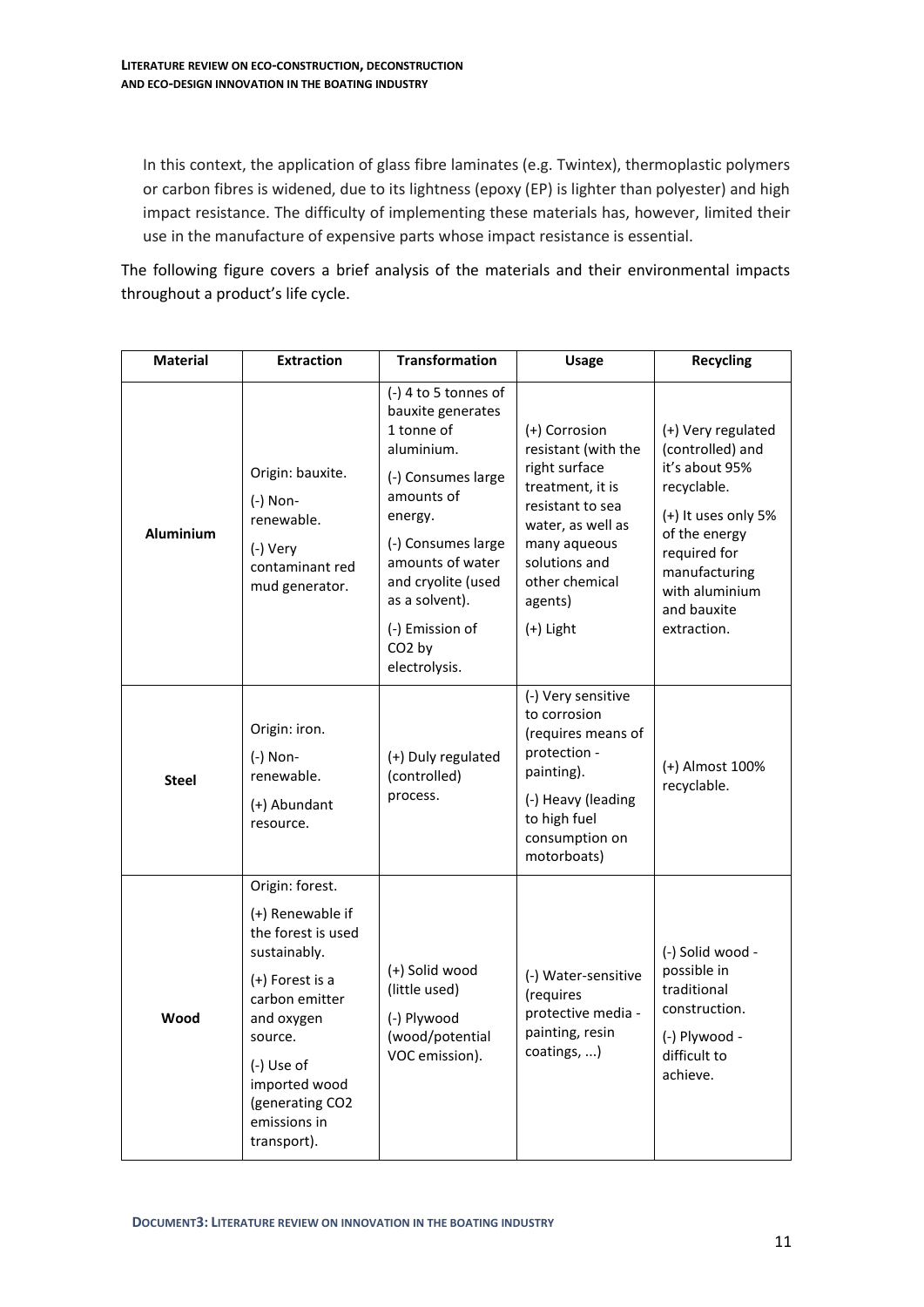| <b>Material</b>                                                | <b>Extraction</b>                                                                                                 | <b>Transformation</b>                                                                                                                                     | <b>Usage</b>                                                                        | <b>Recycling</b>                                                                                                                                      |
|----------------------------------------------------------------|-------------------------------------------------------------------------------------------------------------------|-----------------------------------------------------------------------------------------------------------------------------------------------------------|-------------------------------------------------------------------------------------|-------------------------------------------------------------------------------------------------------------------------------------------------------|
| Composite<br>materials                                         | (-) Dependent on<br>the availability of<br>petroleum<br>resources for<br>resins.<br>(+) Silice for<br>fibreglass. | (-) A large amount<br>of energy is<br>needed for<br>manufacturing<br>fibres and resins.<br>(-) There is VOC<br>emissions in<br>products and<br>processes. | (+) Corrosion<br>resistant.<br>- (+) Lightweight.                                   | (-) Currently<br>difficult to<br>achieve. There<br>are, however,<br>(+) several<br>initiatives and<br>works in progress<br>towards this<br>direction. |
| <b>Thermoplastic</b><br>polymers and<br>composite<br>materials | (-) Depends on the<br>availability of<br>petroleum<br>resources for<br>resins.<br>(+) Silice for glass<br>fibres. | (-) A large amount<br>of energy is<br>needed for<br>manufacturing<br>fibres and resins.<br>(+) No VOC<br>emissions during<br>the process.                 | (+) High impact<br>resistance.<br>(-) Low rigidity and<br>mechanical<br>resistance. | (+) Duly regulated<br>(controlled).                                                                                                                   |

Figure 3 - Analysis of construction materials used by the marine industry (Source: own elaboration)

All construction materials have advantages and disadvantages according to their environmental impact and it is therefore essential to find a balance in using each one of them.

It should be noted, however, that wood is not always the most environmentally friendly material for the marine industry. In regard to marinas, for example, it is not due to the large quantity of surface coatings and adhesives required for construction and maintenance processes. In this case, Green building solutions lead to greener resins.

On the other hand, steel and aluminium have high manufacture and maintenance costs, and it also requires high energy consumption for the propulsion system, which must be taken into consideration.

Composite materials have many benefits, but their recycling processes need significant improvement. Furthermore, depending on the resin and the implementation process in use, construction can be a source of Volatile Organic Compound (VOC) emissions, which is harmful to human health and the environment.

Notwithstanding, it is worth mentioning the investment in research and experiences all over the world, which aims at improving the sustainability of materials used in the maritime industry. In Brazil, composites are being developed, which aggregate polymers and vegetable fibres (such as coconut). In Spain, tests are being developed on new compounds (Thermal Recycling of Composites) resulting from recycling glass and carbon fibres of end-of-life vessels, which can even be used for 3D printing, for example. In Denmark, boats produced with reused plastic bottles are being tested (converting marine waste into recreational boats).

Essential to the sustainability of the marine industry (as any other industry) is the need to monitor its environmental impacts (follow-up).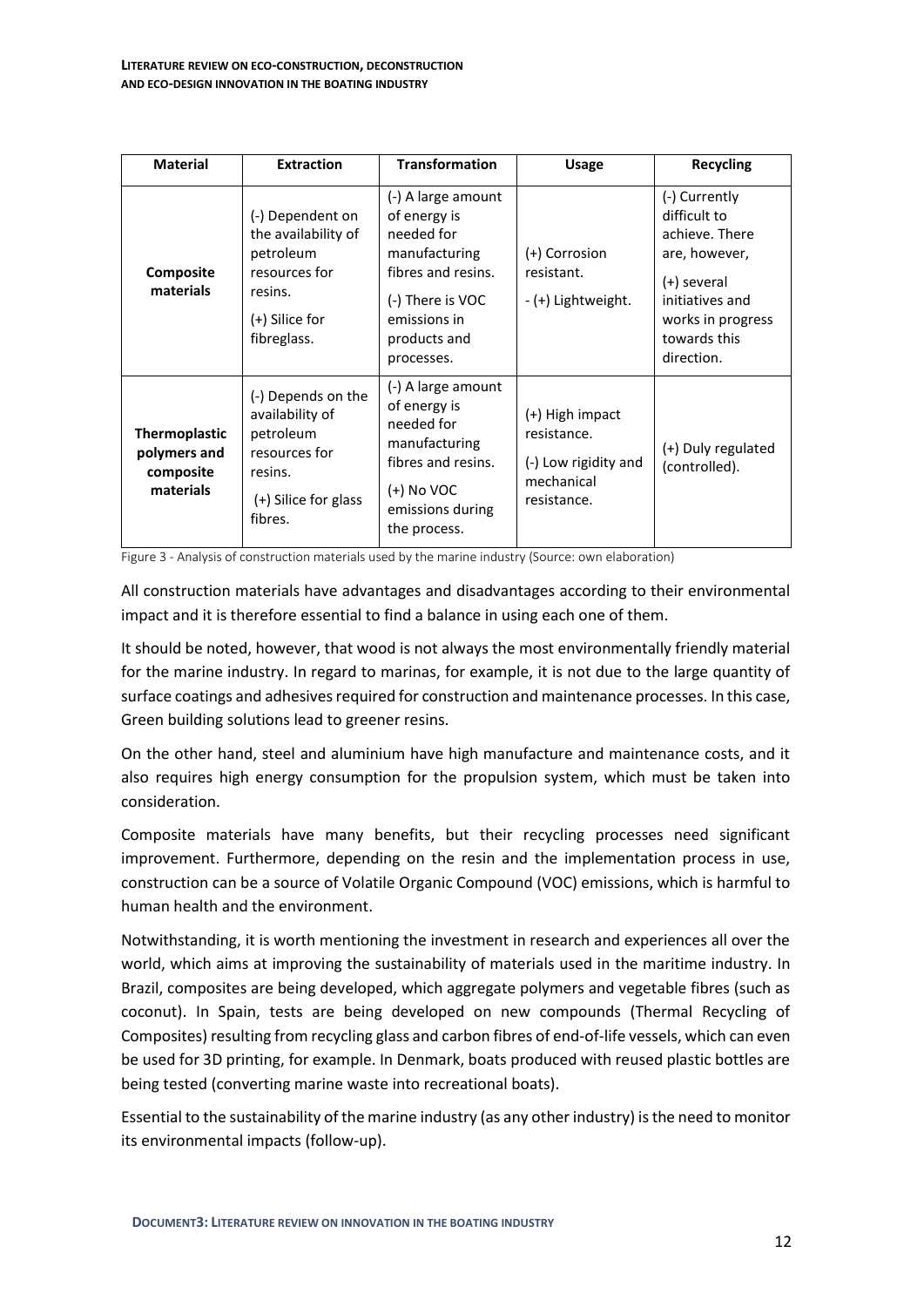It is important to identify which nautical activities have the potential to generate greater environmental impact. One example is the use of fishing and sport ports, especially in regard to:

- Discharge of different types of wastewater in the usual use of boats (black water, wastewater from cleaning boats, ballast water, sewage water ...);
- Pollution (from boat movement in ports, movement of vehicles on docks, working machinery, loading work, noise ...);
- Dumping waste from the usual use of both sport and fishing vessels and merchant ships.

In this sense, the International Convention for the Prevention of Pollution from Ships (MARPOL) was established, which is the main international convention covering prevention of pollution of the marine environment by ships due to operational or accidental causes.

MARPOL Convention was adopted by the International Maritime Organization (IMO) and was adopted in response to the large number of tanker accidents that occurred in 1976 and 1977. With several updates since then, this international agreement includes regulations aimed at preventing and minimising pollution generated by ships (either accidental or resulting from routine operations). Currently, it includes six appendices, most of which with strict controls on operational discharges<sup>6</sup>.

As for waste reception and management, it is also important to outline that, in the Portuguese case, each port should develop its own Waste Reception and Management Plan<sup>7</sup>. However, this seems to be an "exceptional" case since as far as traditional boats and some types of recreational craft are concerned, whose main building materials are iron and wood, the waste from end-oflife products is diverted to and treated by facilities for collection, management, and treatment of non-specialized waste (in waste generated by the nautical sector) and no specific process for its dismantling is defined/established<sup>8</sup>.

In the same context, most of today's vessels (in Europe) are produced with polymers and composites which (like aluminium) are known to be more polluting than wood and therefore require more complex and more expensive end-of-life waste management and recycling processes, and at national level there are no specific regulations for the scrapping/dismantling these "new" vessels<sup>9</sup>.

 $6$  Appendix I - Regulations for the Prevention of Pollution by Oil; Appendix II - Regulations for the Control of Pollution by Noxious Liquid Substances in Bulk; Appendix III - Prevention of Pollution by Harmful Substances Carried by Sea in Packaged; Appendix IV - Prevention of Pollution by Sewage from Ships; Appendix V - Prevention of Pollution by Garbage from Ships; Appendix VI - Prevention of Air Pollution from Ships.

<sup>&</sup>lt;sup>7</sup> The Waste Reception and Management Plan of the Port of Viana do Castelo will be further mentioned due to its direct impact on the sustainability of Alto Minho's boating sector.

<sup>8</sup> Topic overviewed on Skype interview with the Associação Comercial e Industrial do Funchal (partner in CAPITEN project), on 4th December 2019, indicating that the situation is no different from the one in the mainland.

<sup>&</sup>lt;sup>9</sup> Idem.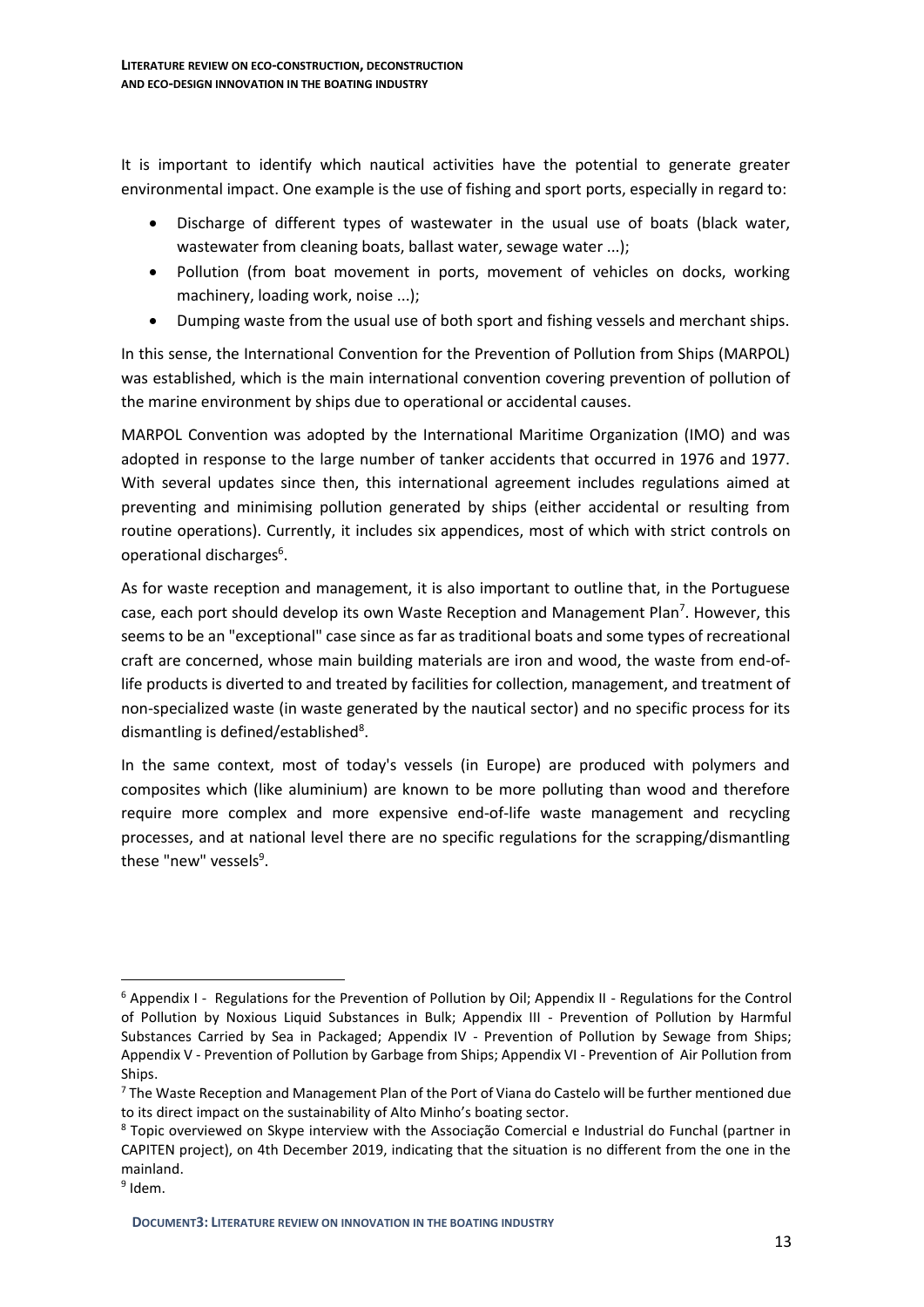Furthermore, ISO<sup>10</sup> (International Organization for Standardization) has developed ISO 14.001. which defines an environmental management system enabling organizations to improve their environmental performance. ISO 14.001 aims to support organizations which intend to manage their environmental responsibilities in a systematic way, resulting in a more environmentally sustainable activity. The intended outcomes include:

- Enhancement of environmental performance;
- Fulfilment of compliance obligations;
- Achievement of environmental objectives.

ISO 14.001 is applicable to any organization, regardless of size, type and nature, and applies to the nautical sector. It also applies to the environmental aspects of its activities, products and services that the organization determines it can either control or influence considering a life cycle perspective.

<sup>&</sup>lt;sup>10</sup> ISO (International Organization for Standardization) is an independent, non-governmental international organization with a membership of 164 national standards bodies. It brings together experts to share knowledge and develop voluntary, consensus-based, market relevant International standards which support innovation and provide solutions to global challenges.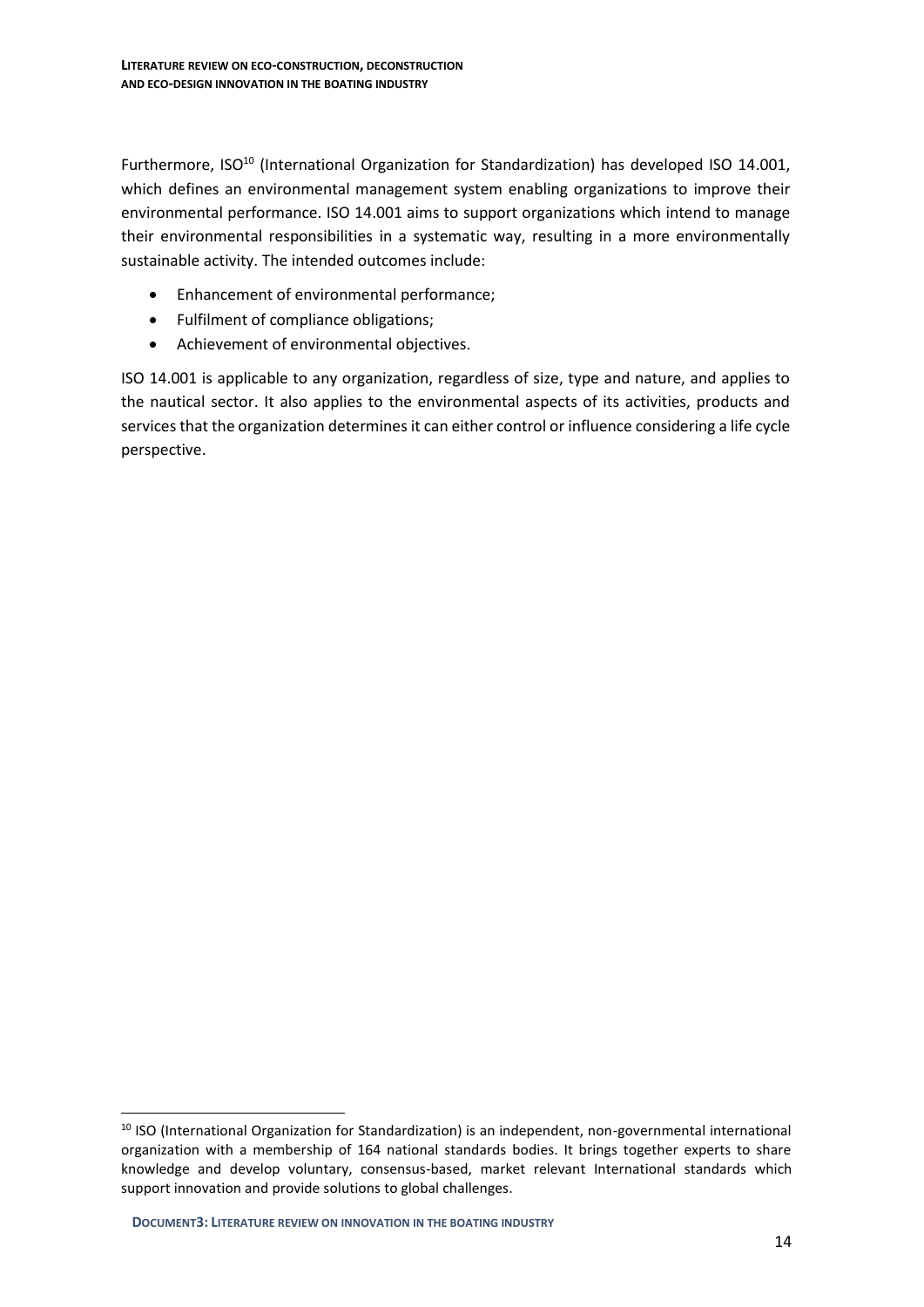# <span id="page-14-0"></span>**IV. ECO-CONSTRUCTION, DECONSTRUCTION AND ECO-DESIGN INNOVATION IN THE BOATING INDUSTRY**

Eco-construction, deconstruction and eco-design are directly related to the need for developing efficient products in terms of energy and resource consumption.

Just like other sectors, having in mind the impact of the development and growth of the leisure marine sector and, consequently, its contribution to climate change, has facilitated support and encourage green innovations, fostering its activities and products.

It is, therefore, all the more important to improve its waste recycling procedures, as well as the incorporation of recycled products into manufacturing processes. It is increasingly important to know and monitor the environmental impact caused by these activities and the use of products, not only to improve regulating and controlling the sector, but also considering the importance of preventing those impacts.

As previously mentioned, the maritime industry is focusing its attention on innovative issues, such as the introduction of biodegradable and contaminant free materials, renewable energies (including electric/hybrid motors), the application of effective processes for dismantling defunct vessels and the improvement of environmental management processes on ports and marinas.

As far as vessels are concerned, the concepts initially presented – eco-design, eco-construction and deconstruction - fundamental to the sustainability of the nautical sector (and from the perspective of the product life cycle) are discussed below.

## <span id="page-14-1"></span>**a. Eco-construction and Eco-design**

Eco-construction is a broad concept with different applications, but it always assesses environmental issues associated with the choice of materials and construction processes. It is about improving the conditions of the final products through energy efficiency and the use of green materials.

In the case of the marine industry, it represents first of all a change in industrial culture where business models "accept" and respond to the fact that resources are not unlimited. It is not just a question of producing environmentally friendly vessels, but first and foremost doing it by using methodologies and processes that respect and safeguard them.

Eco-construction is closely linked to eco-design or ecological design, the process by which the design of products considers the environment as well as cost, quality, aesthetics, durability, etc.

Its objective is to reduce the environmental impact of the product throughout its life cycle.

Although eco-design is also related to sustainable design, they correspond to different concepts: if the goal of eco-design is to reduce the environmental impact of the product throughout its life cycle, the goal of sustainable design is the same, but using waste as raw material in manufacture processes.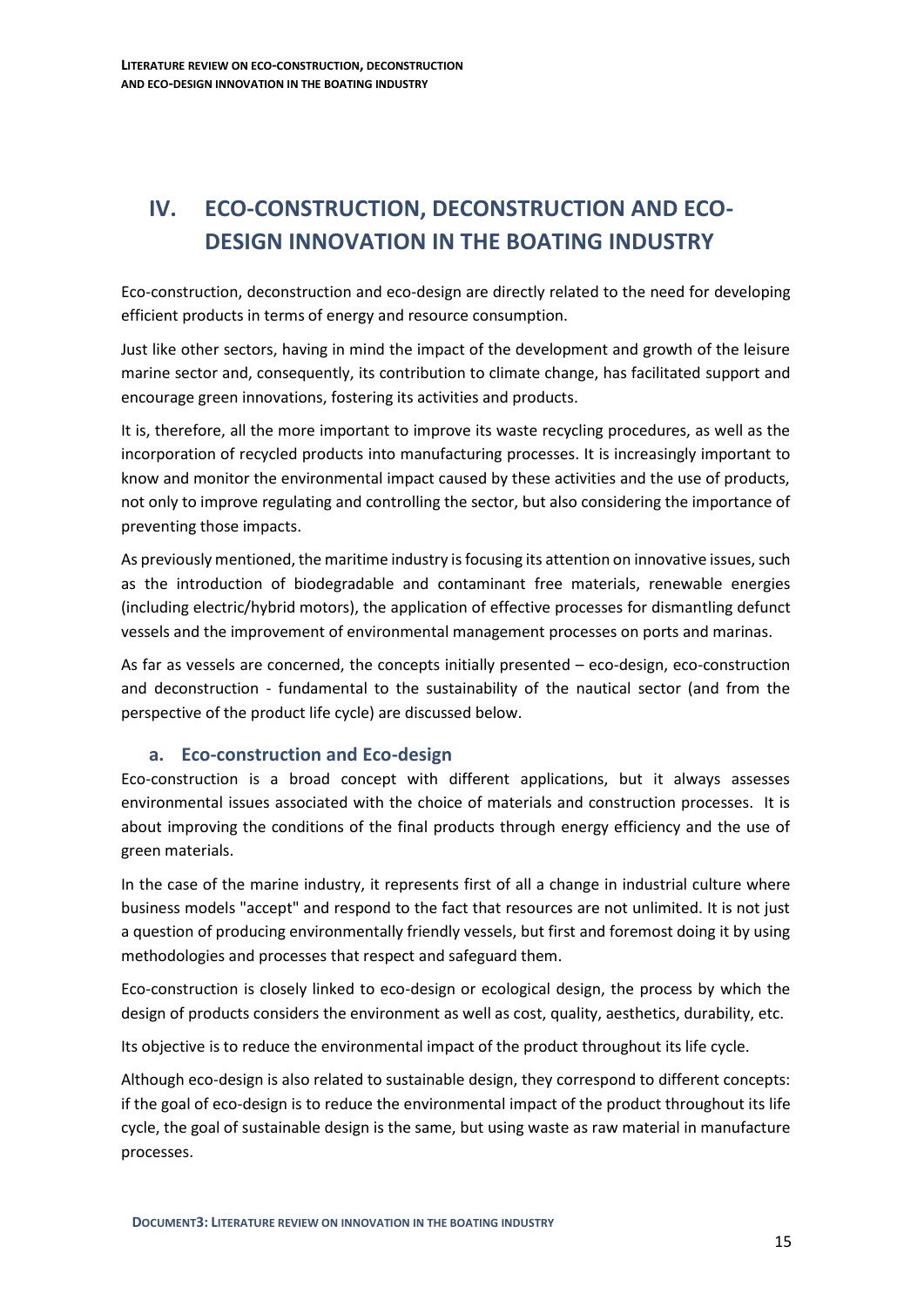Sustainable design aims to create designs that use materials in the manufacturing process which can be reused ensuring a new use for products that, in principle, did not have it, while ecological design can resort to any material.

An example of this distinction can be found in surfboard design. Primarily, these surfboards were made of polyurethane foam, wood, polyester resin and fibreglass. In order to function correctly and ensure that the materials perform their functions properly, very toxic chemicals are often used (affecting soil, sea and air). However, in recent decades, different materials and resins have been combined to find a solution that has revolutionized the market: epoxy. These boards, different from the previous ones (now resulting from eco-design), are a combination of polystyrene foams, epoxy resin and fibreglass, resulting in a lighter and more durable surfboard.

Another solution, this time by sustainable design, includes projects that use recycled wood and recycled plastics for manufacturing surfboards.

The current trend applies these concepts, with the objective of respecting the environment and climate change through a sustainable and economically viable maritime sector. An industry oriented to minimize the environmental impact and manufacturing boats designed to respect the marine environment.

The social and global commitment give rise to projects that are increasingly regulated in terms of environmental and social efficiency and not just focused on the economic value (profitability).

Companies on this study are now (or should be as soon as possible) asked to be aware of the impact of the company's projects and businesses on the environment, to consider in their manufacturing processes sustainable applications and join the "green" wave (now also included in the concept of corporate social responsibility - CSR).

In addition to the environmental impact of ship construction and repair (including shipyards), as well as the impact of raw materials used in manufacturing processes (analysed in the previous section), the shipbuilding industry plays a key role in the process of better manage these vessels' operations and environmental performance.

Traditionally, ship construction and repair are understood as an autonomous and totally independent activity, solely responsible for what happens on its premises and unaccountable for what happens to vessels once delivered to the final consumer. In the case of ships, for example, if a shipowner requests the construction of a ship designed to be used with heavy fuel oil, this is the type of vessel that the shipyard will build.

However, in a narrower perspective of the correlation between construction, use, maintenance and eventual dismantling of different types of vessels, the shipyard should be responsible for the environmental impacts that such vessel will generate throughout its lifetime.

A more integrated approach is therefore needed, aware of the challenges, technical improvements, available solutions and technological innovation introduced in the sector, leading to environmentally improved products.

Design a "green" boat is more than select greener raw materials or components easier to assemble (reducing production times, labour costs and energy consumption), but also parts and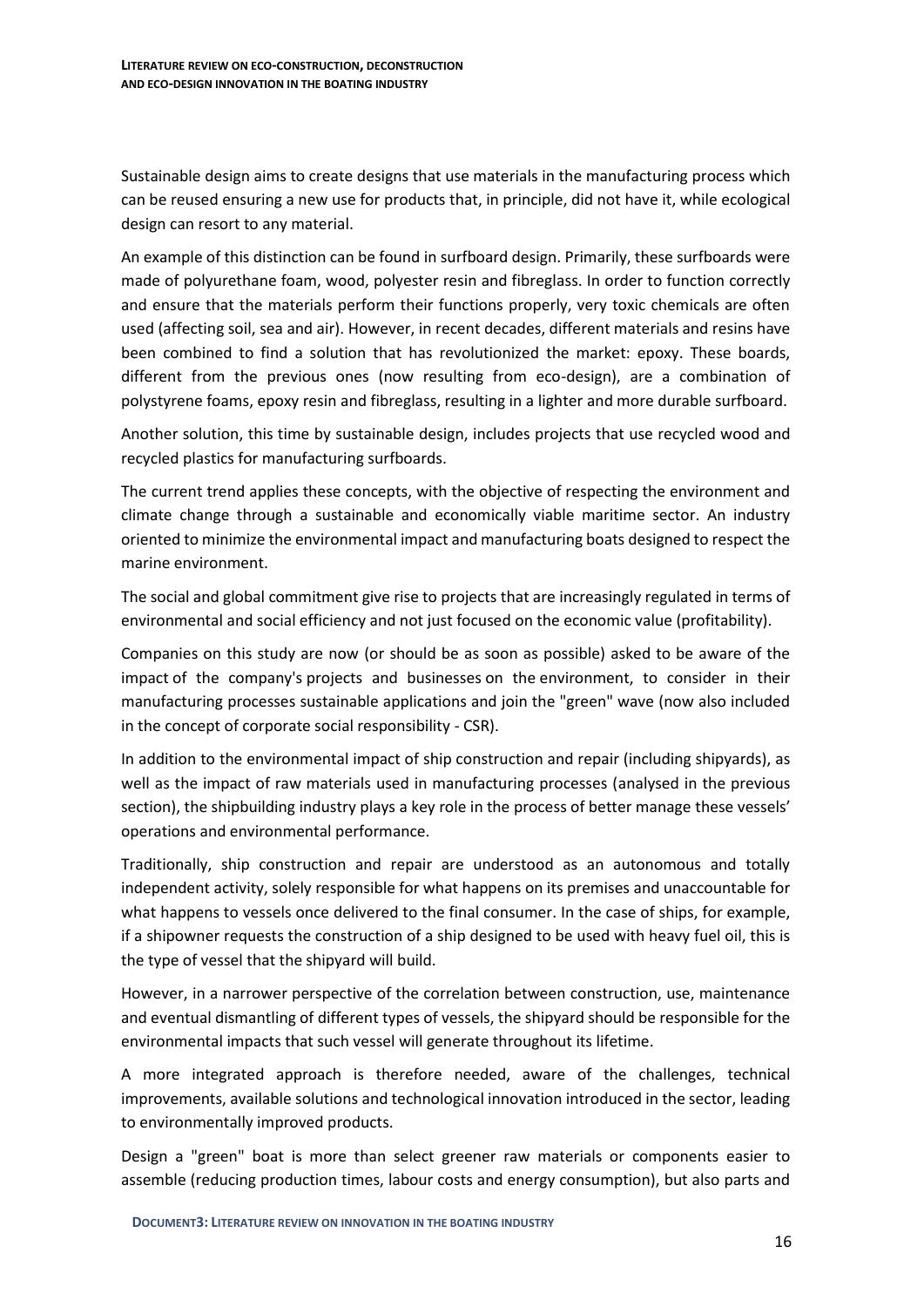components that are easily removed, recovered and recycled at the end of the vessel's life. This is a complex set of areas and concepts that need to be put together in order to reduce/prevent the environmental impacts of this product (see Figure 4).



Figure 4- Working areas within the framework of Eco-design of nautical products (Source: Monsó, 2012)

Ecological design is an integral and indispensable part of any preventive strategy to be implemented in the nautical sector, ensuring that the environmental impact of products is considered from their design phase.

It is also important to point out that eco-design is regulated by a set of European directives that aim to improve the environmental performance of the most diverse products, including nautical products.

## <span id="page-16-0"></span>**b. Deconstruction**

Also important is the industry's sustainable action on the last stage of the products' life cycle, especially if these products may constitute hazardous waste and/or waste that is difficult to process/recycle.

It is as important as the little regulation of end-of-life vessels, and in the specific case of the nautical sector, the non-existent management of disused vessels.

The deconstruction of vessels requires to disassemble the structure, with the goal of dismantling or demolishing it (regardless of whether the parts generated in the process can be recycled).

This is normally carried out on a quay, yard, or dismantling dock and includes a wide range of activities, from dismantling gears and equipment to cutting and recycling the vessel's structure.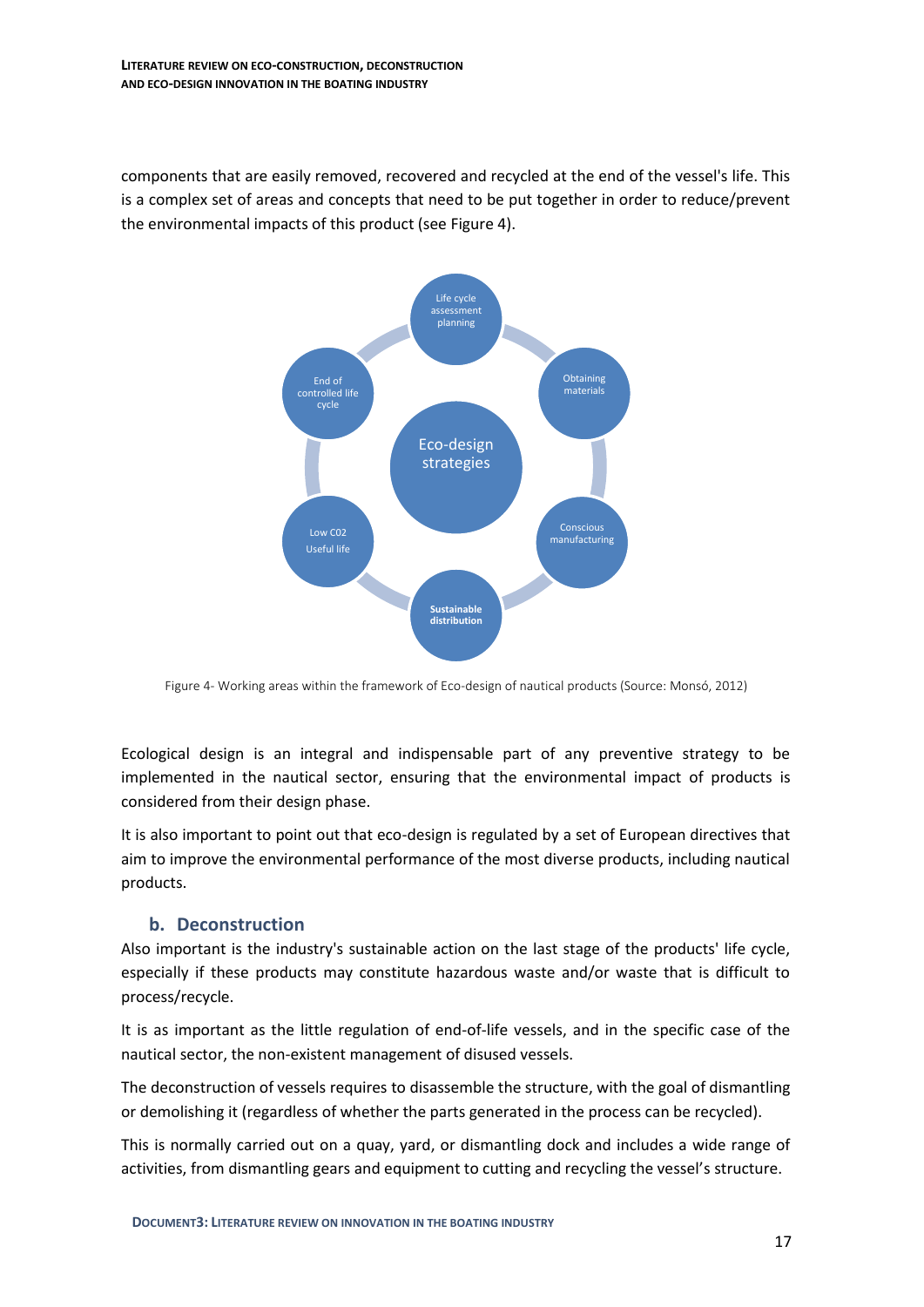The deconstruction of boats is understood as a difficult and complex process to apply and enforce due essentially to the impacts on the environment and human health as well as the safety levels it requires.

Ship dismantling implies the separation and recovery of the different elements, assuming the materials are hazardous, and it is essential to ensure the return to a useful life of some or all of these materials.

Reusing and recycling materials seem fundamental to reduce waste currently generated by the nautical industry (returning to the concepts explained above, i.e. the need to prevent the impacts of disused vessels through the use of alternative raw materials instead of non-renewable materials) and/or for the identification of new uses of equipment and recovered elements.

The problem of boat dismantling and scrapping is one of the most relevant problems of today's nautical industry, although large vessels have well-defined processes for their dismantling endof-life ships, as far as pleasure boats (especially yachts) are concerned, the lack of specific processes, regulations and infrastructure leads to abandoned boats in marinas. In regard to sport boats (such as boards or kayaks), there is no information on their dismantling process even though it has been (empirically) identified that the usual practice is only to dispose of "leftovers" resulting from major damage (such as ship cracking) and disposed in inorganic (and therefore non-specific) waste containers.

Finally, twenty-five to twenty-nine years constitutes the useful life of a ship and its destination is most likely to be demolition. Obviously, they can be stored and be a tourist attraction or marine habitat (IMO, 2004), but the most common action is demolition.

Taking into account that there is a set of materials common to all ships (asbestos; PCBs potentially harmful compounds to human health and the environment; ballast water and sewage water - both polluted waters; various oils; paints and coatings; metals among others), reaching the end of their useful life (containing a set of hazardous materials) makes it a hazardous waste. And like any hazardous waste, it must be sent for treatment or disposal and therefore represents an increased cost to its owner.

Dismantling and recycling thus become a key step towards the desired sustainability:

- The **ferrous and non-ferrous metal** component increases the value of the ship at the end of its useful life. The use of recycled scrap now represents 40% to 60% of the inputs to EU metal production
- Recycling scrap requires less **energy** than mineral extraction and is therefore very profitable for the ship scrap industry.

Activities related to metal waste management and the dismantling of ship structures and equipment are expanding worldwide, especially in developing countries, which see it as a profitable and practical business.

This is a "win-win" solution as these low costs are attractive to shipowners at the end of their lifetime as well as to those who are willing to set up dismantling and recycling businesses in developing countries. These are countries with limited capacity for the management of hazardous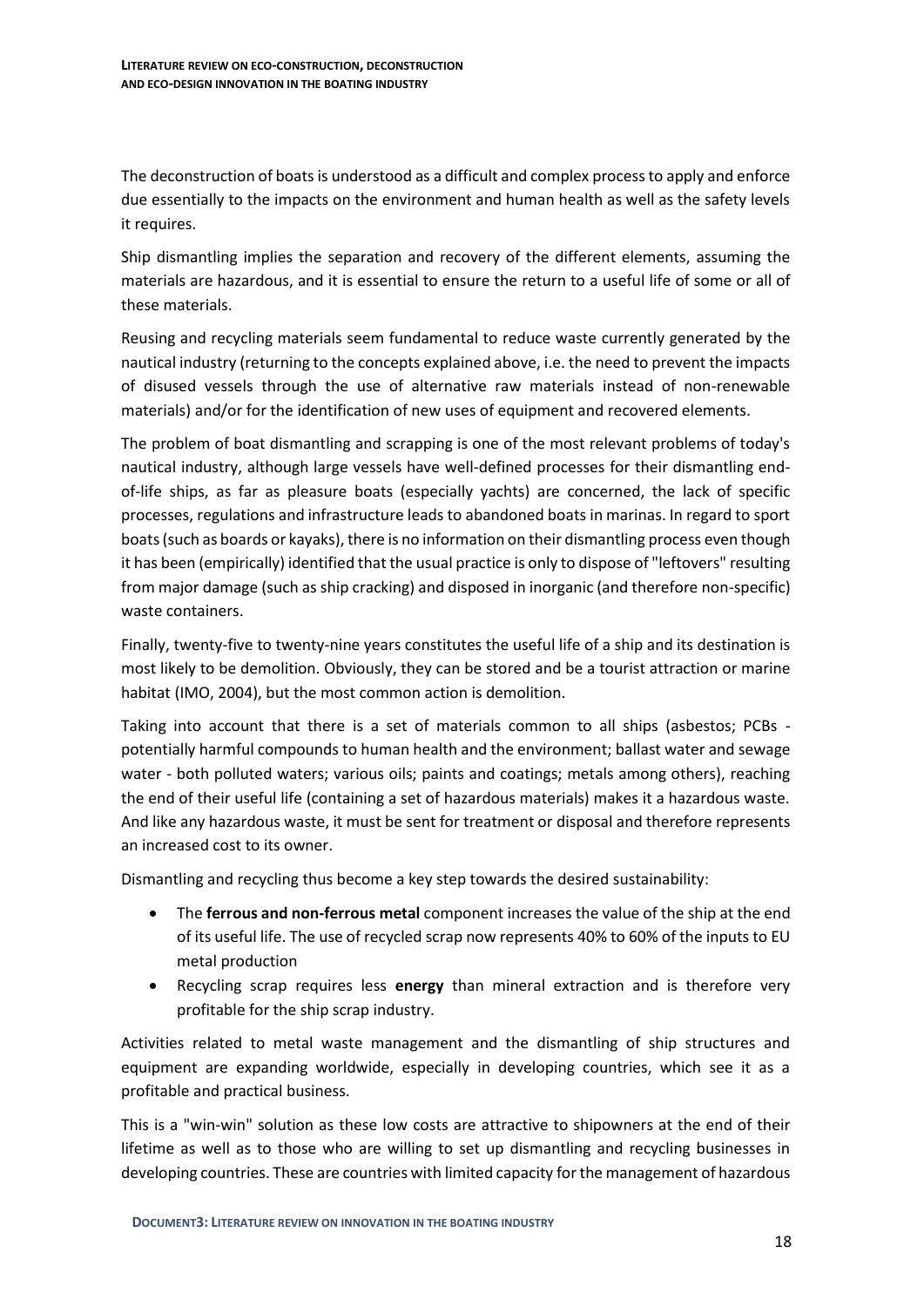waste and other wastes and where concerns for public health and the environment are not among their strategic priorities.

## <span id="page-18-0"></span>**c. Sustainable Boating Industry**

Following the points mentioned above, it is worth reflecting on what can be done to make a more sustainable boating industry.

In the context, there are already some generally accepted premises:

- The commitment to use eco-materials, by promoting self-consumption and energy efficiency in boatbuilding processes;
- The promotion of eco-design that considers the environment in boats' development process;
- The use of renewable energy to propel and power ships;
- The promotion of technology transfer related to the safe management of hazardous waste and other locally produced waste types to countries/regions that do not yet have access to it;
- Allow hazardous waste and other waste typesto be moved solely when the transport and destination of such waste is environmentally safe;
- Guarantee protection, through strict regulation for construction and repair infrastructures of vessels (including shipyards) carrying out this activity (management and recycling of hazardous waste and other waste types related to scrapping of vessels), within standards that protect human health and the environment from the harmful effects that may result.

This information can be systematised considering the different life cycle stages of vessels:

| <b>Phase</b> | Actions to lessen the impact on the environment     |
|--------------|-----------------------------------------------------|
|              | 1. Integration of Life cycle.                       |
|              | 2. Systems and processes with low CO2 emissions.    |
|              | 3. Systems and processes with low water emissions.  |
| Design       | 4. Use of recycled and recyclable materials.        |
|              | 5. By-product recovery concept.                     |
|              | 6. Energy efficiency.                               |
|              | 7. Low maintenance.                                 |
|              | 1. Efficient use of natural resources.              |
|              | 2. Use of recycled/sustainably-sourced products     |
| Production   | 3. Energy efficient production systems.             |
|              | 4. Automated and fast production systems.           |
|              | 5. Minimization of emissions.                       |
|              | 6. Minimization of waste in the production process. |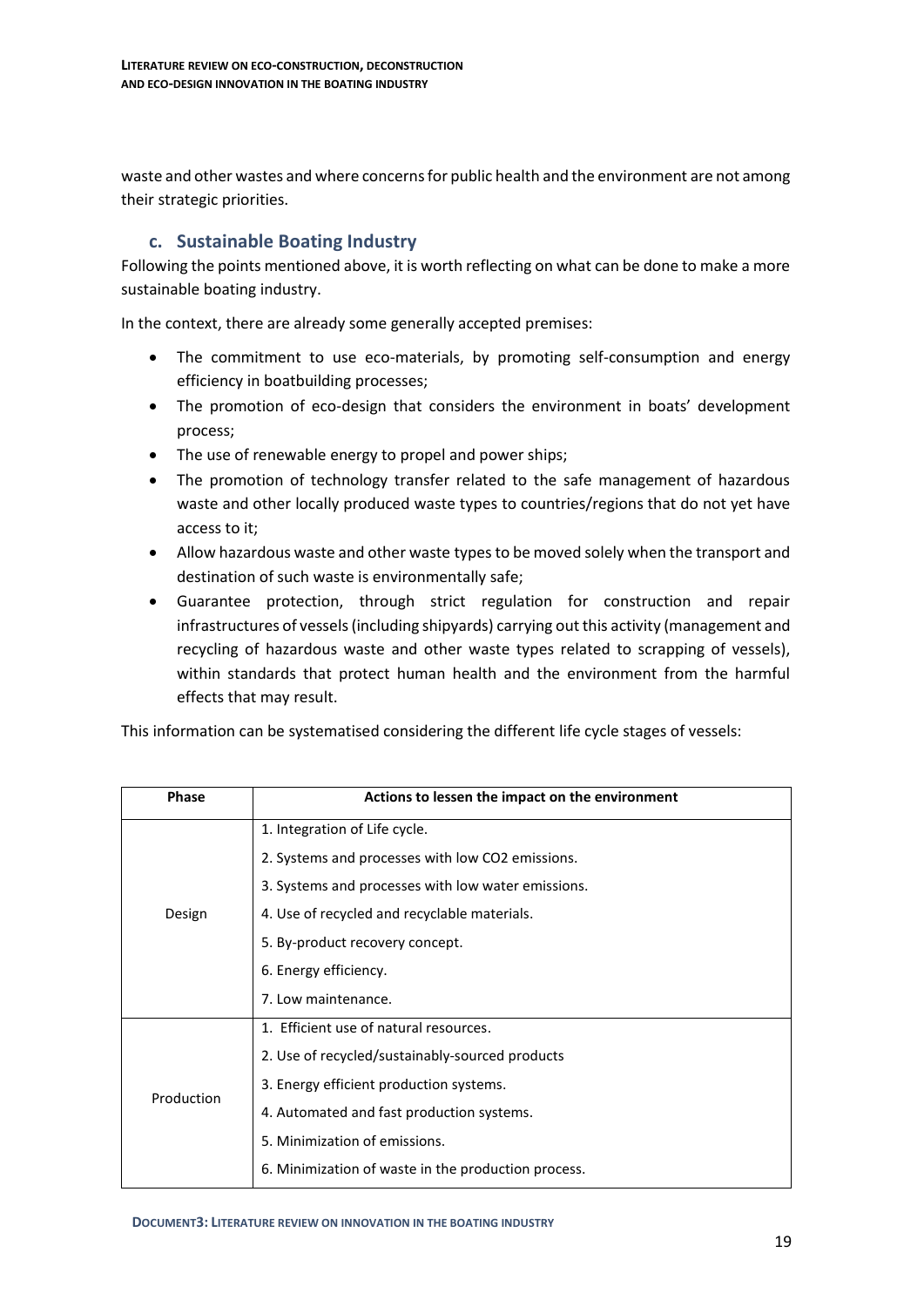| <b>Phase</b>  | Actions to lessen the impact on the environment                                                                     |
|---------------|---------------------------------------------------------------------------------------------------------------------|
|               | 1. Ecological and recyclable packaging.                                                                             |
|               | 2. Require suppliers to meet minimum environmental requirements (ISO 14.001).                                       |
| Distribution  | 3. Design of energy-efficient stores.                                                                               |
|               | 4. Management of administrative processes to keep paper wastage, transport and<br>low water footprint to a minimum. |
|               | 5. Efficient distribution of products by train or boat.                                                             |
|               | 1. Collaboration with sustainable environmental projects and sea conservation.                                      |
| Communication | 2. Quality CSR internally and externally.                                                                           |
| and CSR       | 3. Direct interaction with end users for a responsible use of nautical products.                                    |
|               | 4. Awareness and communication of knowledge and conservation of the sea.                                            |
|               | 1. Editing of good practice manuals for responsible use of marine products.                                         |
| Consumerism   | 2. Updated information on the web on issues and themes of responsible and<br>efficient use.                         |
|               | 1. Information to own and manage waste in case of disuse or accident.                                               |
| Recycling     | 2. System to facilitate removal and decontamination.                                                                |

Figure 5 - Environmental improvement actions in the nautical sector (Source: Monsó, 2012)

Also included in the current sustainability trends of the nautical sector is high autonomy electric motors such as the Horizon 2020 "E-Ferry" project whose aim is to "promote energy efficiency and not emit greenhouse gases" and thus meeting the IMO's objective of reducing these gases at least 50% by 2050 (compared to 2008) in relation to nautical transport. The same development logic is followed by hybrid monitoring solutions, which are the focus for the development of "green" nautical transport in countries such as Japan or the United States of America.

No less important is the implementation of regulations such as ISO 14.001 (Environmental Management System) by the nautical sector, as indicated above. This standard allows companies to show their commitment to environmental protection by managing the risks related to the activity (in this case, design, construction, and deconstruction processes).

ISO standards recognise the need for standardisation of management tools in the environmental field, being ISO 14.001 the reference standard for the implementation of an Environmental Management System that specifies audit requirements for certification purposes.

As mentioned in chapter III, ISO helps identify and manage environmental risks related to internal processes carried out by an organization and identifies the requirements for effective risk management, with the objective of preventing and protecting the environment, provide legal compliance and satisfy socio-economic needs.

The ISO 14.001 certification is an added value for companies and organizations that want to inspire greater confidence in customers, employees, communities, as well as society. This vote of confidence comes from the **voluntary commitment to improve environmental behaviour**.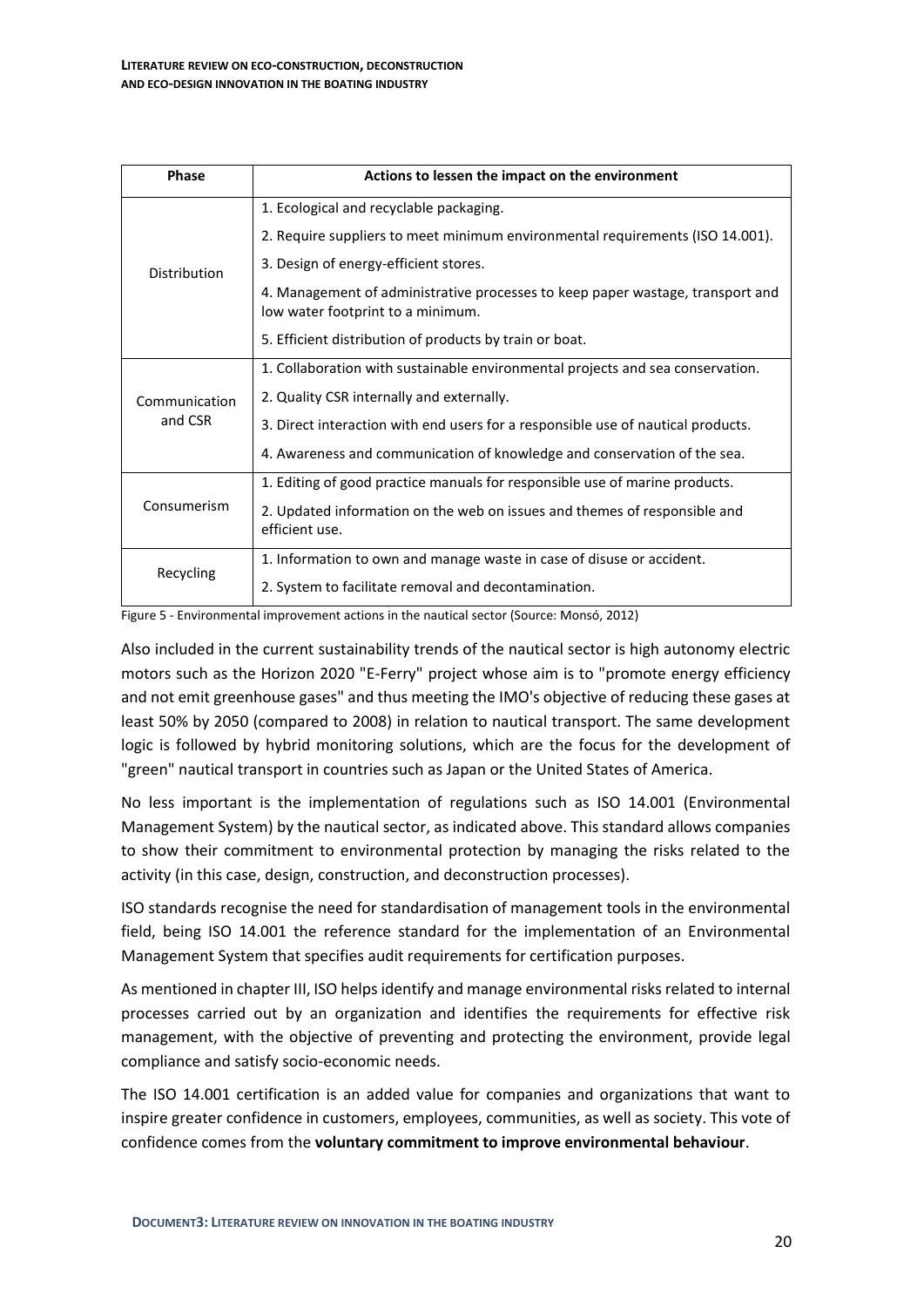In response to the emerging global concern about the environment and the proliferation of regional/national environmental standards, it is now a universal indicator to assess the efforts of an organization to ensure reliable and adequate environmental protection.

The ISO 14.001 does not set specific environmental performance criteria for pollution prevention, nor does it interfere with global environmental performance, but rather is meant to build tools and systems focused on the organisation's manufacturing processes and their effects or externalities on the environment.

This standard, from the ISO 14.000 series, maps out a new approach that governments and the industry can follow to set up efficient measures to tackle environmental issues. In the specific case of ship dismantling, there are additional efforts by the international community to control the activities related to this process and make it a sustainable and safe activity. To this end, a set of international conventions, guidelines and regulations has been established, the most relevant being the following:

- IMO Guidelines on Ship Recycling and reduce hazardous substances in the ship, as well as the assessment and selection of the dismantling location;
- Technical guidelines for the environmentally sound management of the full and partial Dismantling of Ships (Basel Convention), setting out procedures and requirements that must be implemented to attain Environmentally Sound Management of hazardous wastes.
- Guidelines on health and safety in ship scrapping (ILO) on the safety and health of workers involved in ship scrapping;
- Industry Code of Practice on Ship Recycling (ICS) and the minimization of the use of hazardous substances on the ship;
- Green Paper On better ship dismantling (European Union COM (2007) 0269), which aims to make the nautical sector a more sustainable and environmentally- friendly activity;
- The Basel Convention on the Control of Transboundary Movements of Hazardous Wastes and their Disposal;
- The Hong Kong International Convention for the Safe and Environmentally Sound Recycling of Ships
- Regulation (EC) No 1013/2006 of the European Parliament and of the Council on shipments of waste;
- Regulation (EU) No 1257/2013 of the European Parliament and of the Council on ship recycling.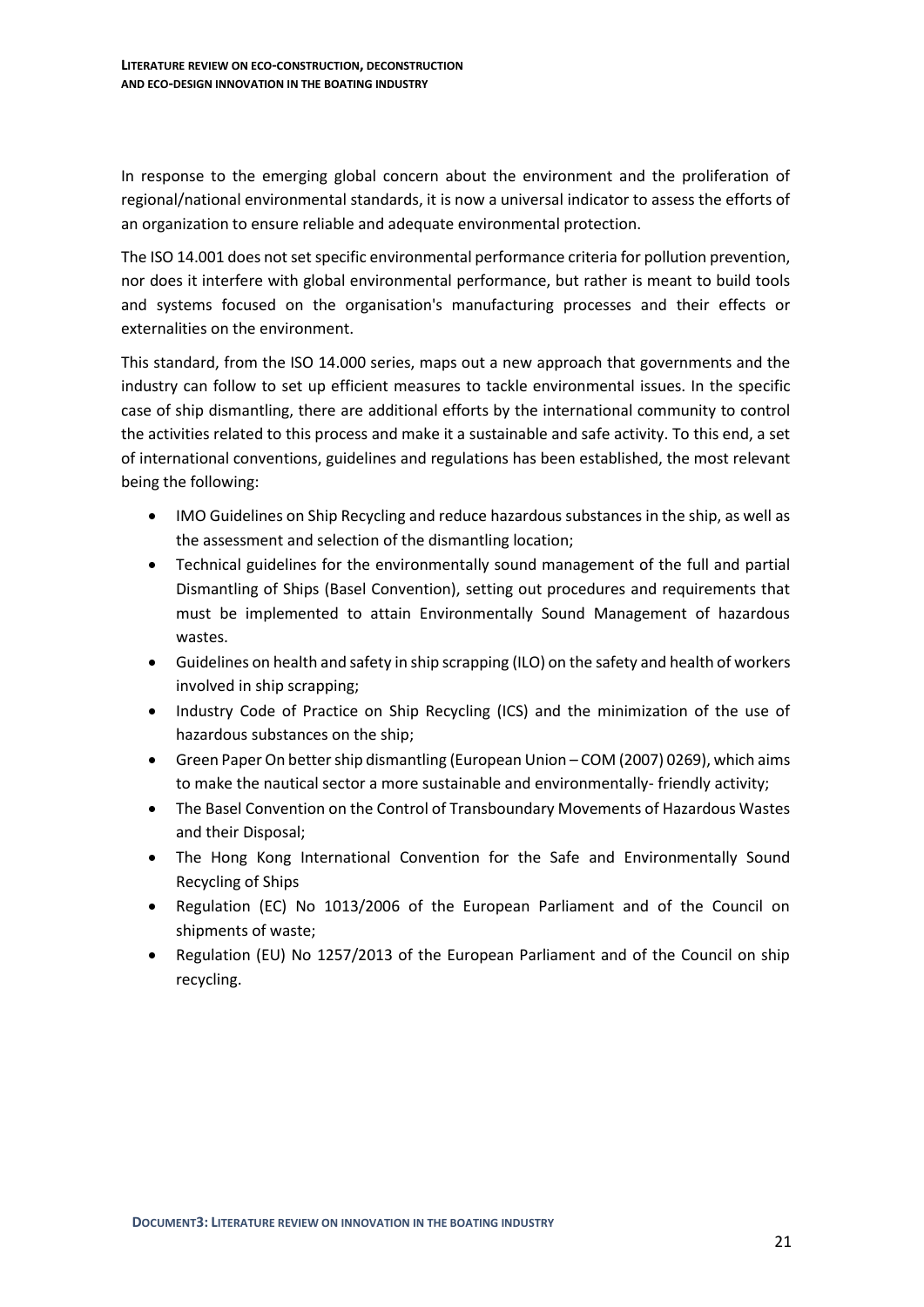# <span id="page-21-0"></span>**V. LITERATURE REVIEW ON PORTUGAL'S BOATING INDUSTRY**

## <span id="page-21-1"></span>**a. Key characteristics**

The Portuguese coast is extensive, around 2,800 km in length and has an excellent variety of features for developing boating activities.

Portugal is situated in south-western Europe, bordering the Atlantic Ocean in the west, and includes two autonomous regions Azores and Madeira, benefiting from geostrategic conditions that help to reinforce existing tourism flow associated with water-related activities (recreation and sports) mostly transport of persons by sea (including cruises) and transport of goods by boat / ship that sail between the North and South of Europe and between American and Europe.

The Portuguese mainland coast is very diverse, with significant differences from a morphological point of view, which determines the existence of specific favourable conditions for recreational and sporting nautical practices. In addition, the transparency of the waters, especially in the Azores and Madeira, as well as the artificial reefs in the Algarve, are basic conditions for increasing diving activities.

Portugal also presents a diversity of conditions in continental waters - rivers, lagoons and reservoirs - that enables the practice of nautical activities such as rowing, canoeing, rafting, canyoning, sport fishing, among others.

In addition to the excellent natural resources previously identified, the weather conditions are very favourable to the practice of nautical activities throughout the year. It is also added the fact that Portugal has hosted, in recent years, several major international nautical events such as the Volvo Ocean Race (sailing) or the Moche RipCurl Pro Portugal (surfing), which have contributed to position and strengthen the country's image as a destination of excellence for the practice of these sports.

More specifically, they are resources for the practice of different nautical activities in continental waters:

- **Alto Minho**: Minho, Lima, Cávado rivers and its affluents have excellent conditions for several canoeing activities, canyoning (Laboreiro and Âncora rivers), jet-ski (Cávado river), sport fishing, rafting (Minho river), rowing and other sport activities.
- **Douro River** (and its affluents): have excellent conditions for rowing and canoeing (in Melres, Gondomar and Caldas de Aregos, Resende), motorboat and jet-ski (Caldas de Aregos, Resende), rafting (Paiva River), river cruises in the Douro valley. The quality of some of the reservoirs along the river, together with the presence of well-equipped hotels to support nautical activities, are attractive factors for international teams of different sports to carry out concentrations during the part of the year when, for climatic reasons, they cannot practice in their countries.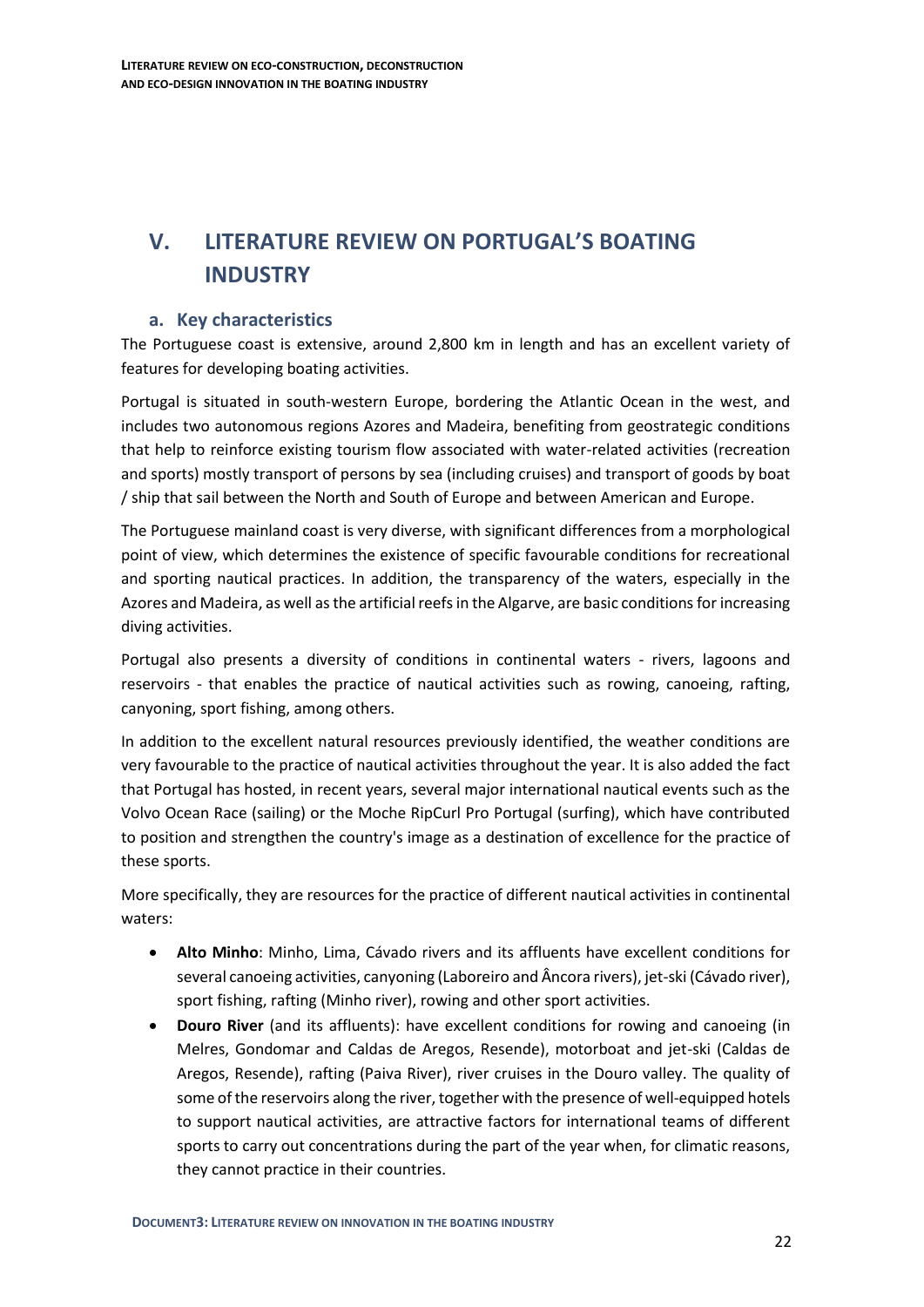- **Baía de Aveiro:** has excellent conditions for rowing, canoeing and other water-sport activities.
- **Mondego River** (and its affluents): have excellent conditions for rowing and canoeing (Aguieira reservoir) and rafting (in Alva and Alvoco rivers). Note that the Aguieira reservoir is often used to host training teams from Eastern Europe during the winter season, taking advantage of the excellent natural, climatic and welcoming conditions it offers.
- **Tagus River** (and its affluents with emphasis on the Tagus estuary): with excellent conditions for navigation, rowing, canoeing and hiking on the sea and the Castelo de Bode (Zêzere) dam, with excellent conditions for the practice of motorboats, jet-ski and wakeboard.
- **Sado Estuary** presents conditions for the practice of sailing and other marine tourism activities, such as bird and dolphin watching.
- **Dams of Alentejo** (namely: Avis, Montargil and Santa Clara) present excellent conditions for sport fishing, rowing and canoeing, motorboat and wakeboard (Montargil).
- **Guadiana River** (and especially the Alqueva dam with a water surface of about 250 km2, length of 83 km and 1200 km of banks): it presents excellent conditions for different nautical activities and for the development of tourism activities, such as renting houseboats and bird watching.

Similarly, there are coastal areas with adequate conditions for different nautical activities, such as surfing, and according to the "Portugal Surf Guide", the best places for this sport are:

- **North**: Moledo do Minho, Arda, Aguçadoura, Internacional de Matosinhos and Espinho beaches.
- **Center**: Barra, Cabedelo, Buarcos/Tamargueira, Lagido, Cantinho da Baía, Super Tubos (Peniche), Areia Branca, Navio (Santa Cruz), Ribeira D'Ilhas and Foz Lizandro.
- **Lisbon area:** Grande, Guincho, Carcavelos, São João Lorosa and Surf Sports Center and Fonte da Telha beaches.
- **Alentejo:** São Torpes and Malhão beaches.
- **Algarve:** Arrifana, Amado, Cordoama, Faro and Sagres beaches.
- **Madeira:** Machico beach (east coast).
- **Azores:** Santa Bárbara-Areais beach.

In turn, sailing is common all over the country, especially in the Lisbon area, Cascais, Sesimbra, Troia, Algarve and autonomous areas (where the largest number of annual events are held, not only in sailing but also cruising).

Diving is possible in different parts of the country due to favourable conditions:

• Mainland: Berlengas, Sesimbra (good learn-to-dive destination), Cabo de Sines, passing by Vila Nova de Milfontes, Porto Covo, until Pessegueiro Island, in Sagres (the most attractive places are the "Vapor das 19"; Shadows Canyon" cave and Carrapateira Beach) and in the Algarve (worth noting the Ocean Revival Project14 situated off the coastal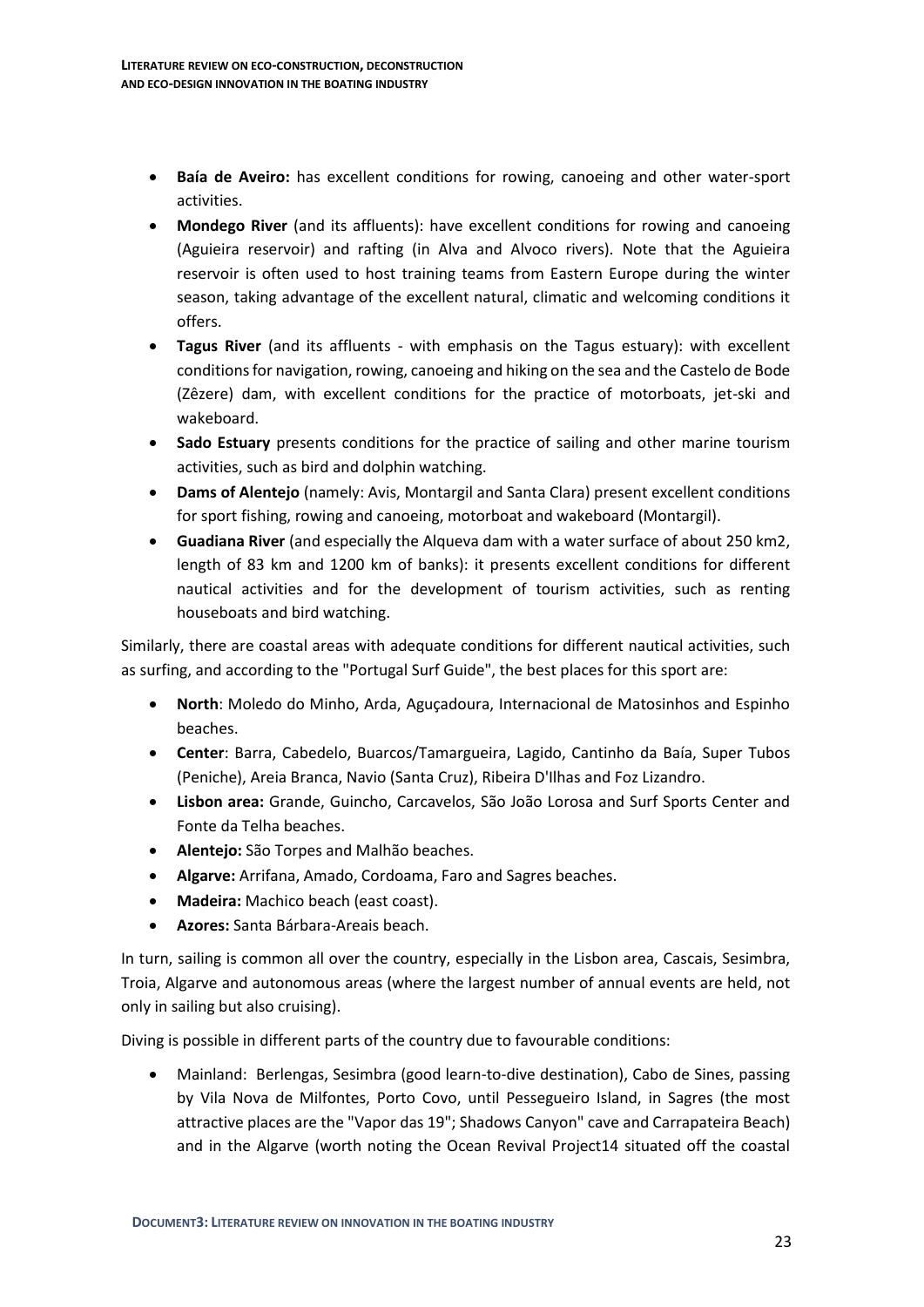town of Portimão, an artificial reef unique in the world, which includes ships from the Portuguese Navy).

• In Azores, Santa Maria Island is an ideal place for diving.

Finally, marine tourism activities have a small expression all over the coast and in some inland rivers being especially held in the Algarve and Azores and Madeira (relating to whale and seabirds watching, and fishing for recreation and sport).

Portugal, given its coastal extension and conditions for nautical activities of different kinds as described, is an ideal place to build a structurally strong naval industry and harness its full potential.

However, building sport and recreational boats in Portugal is a small industry focused mainly on motorized recreational boats and inflatable boat although there is also a sailing yard, where several models are manufactured, as well as custom designs, mainly in fibreglass.

In contrast to the limited scenario of manufacturing surfboards and similar boards, the company that stands out in building canoes and kayaks, with medals won in European, World and Olympic championships  $-$  is the Nelo company<sup>11</sup>.

All Portuguese companies working in the marine leisure sector have called themselves environmentally conscious, but there are still few examples of marine leisure companies using sustainable production processes and ecological building materials.

In contrast to the general trend, in 2015 Algarve Sun Concept was born, a shipbuilding company specialized in developing and manufacturing electro-solar boats, an innovative concept in line with processes already mentioned and under development in the United States and Japan. It focuses on the manufacture of recreational and professional boats with electro-solar propulsion, aimed at specific market segments (the recreational market and the commercial and professional market (tourism and fishing)). Its flagship product is boats for protected coastal areas and lakes and rivers, where noise, contamination and stress have an impact on landscape and well-being.

## <span id="page-23-0"></span>**b. Boating industry in Portugal**

In the sea economy, the sectors related to shipbuilding and maintenance/repair, entertainment, sport and tourism are among the most relevant in the national framework.

In the case of the shipbuilding industry, from 2014 onwards, it began to recover despite the decline in 2008 and 2011, largely due to the fact that the Viana do Castelo shipyard stopped building boats, growing at a higher rate than the rest of the sea economy and companies from this industry<sup>12</sup>.

From 2014-2017, the revenue of building of ships and floating structures registered an average annual growth of 43.7%. In the same period, the construction of recreational and sports boats

 $11$  Due to its contribution to the development of the nautical sector in Alto Minho, this company will be described in more detail in the following chapter.

<sup>&</sup>lt;sup>12</sup> On a global outlook of Portugal, it highlights the vital role of the maritime industry of Alto Minho.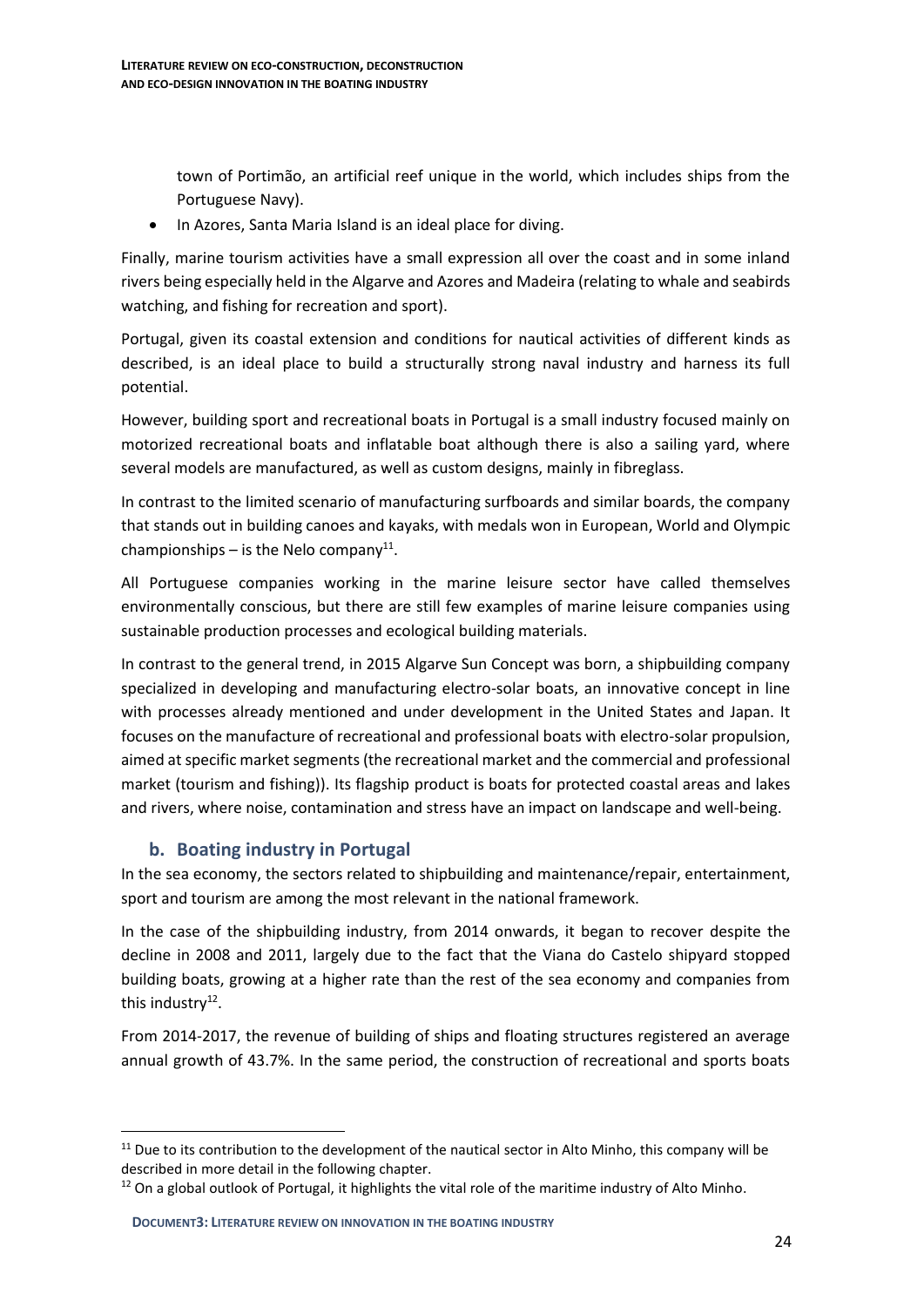recorded a similar average annual growth of about 30%. Ship repair and maintenance are at the same levels compared to 2014.



Figure 6 - Revenue of Portuguese maritime industry (Sousa, 2019)

However, in the same period, there was a loss in productivity compared to other European Union countries (in 2016, around 24% lower than the European average) and this is explained by different researchers as a result of a weak national focus on nautical innovation (especially the limitation imposed on the private sector to access programmes to support innovation).

In terms of competitiveness of national shipyards, for example, this is explained by the low implementation of industry 4.0 in this activity.

As the competitive advantages ensured by the privileged geographical location, the mild weather conditions and the specialized workforce, which still continue to guarantee employment and wealth, making the nautical sector one of the most relevant in the Portuguese economy, are not sufficient, it is necessary to make this sector evolve in order to meet the demands of globalization.

As a result, organizations like PwC (2020) present the main challenges faced by shipbuilding and ship maintenance & repair activity in Portugal:

- *To specialize some shipyards in building sophisticated small and medium-sized vessels and incorporate high added value and state of the art technology;*
- *Review the technologies and processes used in shipbuilding and maintenance&repair activity, taking into account the challenges of competitiveness and environmental sustainability that lie ahead;*
- *Invest in sustainable shipbuilding and maintenance&repair activity as a differentiating factor and generating a unique value proposal".*

In this context and even if on a smaller scale, the importance of projects such as CAPITEN and its support to initiatives such as the one developed by AD ELO (Local Development Association of Bairrada and Mondego) should be highlighted as good practices of eco-design and ecoconstruction. In fact, it is an action that demonstrates the capacity that the national nautical sector already has for eco-innovation (which needs to be developed).

This partner of CIM Alto Minho, through this project, supported the creation of a surfboard using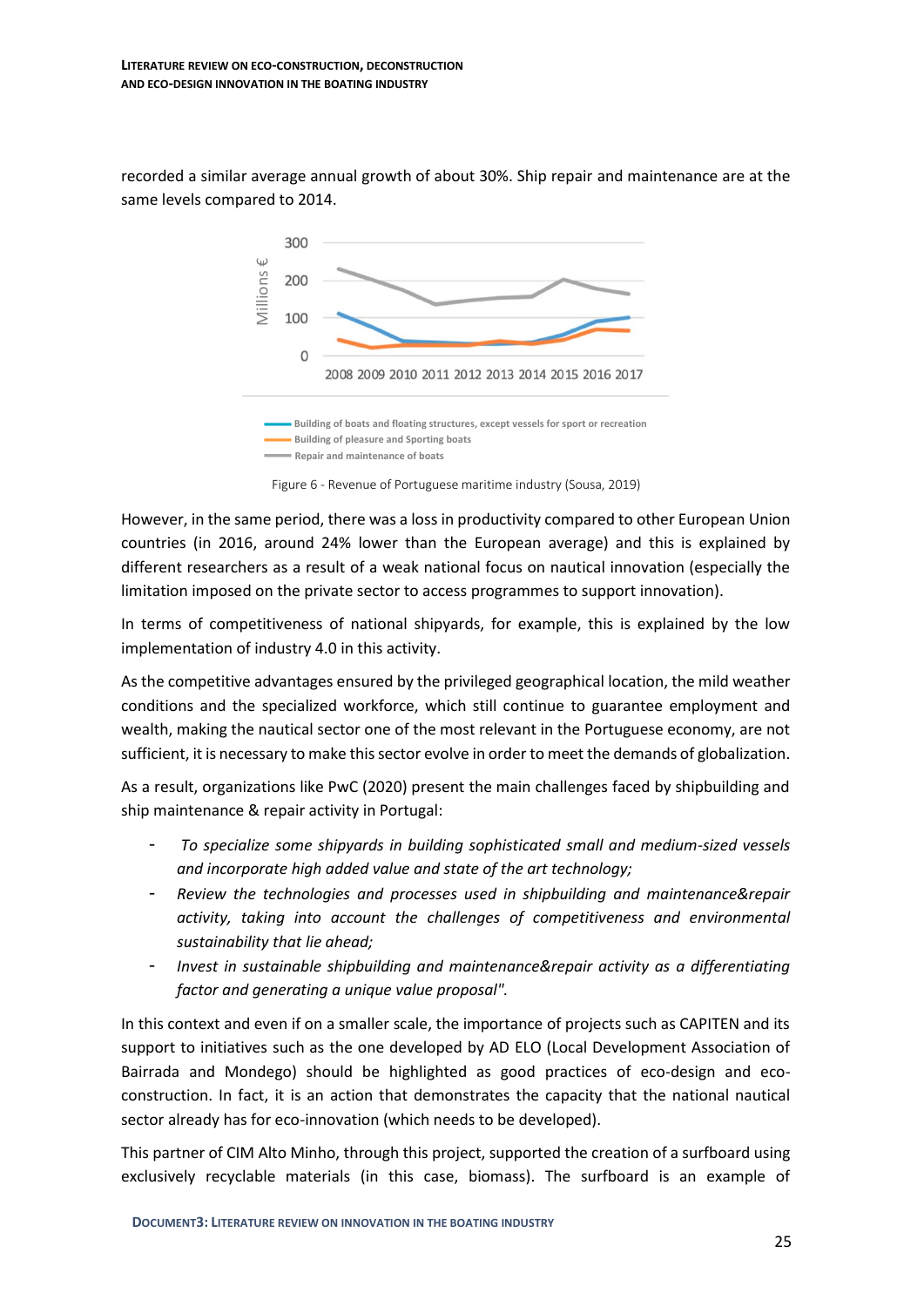sustainability and use of biodegradable materials, being, above all, an element of promotion and dissemination of the potential and opportunities generated by sustainable boating and demonstration of the ability to establish processes and products with reduced environmental impact, in this case, sport $^{13}$ .

Of a different nature, emphasis should also be given to the eco-reconstruction experiments on traditional Portuguese vessels (which have been taking place along the national Atlantic coast). One example is the recovery of the extinct *barca serrana* of the Mondego river <sup>14</sup> which combines ancestral boat building techniques with the industry's concept of sustainability<sup>15</sup>.

In the context of fishing vessels, the challenge is to "*encourage research on technologies and processes that reduce the cost related to energy needed to propel fishing vessels in order to cope with the impacts of rising fuel prices and/or decline in market fish prices* " (PwC, 2020).

## <span id="page-25-0"></span>**c. Legal and regulatory frameworks**

Regarding the legal framework which regulates (and controls) the marine leisure sector and activities, the main laws are summarised below, with special emphasis on their contribution to the sustainable development of the national marine leisure sector:

- Council of Ministers Resolution No. 25/93 of 14 April: Approves the "**Clean Sea Plan**". The general objective of this law is to establish a mechanism to respond to both oil spills and hazardous substance releases as well as improve response capabilities and minimize the impact of spills. It defines the responsibilities of an organization by establishing the powers given to authorities. It also includes a reference to the need to regulate waste management associated with spills in accordance with the relevant national legislation regarding waste disposal to specific waste treatment facilities.
- Decree-Law No. 26/95 of 8 February: This legislation amends the General Regulations of the Captaincies referring the need for sustainability in the sector, setting out strict requirements for waste management. In particular, it establishes **rules on the demolition and dismantling of vessels and the role of ports of registry in these processes**.
- Decree No. 733/96 of 12 December (as amended by Decree No.1013/99 of 16 November): which defines "*the safety conditions and certification, dimensional characteristics, tonnage and classification of recreational crafts*"
- Decree-Law No.96/97 of 24 April: transposes into national law the Directive 94/25/CE of the European Parliament and of the Council of 16 June 1994, relating to recreational craft. The decree establishes the measures to ensure that recreational craft, semi-finished products and components may be **placed on the market and put into service** in

**DOCUMENT3: LITERATURE REVIEW ON INNOVATION IN THE BOATING INDUSTRY**

 $13$ Topic overviewed on Skype interview with the Associação de Desenvolvimento Local da Bairrada e Mondego, on 12th December 2019

<sup>14</sup> Barca serrana do Mondego: name probably originated in the coastal region, being the known reference in the area. It was used for transportation along the Mondego river and disappeared around the 1950's.

<sup>&</sup>lt;sup>15</sup> Other references are the municipal varino "O Boa Viagem", the traditional vessel from the Tagus estuary; the Monte Branco Beach Shipyard, owned by the Municipality of Murtosa, which ensures the continuity of the ancestral art of building moliceiros.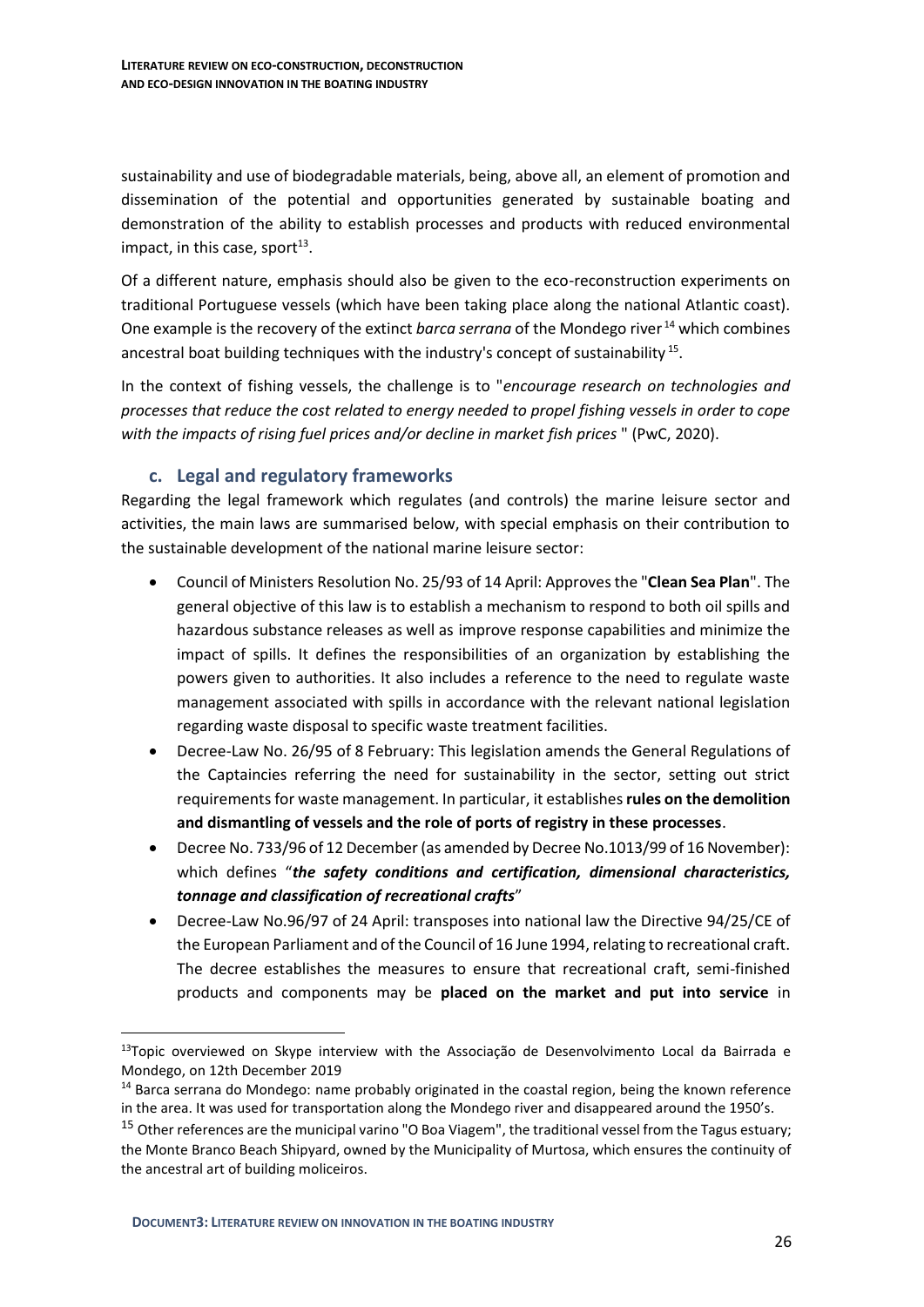accordance with their intended purpose only if they do not endanger the safety and health of persons or the environment when correctly constructed and maintained. Although this law includes recreational boats, the following shall be excluded from the scope of this Directive: craft intended solely for racing (rowing and training boats); canoes; kayaks; gondolas; pedalos; sailing surfboards; powered crafts; original, and individual replicas of, historical craft designed before 1950, experimental crafts; and crafts specifically intended to be crewed and to carry passengers for commercial purposes, among others.

- Decree-Law No.266/2001 of 2 October: which "allows the Instituto Portuário do Sul to grant a concession for construction and operation, on a public and exclusive service basis, of the Olhão Shipyard, intended for naval construction and repair". In Base XVIII "Environmental Protection", it includes a **compliance notice for current regulations on environmental pollution**, besides notifying the competent authorities of any risk of contamination that may occur.
- Decree No.1491/2002 of 5 December: It **adjusts the safety conditions and certification, dimensional characteristics, tonnage and classification of recreational craft** due to "technological developments which have occurred in the meantime, as well as the need to bring these regulations into line with Community rules". This law does not mention any processes associated with the concepts of eco-construction, deconstruction and ecodesign, being only mentioned safety rules of the boats since their construction.
- Decree-Law No.165/2003 of 24 July: transposes into national law the Directive No. 2000/59/CE of the European Parliament and of the Council of 27 November, establishes the measures on port reception facilities for ship-generated waste and cargo residues. Its main objective is the protection of the marine environment<sup>16</sup>. According to this directive, each port facility must prepare for an effective planning of waste management and delivery.
- Decree-Law No.209/2004 of 3 March: approves the European list of waste and waste types for disposal and recovery operations. Among others, it makes specific reference to bilge oils.
- Decree-Law No. 111/2008 of June 30th: law that "approves the technical regulation of national fishing vessels between 12m and 24m in length". There are no references, in this decree, on pollution or sustainability.
- Decree-Law No.51/2012 of 6 March: "Transposes into national law the Directive No.2009/21/CE of the European Parliament and of the Council of 23 April 2009 "on compliance with flag State obligations*<sup>17</sup> , aimed at improving maritime safety and the prevention of pollution from ships through a set of rules to be followed by those States in various ship operations activities, increasing transparency and the quality of their maritime administration performance and control over ships of their flags. It emphasizes*

<sup>&</sup>lt;sup>16</sup> Amended by Decree-Law No. 197/2004 of 17 August, Decree-Law No. 57/2009 of 3 March and Decree-Law No. 83/2017 of 18 July.

<sup>&</sup>lt;sup>17</sup> Flag State: "State, which through relevant legislation and national maritime administration, authorises ships flying its flag".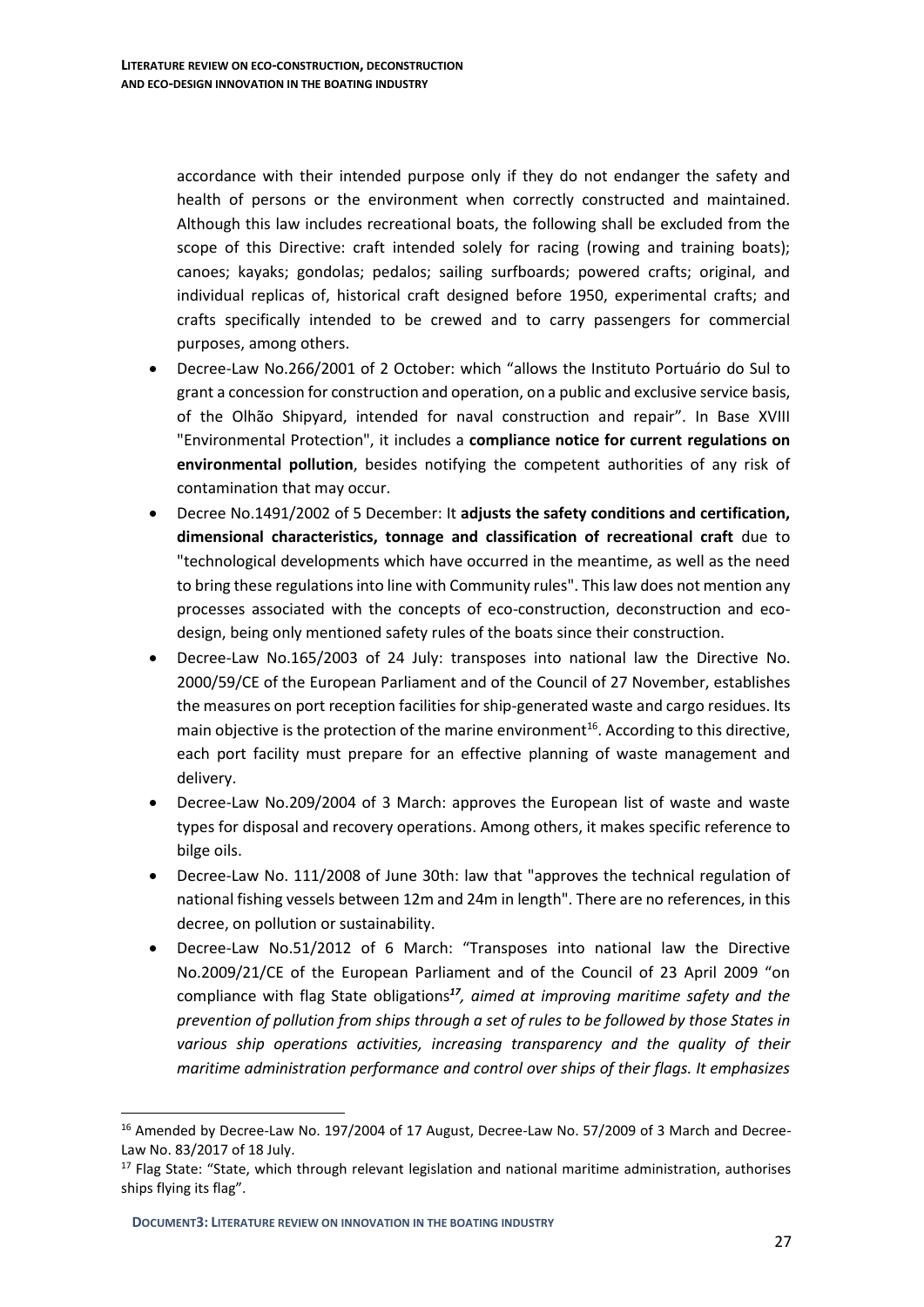*the obligation of the national maritime administration to implement a quality management system of its operational activities related to flag State obligations.* 

- Decree-Law No.43/2018 18 June: Created a National System for Vessels and Seafarers, which establishes the conditions for its operations and access. It's a unique national data system to keep up-to-date information on vessels, seafarers and other maritime-related events, through the "Balcão Eletrónico do Mar" (Virtual Desk), in order to make the interactions with Public Administration faster and more efficient, reducing bureaucracy and travel costs. It foresees the dematerialisation of all proceedings, benefiting the environment and economy. This law does not overlook the need to provide support at a local level, which is ensured by organizations close to citizens, oriented to Personalized Services.
- Decree-Law No.93/2018 of 13 November: which supports "the new Juridical Regime of Recreational Boating". It regulates customs controls and border and duties of management entities or concessionaires of mooring spaces; however, it does not mention the sustainability of the sector. It is a simple and modern proceeding of registering and certifying vessels and recreational boats without needing to go to the competent authorities.

<span id="page-27-0"></span>From the different examples of regulations described above, it is possible to identify the growing concern for environment and sustainability issues, especially motivated by the need to transpose the directives of the European Parliament and Commission into national law.

<span id="page-27-1"></span>Organizations, regardless of their activity, size and location, must comply to an increasing number of environmental requirements imposed not only by the State, but also customers and society together.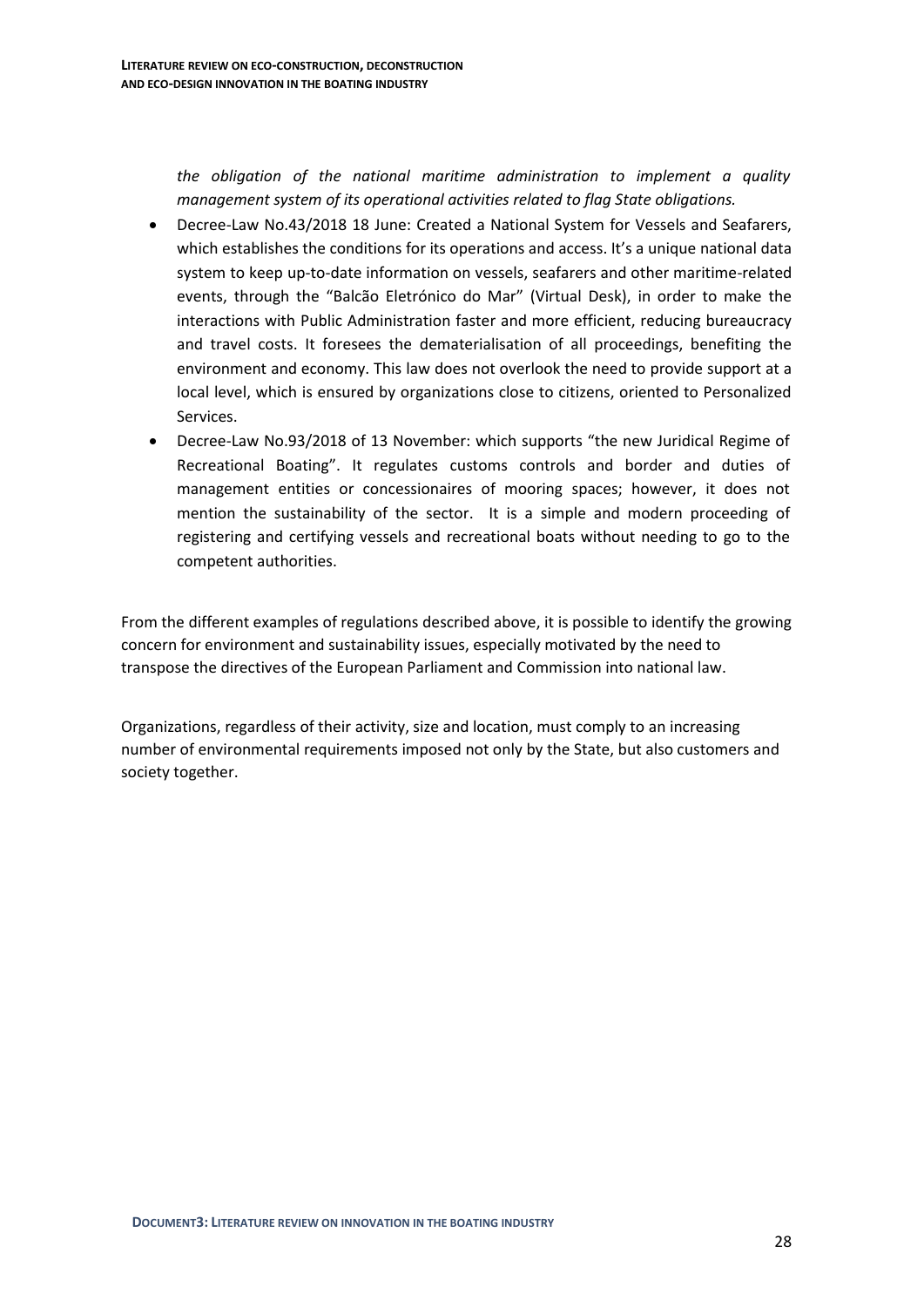## <span id="page-28-0"></span>**VI. LITERATURE REVIEW ON THE ALTO MINHO REGION**

Alto Minho is a sub-region (NUT III) in Northern Portugal (NUT II), District of Viana do Castelo. It borders to the north the Autonomous region of Galicia (Spain), to the south with the Cávado subregion and to the west with the Atlantic Ocean. The region is composed of municipalities: Arcos de Valdevez, Caminha, Melgaço, Monção, Paredes de Coura, Ponte da Barca, Ponte de Lima, Valença, Viana do Castelo and Vila Nova de Cerveira.

It has relevant port infrastructures - the Port of Viana do Castelo - which includes<sup>18</sup>:

- The Commercial Port with capacity to move more than 900,000 tons of cargo per year, and to receive ships with a draught of 8 meters and 180 meters in length;
- Marina (Sport and leisure port) capacity for 500 vessels up to 3m of draft and 20 meters long, on 2 docks (one of them presenting around 100% occupancy rates);
- The Fishing Port the base of the traditional fishing fleet (mostly composed of coastal fishing boats). Doca Pesca owns it since 2014. Here an average of 1,500 tons of fish are unloaded per year (with an average value of 3.5 million euros);
- The Industrial Port where the shipyards of this city are located (which have built 15 ships and repaired 180, for the last 5 years).

There are also 3 marinas located in Caminha, Vila Nova de Cerveira and Valença and 5 centers for nautical activities (the rowing, sailing, canoeing, high-performance surf centres - all located in Viana do Castelo - and the nautical centre of Ponte de Lima).

The Port of Viana do Castelo is managed by the Administração dos Portos do Douro, Leixões and Viana do Castelo, S. A. (APDL) which developed the Waste Management and Recycling Plan, on compliance with Directive No. 2000/59/EC previously described. This plan regulates the installation and use of port reception facilities for ship-generated waste and cargo residues from ships, as well as fishing and recreational vessels, adopting measures to ensure the delivery of waste by shipowners or legal representatives.

The plan defines areas<sup>19</sup>, types of waste and means of delivery/reception. It specifies waste categories into packaging waste, textile wastes, fishing waste (fish preparation, nets, among others), municipal waste (household waste), chemical compounds (hydrocarbons), chemical and organic waste, electronic waste and wood processing.

Containers, oil containers and recycling bins are provided by the Port.

<sup>18</sup> Information available at "Plano de Ação para a Sustentabilidade Energética Viana Do Castelo".

<sup>&</sup>lt;sup>19</sup> Area I – Commercial Quay (lies at the left shore of Lima river, 2000 metres upstream its origin), only delivery area for end-of-life material, known as scrapping (tyres and discarded vehicles) ; Area II – The Fishing Port (right shore of the Lima river), is mentioned on the plan, which is "in partial decline"; Area III – Marina (lies at the right shore of the Lima river, 2.700 metres upstream its origin, nearby the "Eiffel Bridge").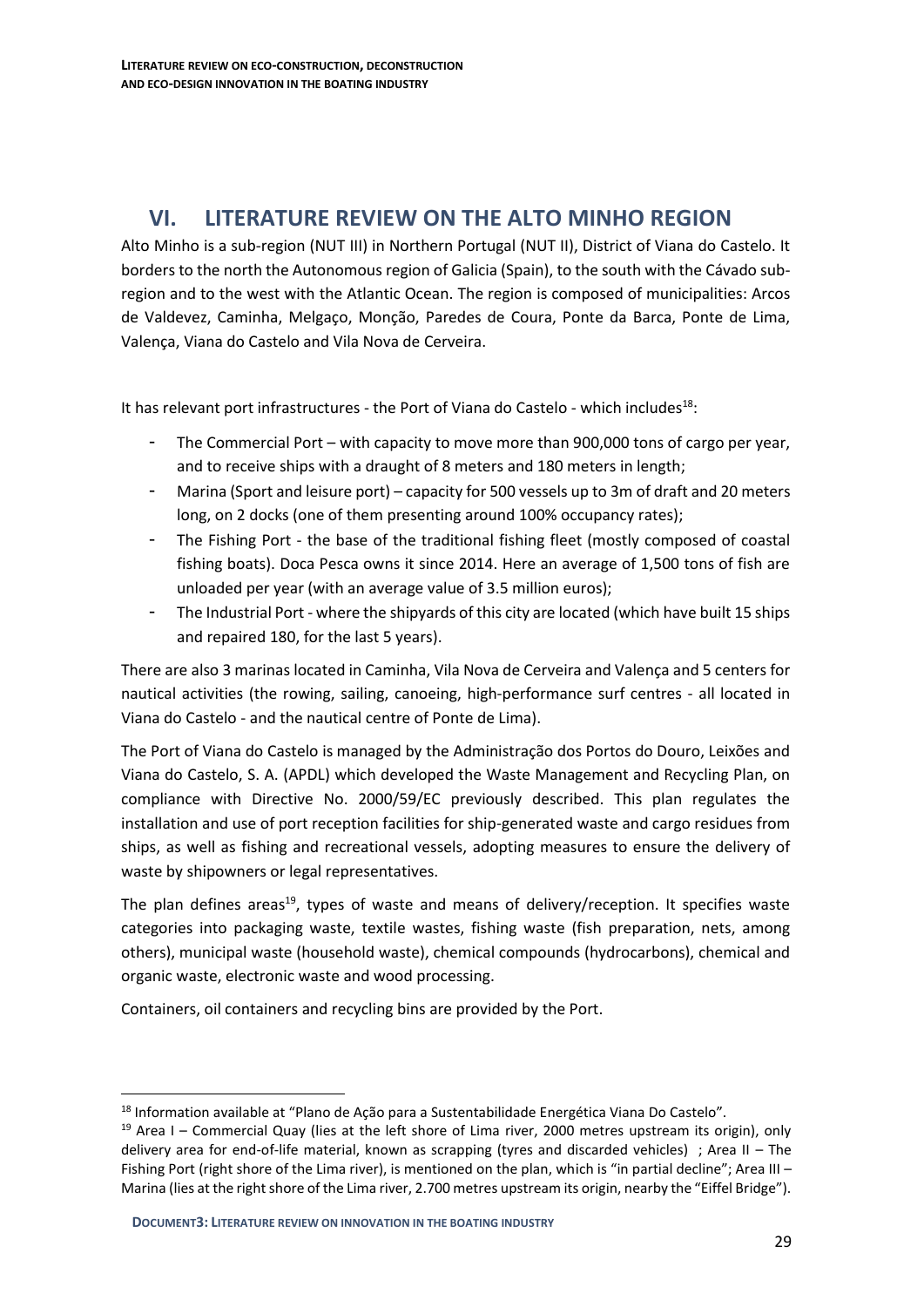In regard to waste collection, each type of waste is associated with a specific means of collection and is then delivered to companies that will make its disposal and/or use.

It should be noted that one of the region's main clusters is the "cluster of the economy of the sea" and that the construction of a terminal for small/medium-sized passenger ships is already envisaged, as a complement to the port infrastructure previously presented.

This economic dimension is first and foremost a social dimension of the region<sup>20</sup> set in decades building vessels designed accordingly to the characteristics of the routes (maritime and/or fluvial):

- Barquinho do Rio Minho The Minho River Boat: a vessel used to transport passengers between shores (carrying 20 to 30 passengers) or various cargo that can also be used for fishing);
- Maceira: boat from Vila Praia de Âncora, prepared for a crew of 2 men for sea and river fishing.

The current fishing fleet, as already mentioned, has a traditional feature of being composed of small vessels associated with a local/regional economic activity. It is an old fleet of boats that need maintenance and, in many cases of renovation, a context that "forces" them to think strategically about the eco-construction and/or deconstruction processes.

Nevertheless, it is a relevant fishing fleet at a national level since the Port of Viana do Castelo is the fourth in terms of the total number of registered fishermen (according to the North region, after the Port of Póvoa do Varzim).

In the regional context (Alto Minho), the most relevant municipalities in the context of fishing activity are Caminha and Viana do Castelo, the latter representing 3% of the total (official) Portuguese fishermen (8% of the total for the Northern region) with the particularity of dedicating themselves to fishing in inland waters $^{21}$ .

The most important industry in the region is the nautical sector, in terms of ship construction and maintenance, is worth noting the Estaleiros de Viana do Castelo, currently managed by the company West Sea - Estaleiros Navais, Lda, which took over in 2014.

This shipyard is one of the most important infrastructures in Western Europe, harbouring medium and large boats. It is equipped with modules and lifting facilities for manufacturing large modules and metallic equipment. The area covers about 250,000m2, the yard has facilities for shipbuilding,

<sup>&</sup>lt;sup>20</sup> In this context, the traditional boats of the Alto Minho could also be revitalized (particularly for tourism purposes) following the example of other areas of the country already mentioned above. This is not only about generating new tourist experiences, but also fostering the use of environmentally friendly boats and, at the same time, boosting new business opportunities in the field of nautical eco-construction.

The regional example of Ponte de Lima should be outlined, where a copy of the water-river boat was recovered for tourist purposes, in 2019.

 $21$  Data from 2012 and the sharp downward trend in the number of registered fishermen in this region should be considered (a reduction of almost 50% since 2003).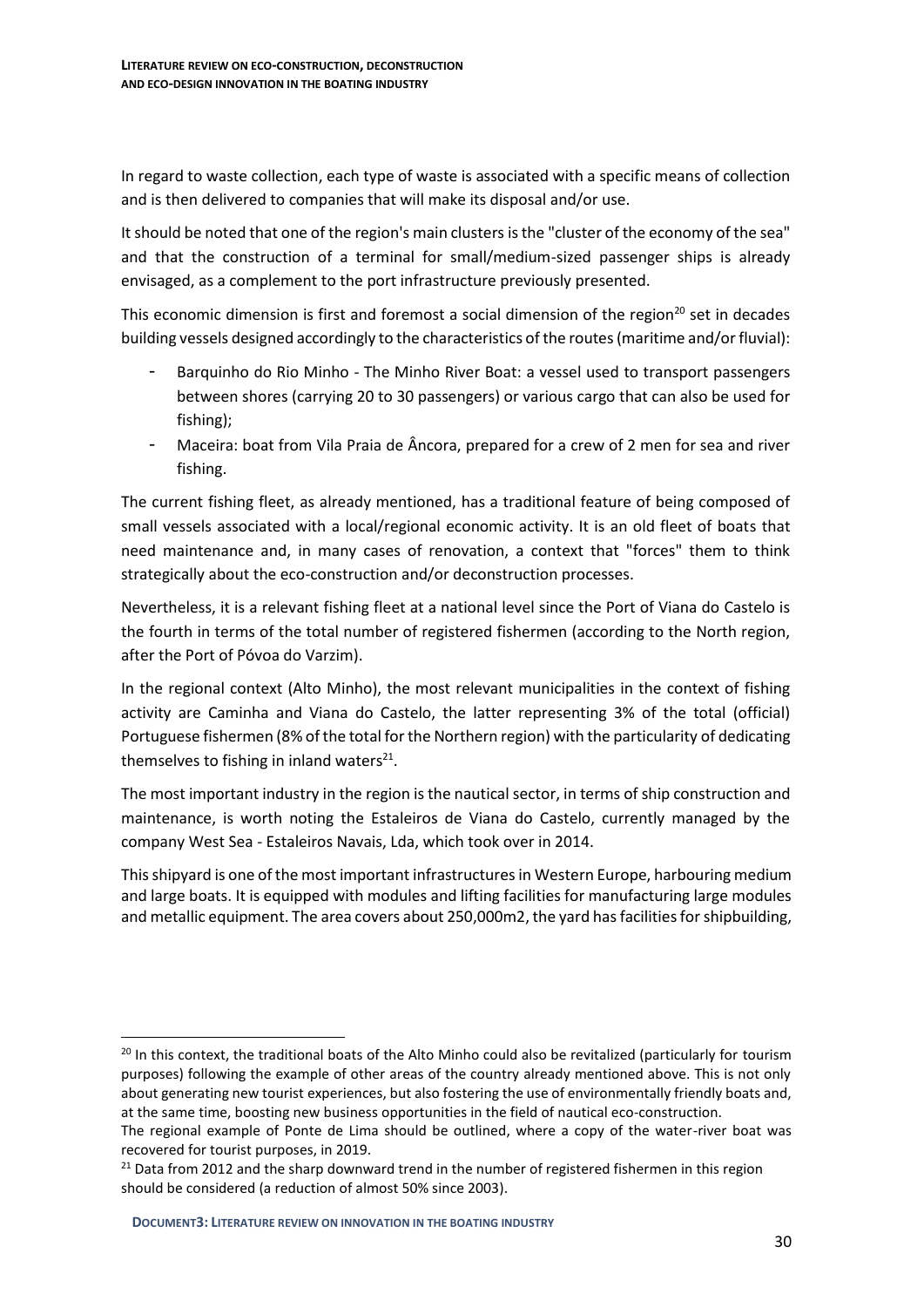ship repair and conversions of any type of vessel up to 37,000 tons, 190m in length and 29m across, as well as small and medium-sized vessels.



Figure 7 - Image: Estaleiros de Viana do Castelo (Source: official website)

Among its corporate commitments are several references to environmental protection, reflecting a growing concern and a clear intention to ensure that these yards conform to sustainable patterns and infrastructures.

However, most shipyards in the region are small-sized, dedicated to ship repair of fishing boats and, in a lower scale, to the construction of this kind of vessels. Moreover, due to the traditional nature of this activity, important knowledge and skills have not been transmitted to new human resources. Even so, CIM Alto Minho considers it a business opportunity that can be undertaken as an advantage regarding "exporting" these services to other regions nearby.

Given the importance of this activity at both national and regional economic contexts, building recreational crafts and naval sport crafts has been considered as a sub-sector of great potential and is currently considered as one of the sectors of the future (in terms of regional development related to growth and employment) due to the capacity already locally demonstrated to create high-quality technological innovations.

To a large extent, this perspective reflects the path (and international recognition) of another benchmark company in the nautical sector (already mentioned in the previous chapter): Nelo<sup>22</sup>, which is the leading company in building high-performance kayaks and canoes and the key innovation factor in canoeing, boat design, services and technology.

Innovation is an important mission in Nelo's ideology, undertaking improvement processes and developing new concepts and ideas. They build and design all models.

<sup>&</sup>lt;sup>22</sup> Despite being a company from Vila do Conde, its influence and importance to the development of the nautical sector of Alto Minho makes it relevant for this study.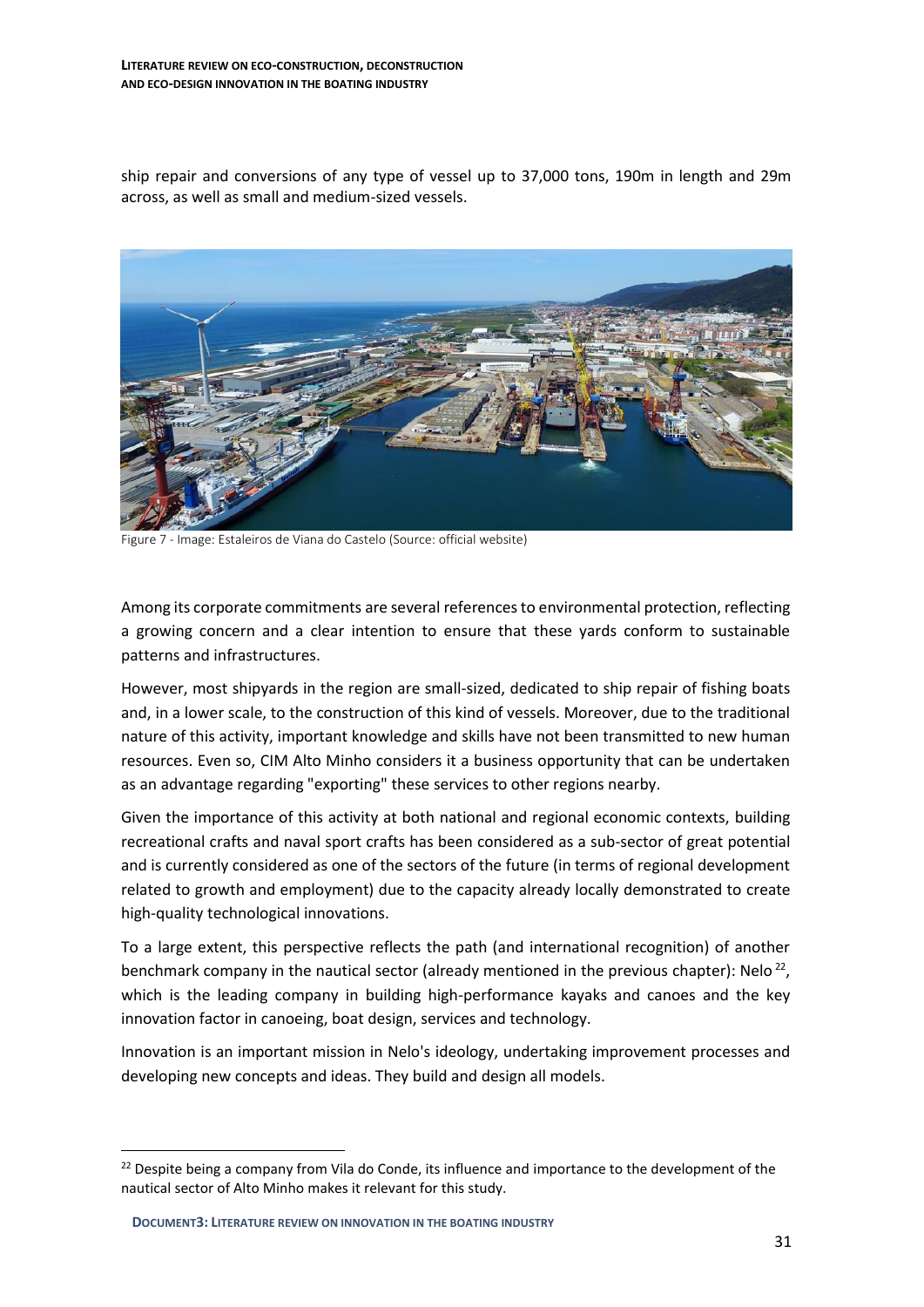To these regional "giants", which place the Alto Minho region as one of the most relevant in terms of shipbuilding and ship repair activities, as well as the manufacture of pleasure boats (in terms of turnover and number of workers), it's worth mentioning some companies, small-sized but rather important to the regional sector. In terms of inflatable boat construction, the Vanguard Marine international group, from Viana do Castelo, stands out, designing and manufacturing working boats and rescue boats for a wide range of clients (companies, Armed Forces, clubs, marinas, diving centres, federations, shipbuilding, rescue and emergency organisations and defence bodies), as well as vessels for sport or recreation.

It also reflects a concern with sustainability, using materials that minimize environmental impacts and incorporating as many recyclable elements as possible.

In terms of recreational boating, the company Starfisher, located in Vila Nova de Cerveira, should also be highlighted. It designs and builds, in an integrated manner, all boat components made of fibreglass reinforced polyester (FRP), fine wood and stainless steel. Nowadays, it has more than 60 distributors along the European coast, in countries like Spain, France, United Kingdom, Ireland, Italy, Croatia, Cyprus, Portugal, Norway, Russia, or Austria.

These companies, together with the 34 entities previously indicated (companies, associations, academia, and public entities) constitute the nautical sector - all of them contacted in the scope of this work to provide information on the state of the industry in the Alto Minho region, regarding the inclusion of sustainability strategies in production processes.

One-third of the companies contacted work in construction, maintenance or deconstruction (dismantling) of vessels. The remaining entities, almost all of them, are companies dedicated to water sports and construction and maintenance of motorsport, sailing or rowing boats.

All the entities identified to be related to the nautical sector in the Alto Minho region were surveyed, which allowed evaluating the current situation of the nautical sector in the region in regard to the sustainability of their products, services and processes and also their level of commitment to innovation in eco-design, eco-construction or deconstruction.

The companies which replied to the survey (Appendix I), answered that any innovative process is currently being developed. No company is involved in any project to reduce the environmental impact of their activity. However, more than half of the companies participating in the survey say they use a waste management system.

All companies, except one, are familiar with ISO 14.001, although only one has already implemented it and two others intend to do it soon.

Taking into account the results of this direct consultation and primary data collection, it can be concluded that:

- The shipbuilding industry in the region is concentrated in the shipyards of Viana do Castelo;
- Currently, no innovative projects on eco-construction, eco-deconstruction and ecodesign are being developed;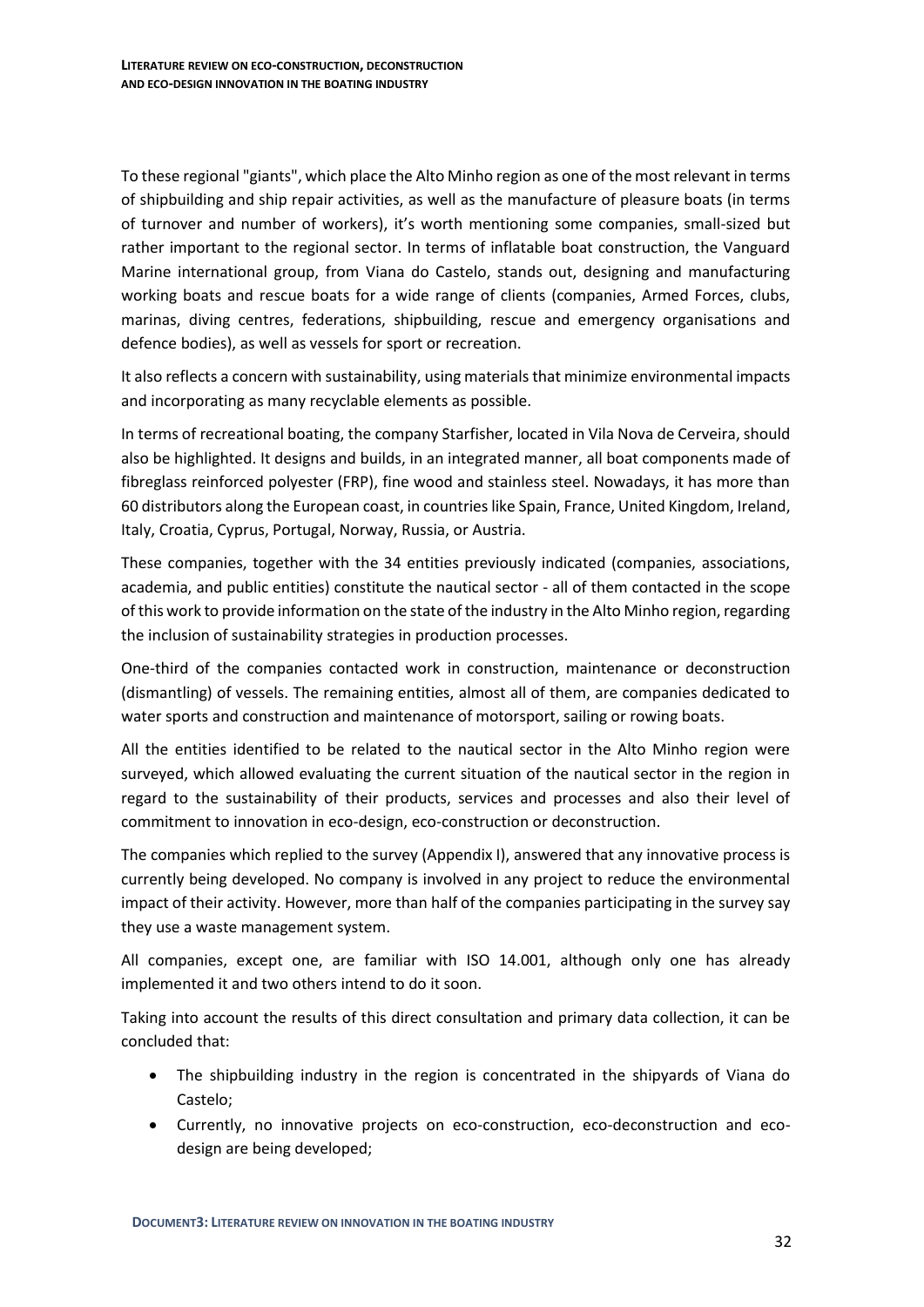- Stakeholders are aware of the need of a correct waste management system and the implementation of measures (especially preventive) for environmental protection;
- Companies in the nautical sector show intention to optimize their processes to achieve responsible energy consumption;
- Despite the information and dissemination of ISO 14.001, its implementation has not reached its full potential.

In this specific context and as a warning, assuming that the official number of boats in Alto Minho is an indicator of the importance of sustainable boat construction and deconstruction in the region, the downward trends in the number of local fishing boats, the coastal fishing boats slightly increasing and the increase in number of recreational boats make it even more relevant to reflect on the process of scrapping the former and the process of building the latter.

A final remark to outline the importance of the regional commitment to the sustainability of the local marine industry for the preservation of different protected areas, whether they are biosphere reserves, national/natural parks, Natura 2000 network, or classified (Atlantic and fluvial) beaches.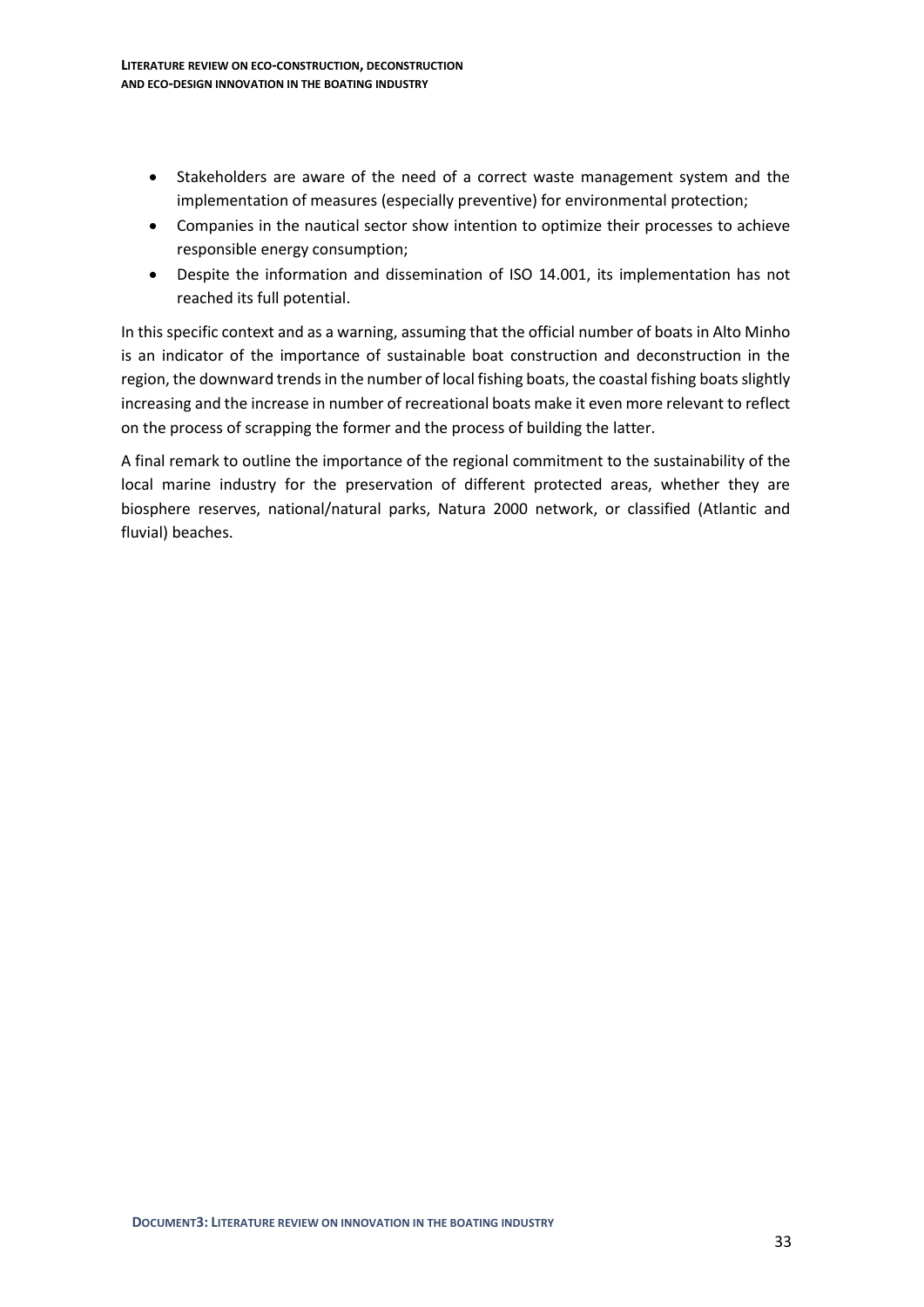## <span id="page-33-0"></span>**VII. CONCLUSIONS AND RECOMMENDATIONS**

Although the present work should be understood as an exploratory study on the nautical sector of the Alto Minho region, especially due to the limitations in accessing information, it is important to reflect on the key data collected as well as on possible improvements that the MCP of this region may propose to promote and/or implement to promote and raise public awareness on the sustainability, processes, and products of the nautical sector as well as on the regional relevance of investing in the development of innovation that may be integrated into preventive strategies regarding environmental impact and climate change in this sector.

## <span id="page-33-1"></span>**a. Conclusions**

The regional socio-economic context (mainly in regard to the tradition of shipbuilding and ship repair) assumes particular importance when analysing the concepts of eco-design, ecoconstruction and deconstruction applied in the sector, since it highlights that traditional activities implemented in the territory should not only assume an innovative feature but, above all, environmentally sustainable processes should be included in the nautical industry.

There is a field of opportunities and sectorial evolution that must be formally supported by the competent authorities, in order to place the Alto Minho region as pioneer in promoting sustainable boating activities. Research, innovation, training and dissemination of knowledge are essential to the sector's capacity building.

Thus, to the Recommendation already presented in the "Action Plan for the Development of the Boating sector in Alto Minho" to invest in the creation of a technological centre for the study and development of new materials, supporting modernisation of small-sized companies, having IPVC as a partner, the extension of the scope of this centre, the study and development of environmentally friendly materials and processes (i.e. associated with eco-design and ecoconstruction and with the capacity for dismantling without the generation of waste).

However, despite being a spotted opportunity, the following critical factors should be considered:

- There is practically no secondary data related to the sustainability and environmental impact of the Alto Minho nautical sector, nor encouragement and development of innovation related to eco-design, eco-construction and deconstruction.
- Although boat recycling is not yet an economically profitable activity, its development helps ascertain the environmental and ecological consequences of the nautical sector at regional level.
- The improvement of the legal framework at European level, combined with a logical and fair tax policy, will be useful in solving the environmental problems associated with the processes of storage, deconstruction and recycling of vessels. This process, which does not exist in Alto Minho, is still incipient at the European level.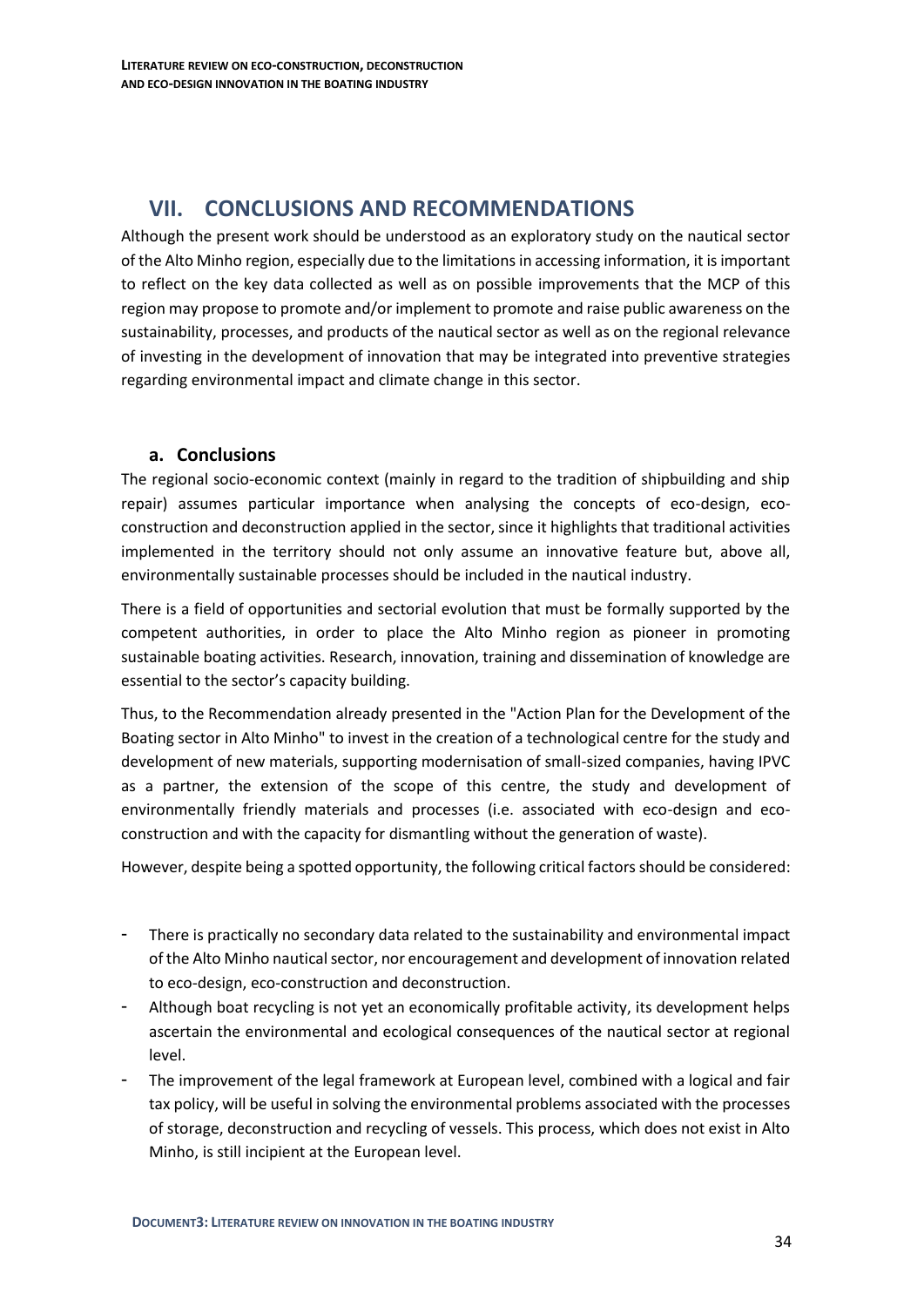- The creation of specialized boat recycling centres and the adaptation of existing infrastructures to recycling processes (in terms of materials and intensity of use) are indispensable conditions for the sustainability of the boating industry.
- Assess the use of synthetic composites (on which wastewater is about 80% in the process of scrap material) in order to find circular economy solutions for a high cost-benefit process is a key sustainability challenge that Alto Minho should address as soon as possible.
- No record was found of small and medium-sized companies in the regional nautical sector undertaking innovative projects on eco-construction, deconstruction and eco-design. The growing concern of companies for the environment makes their processes and projects more environmentally friendly and more effective in reducing emissions and noise, but this is achieved by transferring existing processes or legal impositions and not from innovation processes developed by local agents.
- Companies are aware of waste management systems. They mentioned having an environmentally friendly waste management system. However, most of these systems are applied only to sort out waste and its delivery to collection/sorting centres.
- Although a lot of good work has been carried out in disseminating ISO 14.001 standard (since almost all of the companies contacted were aware of this standard), no actions to implement it have been undertaken at the moment (only one of the companies indicated to be in process of implementing the standard).

## <span id="page-34-0"></span>**b. Recommendations**

As previously described, the development of this work and especially the results achieved from the literature review on eco-design, deconstruction and eco-construction innovation in the regional nautical industry has made possible to set out a list of needs that must be met and CIM Alto Minho may take a more active and leading role in this process.

Main recommendations arising from this research, which CIM may promote and suggestions for improvement include:

### **Recommendation1**

Integrate the "sustainability" dimension in the "Action Plan for the Development of Marine Leisure in Alto Minho" giving meaning and putting into action the concepts of ecodesign, eco-construction and deconstruction (applicability), preferably related to storage infrastructures and nautical industry waste recycling through innovative processes.

#### **Recommendation2**

Promotion of processes and infrastructures of collection, treatment and recycling of boats and nautical equipment.

### **Recommendation3**

Promote studies to characterise the stakeholders of the regional nautical sector in order to detail activities and contributions to the regional economy (in terms of growth, employment and sustainability), deepening the characterisation carried out within the scope of the abovementioned plan.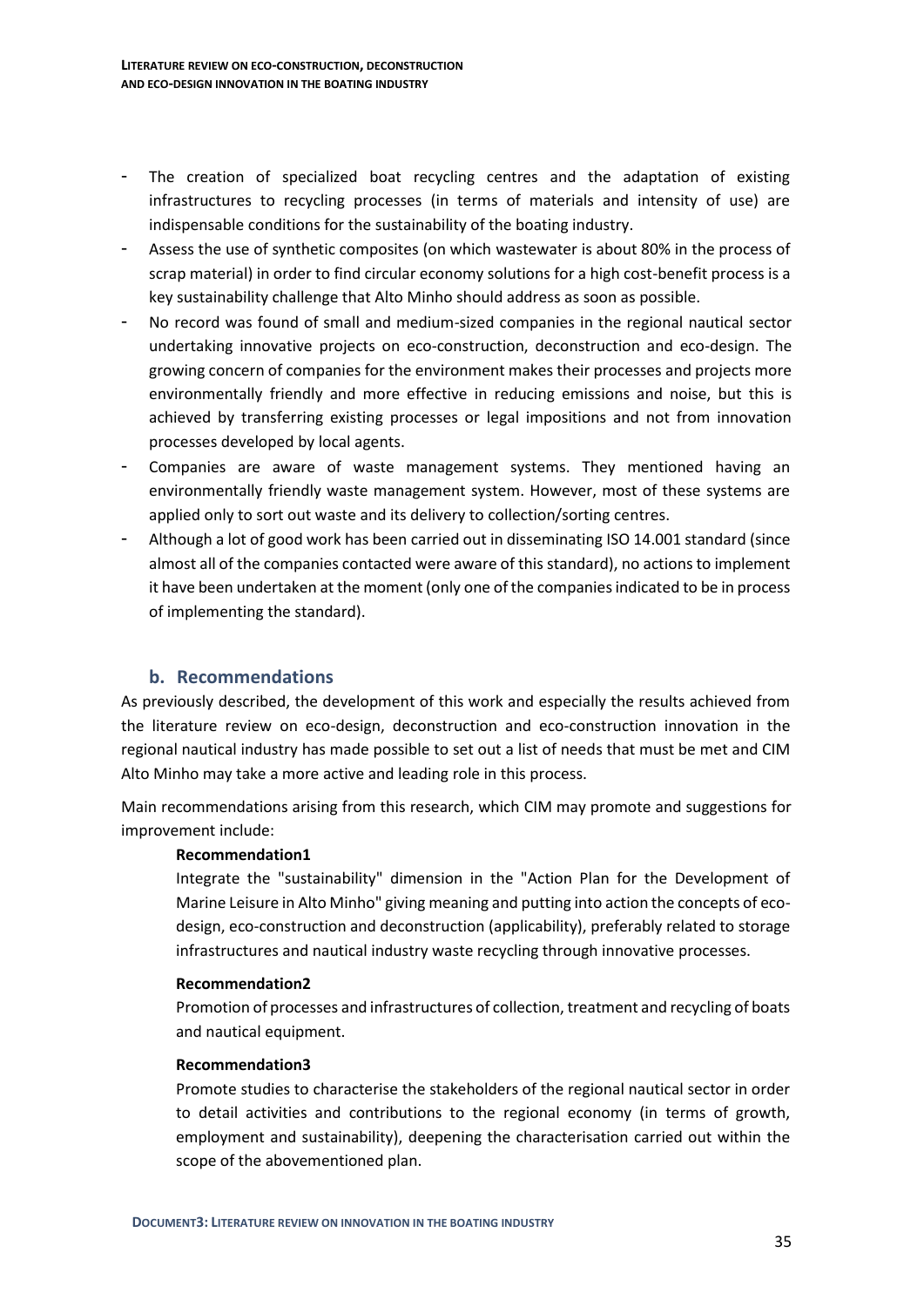#### **Recommendation4**

Promote actions to raise awareness of local stakeholders to the need of ensuring environmental sustainability in their business/activities. It is about contributing to the awareness of the impact of their actions for the development of a more environmentally friendly activity.

#### **Recommendation5**

In the field of engineering and, specifically, in naval engineering, promote training professionals (especially the engineer and the nautical entrepreneur) for decision making based on the sustainability and environmental impact of those decisions in their work (also contributing to new innovation processes in terms of eco-design, eco-construction and deconstruction). As an example, the following topics are relevant to this training:

- Design and construction of ships for long-lasting use, reuse and recycling;
- Choose recyclable and non-toxic materials;
- Reduce the maximum level of waste material;
- Choose local suppliers with environmentally friendly practices;
- Raise awareness on life cycle of products.

#### **Recommendation6**

Raising awareness among policymakers (especially local ones) on the need to establish active policies/strategies to promote and encourage innovation and apply environmentally sustainable standards on the nautical industry.

#### **Recommendation7**

Promote smart specialization in the process of promoting/introducing innovation in ecodesign, eco-construction and deconstruction processes, selecting the regional nautical areas with greater environmental impact, prioritising them for intervention by local public authorities (following the good practice developed by the partner CAPITEN AD ELO, which focused on developing and supporting products that met the specific needs of their region, in this case surfing and the eco-design and eco-construction issues of boards).

#### **Recommendation8**

Claiming and/or promoting investment (within their scope) that promote innovation consequently leading to the increase of the number of nautical industry's stakeholders contributing to the industry's environmental sustainability and to the reduction of its environmental impact.

A final remark to the importance of the Alto Minho region as a nautical reference and the leverage that this classification can have on the sustainability of the regional boating industry since its development can lead to the first econautical station in the country.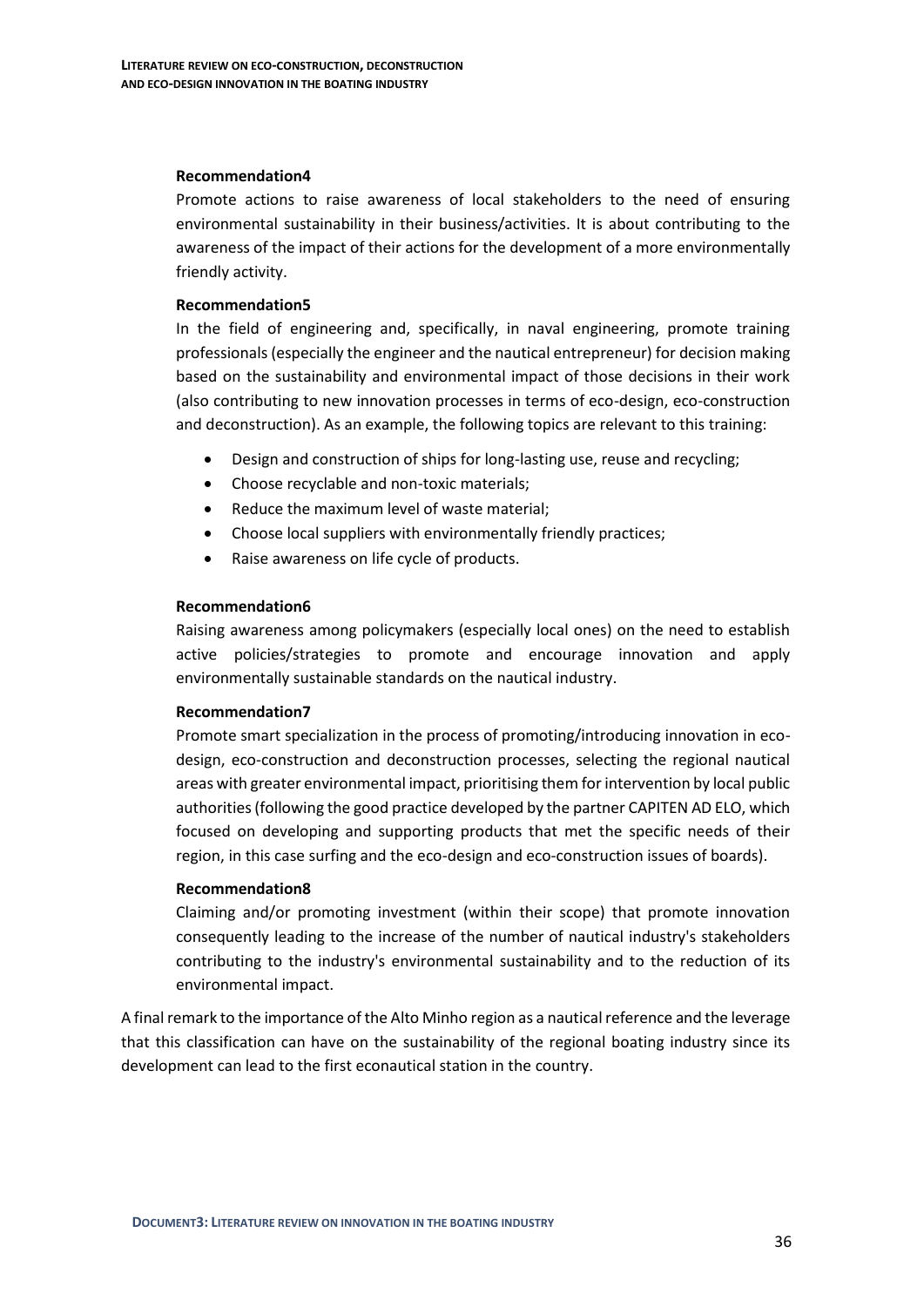## <span id="page-36-0"></span>**REFERENCES & WEBLIOGRAPHY**

Cipriano, Francisco; Leal, António (2017). Portugal Surf Guide. Uzina Books. ISBN: 9789898875006

Estação náutica do Alto Minho:<http://www.cim-altominho.pt/gca/?id=1391> [Website consulted 12/12/2019]

Estações náuticas de Portugal: [http://www.forumoceano.pt/p235-estacoes-nauticas](http://www.forumoceano.pt/p235-estacoes-nauticas-certificadas-pt)[certificadas-pt](http://www.forumoceano.pt/p235-estacoes-nauticas-certificadas-pt) [Website consulted 12/12/2019]

Inácio, Maria et al. (2015). "Portugal Náutico: Um Mar De Negócios, Uma Maré De Oportunidades". AEP.

Jornal da Economia do Mar. [Do Direito e do Mar:](http://www.jornaldaeconomiadomar.com/do-direito-do-mar-5/) Desmantelamento de Navios. <http://www.jornaldaeconomiadomar.com/do-direito-do-mar-5/> [Website consulted 07/01/2020]

LEME – Barómetro PwC da Economia do Mar Edição nº 10 Portugal, janeiro 2020. Centro de excelência global da PwC para a Economia Azul: <https://www.pwc.pt/pt/publicacoes/leme/portugal/pwc-leme-2020.pdf> [Website consulted 29/01/2020]

Mimoso, António (2019). Ciclo de conferências "Política de Assuntos Marítimos e das Pescas: Balanço 2014-2020, Perspetivas & Propostas de Ação Alto Minho 2030". Power Point presentation. Vila Praia de Âncora.

Monsó, Miquel (2012). "Guide on good environmental practices and eco-design for recreational nautical sector". Projeto BoatCycle. [available at the following website: http://fundacionmar.org/wp-content/uploads/2014/01/guide-on-good-environmentalpractices-and-eco-design-for-recreational-nautical-sector-baixa.pdf]

Plano de Ação para o Desenvolvimento da Náutica no Alto Minho: [http://www.cim](http://www.cim-altominho.pt/fotos/editor2/nautica2020_final.pdf)[altominho.pt/fotos/editor2/nautica2020\\_final.pdf](http://www.cim-altominho.pt/fotos/editor2/nautica2020_final.pdf) [Website consulted 10/01/2020]

Plano de Ação para a Sustentabilidade Energética de Viana Do Castelo: [http://www.cm-viana](http://www.cm-viana-castelo.pt/pt/pacto-de-autarcas)[castelo.pt/pt/pacto-de-autarcas](http://www.cm-viana-castelo.pt/pt/pacto-de-autarcas) [Website consulted 10/01/2020]

Projeto CAPITEN: [https://capiten.eu](https://capiten.eu/) [Website consulted 12/12/2019]

Sousa, José (2019). Ciclo de conferências "Política de Assuntos Marítimos e das Pescas: Balanço 2014-2020, Perspetivas & Propostas de Ação Alto Minho 2030". Power Point presentation. Caminha.

PwC (2016). "Nautica de recreio em Portugal Uma Perspectiva da procura".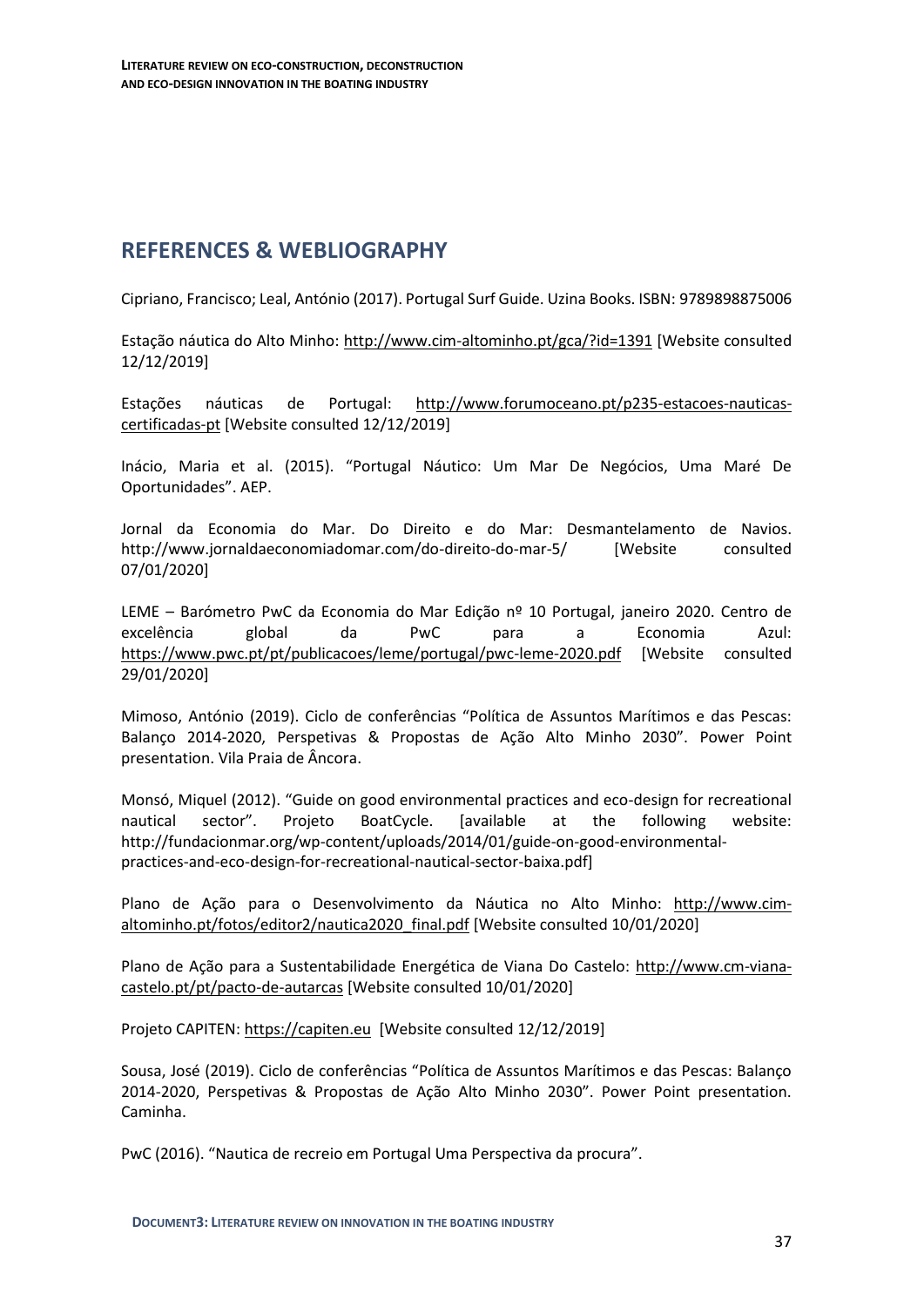Revista de Marinha. "A Parceria entre a NELO e a MELGES": [https://revistademarinha.com/a](https://revistademarinha.com/a-parceria-entre-a-nelo-e-a-melges/)[parceria-entre-a-nelo-e-a-melges/](https://revistademarinha.com/a-parceria-entre-a-nelo-e-a-melges/) [Website consulted 07/01/2020] Revista Cargo. "A indústria náutica de recreio em Portugal": [https://revistacargo.pt/augusto](https://revistacargo.pt/augusto-felicio-nautica-de-recreio/)[felicio-nautica-de-recreio/](https://revistacargo.pt/augusto-felicio-nautica-de-recreio/) [Website consulted 07/01/2020]

Rodrigues, Ana (2008). "Desmantelamento de Navios". Dissertação apresentada para obtenção do grau de mestre em Gestão Integrada e Valorização de Resíduos. Faculdade de Ciências e Tecnologia da Universidade Nova de Lisboa.

Valorização Costeira - Pesqueira do Litoral Norte 2015-2020: Estratégia de Desenvolvimento Local & Parceria DLBC/GAL Costeiro: [http://www.cim](http://www.cim-altominho.pt/fotos/editor2/valorizacaocosteira_pesqueiradolitoralnorte20152020.pdf)[altominho.pt/fotos/editor2/valorizacaocosteira\\_pesqueiradolitoralnorte20152020.pdf](http://www.cim-altominho.pt/fotos/editor2/valorizacaocosteira_pesqueiradolitoralnorte20152020.pdf) [Website consulted 10/01/2020]

### **WEBSITES:**

[www.fibramar.pt](http://www.fibramar.pt/) [Website consulted 27/01/2020] [www.hydrosport.pt](http://www.hydrosport.pt/) [Website consulted 27/01/2020] [www.imo.org](http://www.imo.org/) [Website consulted 28/01/2020] [www.iso.org](http://www.iso.org/) [Website consulted 28/01/2020] [www.lankhorsteunonete.com](http://www.lankhorsteunonete.com/) [Website consulted 27/11/2019] [www.mcarvalhosa.com](http://www.mcarvalhosa.com/) [Website consulted 27/11/2019] [www.metaloviana.pt](http://www.metaloviana.pt/) [Website consulted 27/11/2019] [www.nelo.eu](http://www.nelo.eu/) [Website consulted 27/01/2020] [www.redverde.es](http://www.redverde.es/) [Website consulted 28/01/2020] [www.sanremoboats.com](http://www.sanremoboats.com/) [Website consulted 28/01/2020] [www.searibs.com](http://www.searibs.com/) [Website consulted 28/01/2020] [www.starfisher.com](http://www.starfisher.com/) [Website consulted 27/01/2020] [www.sunconcept.pt](http://www.sunconcept.pt/) [Website consulted 07/01/2020] [www.surferrule.com](http://www.surferrule.com/) [Website consulted 28/01/2020] [www.valiant-boat.com](http://www.valiant-boat.com/) [Website consulted 27/01/2020] [www.vanguardmarine.com](http://www.vanguardmarine.com/) [Website consulted 27/01/2020] [www.vianadecon.com](http://www.vianadecon.com/) [Website consulted 27/11/2019] [www.west-sea.pt](http://www.west-sea.pt/) [Website consulted 27/11/2019]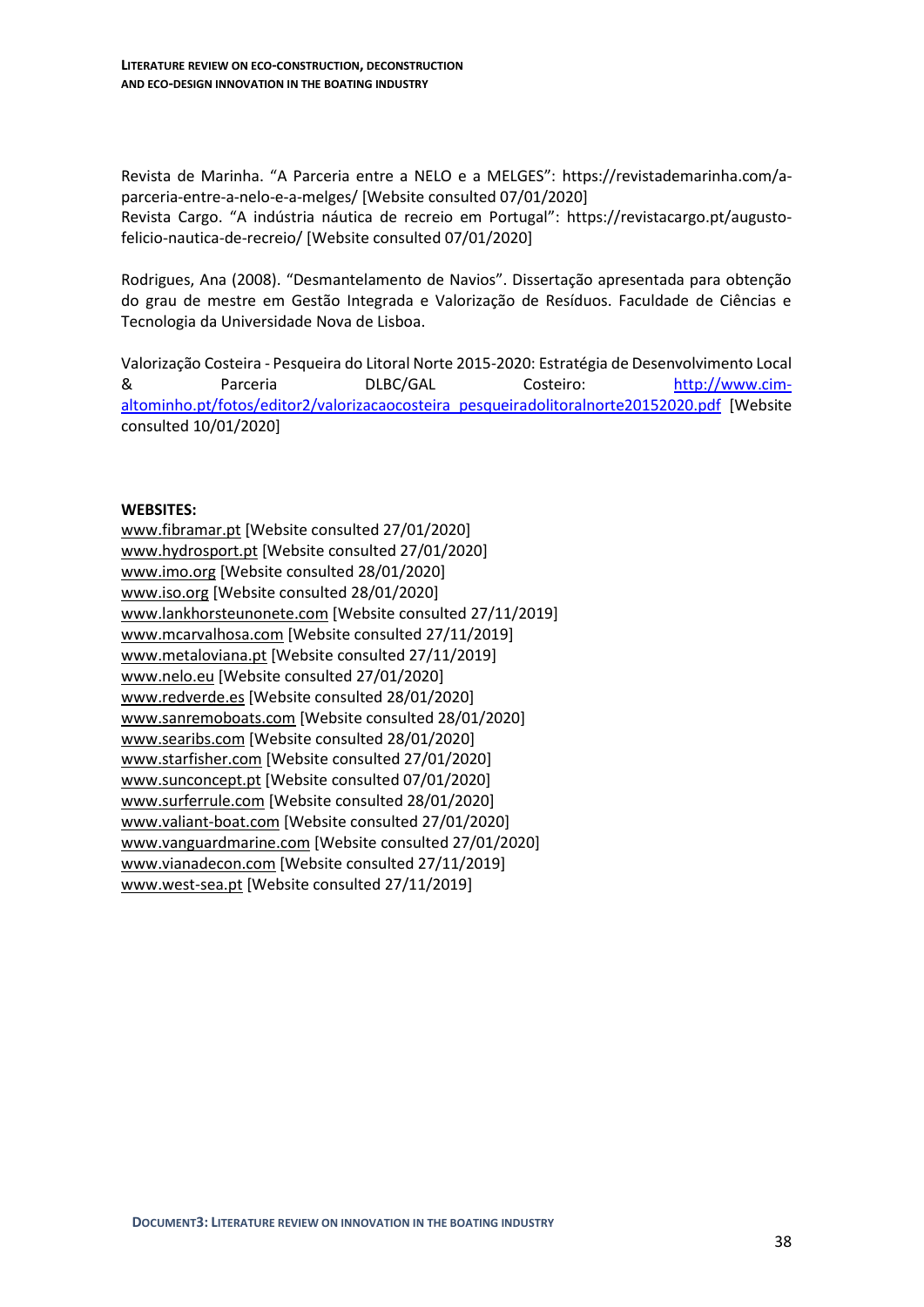**LITERATURE REVIEW ON ECO-CONSTRUCTION, DECONSTRUCTION AND ECO-DESIGN INNOVATION IN THE BOATING INDUSTRY**

## <span id="page-38-0"></span>**APPENDICES**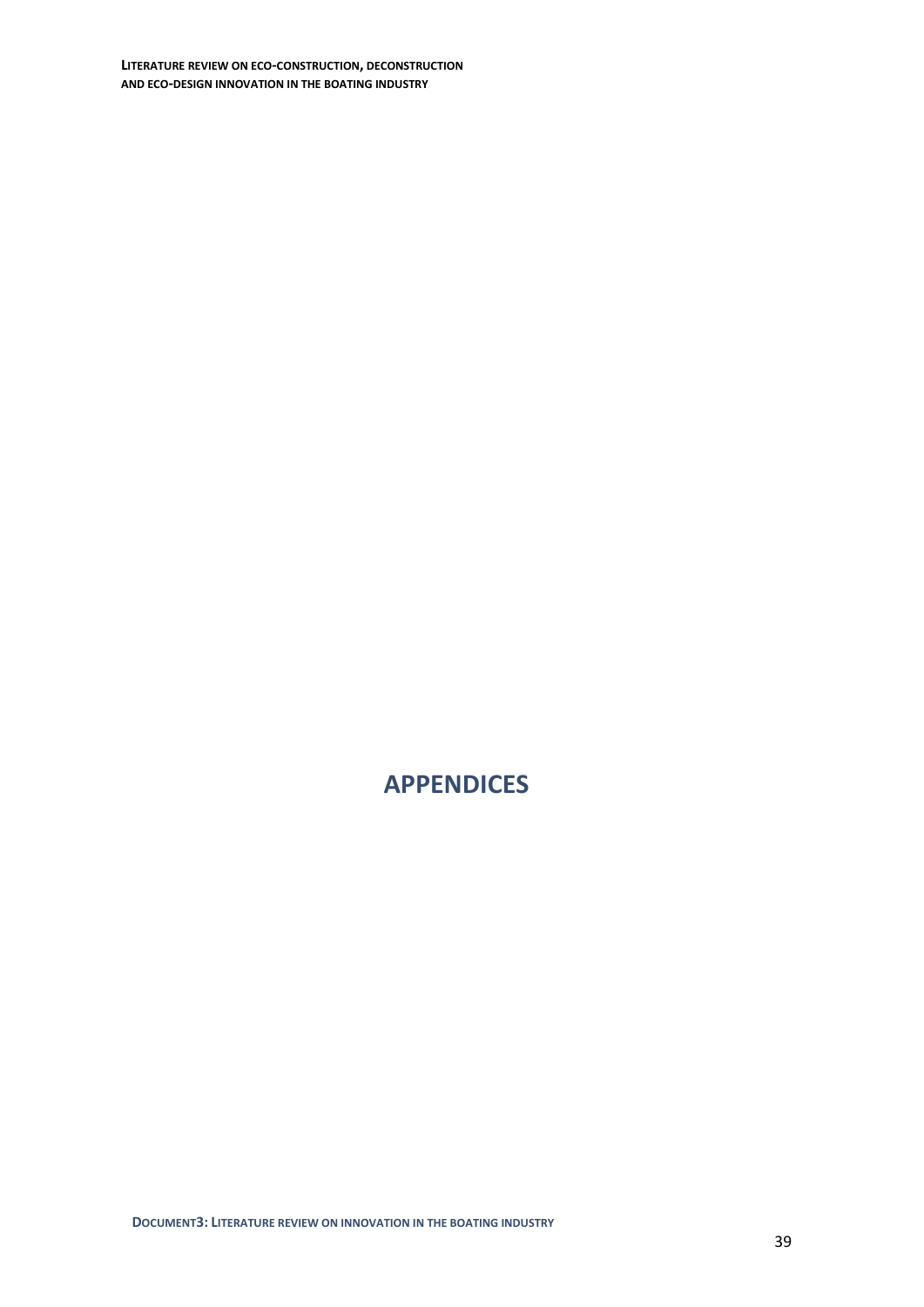## <span id="page-39-0"></span>**APPENDIX 1 – Survey conducted among stakeholders of Alto Minho's boating industry**

CAPITEN project is aimed at the main stakeholders of Alto Minho's boating industry, in order to identify those involved in eco-construction, eco-design and deconstruction processes, and promoting shared products, actions and projects through a European database which this project is developing.

The main goal of the project is to disseminate innovation and the best practices of the boating industry along the Atlantic coast, consequently generating a sustainable economic growth respectful of the environment.

All candidate projects/processes/products referenced in the CAPITEN database will be subject to a detailed analysis. Thus, your organisation may be contacted again by the CAPITEN project, in order to deepen this preliminary assessment and get a full understanding of the relevance of their inclusion in the project database.

The CAPITEN Program is committed to respecting and safeguarding the privacy of the people contacted for this purpose.

Thank you very much for your collaboration.

#### *General Information:*

- 1. Company | Business Cluster | Organization
- 2. Contact person
- 3. Phone/Mobile phone

#### *Description:*

- 4. Short description of the company's nature of business.
- 5. Do you develop innovative products based in eco-construction, eco-development and/or eco-design processes? (Please provide a short product description)
- 6. Are you involved in any innovative project to reduce the environmental impact of your activity? (Please provide a short description)
- 7. Do you use environmentally friendly waste management methods? YES/NO
- 8. Do you use any environmentally friendly waste management system? YES/NO
- 9. Are you familiar with ISO 14.001 standard on "Environmental Management System"? YES/NO
- 10. Have you implemented this standard? YES/NO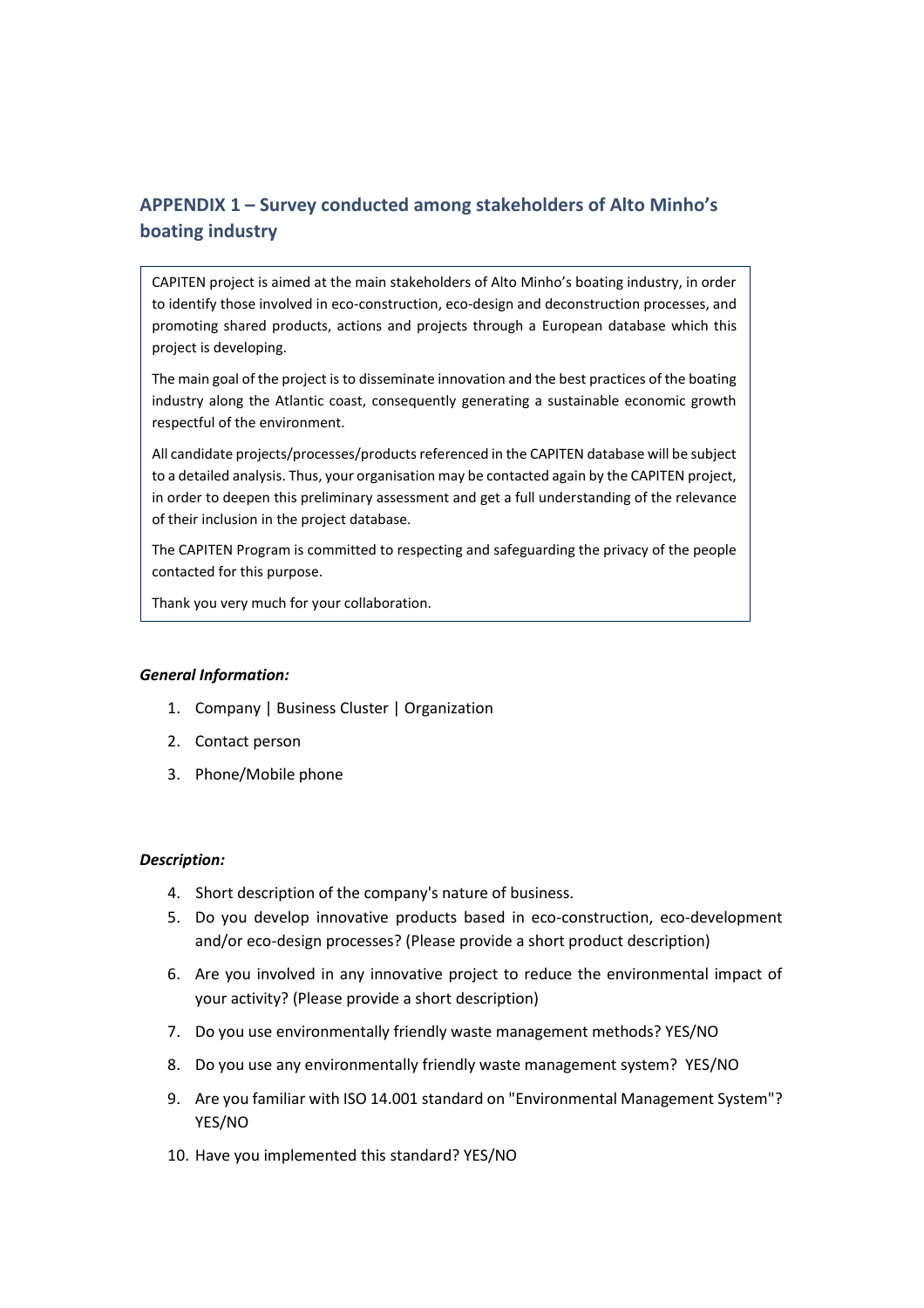- 11. Do you intend to implement this standard soon? YES/NO
- 12. Observations | Comments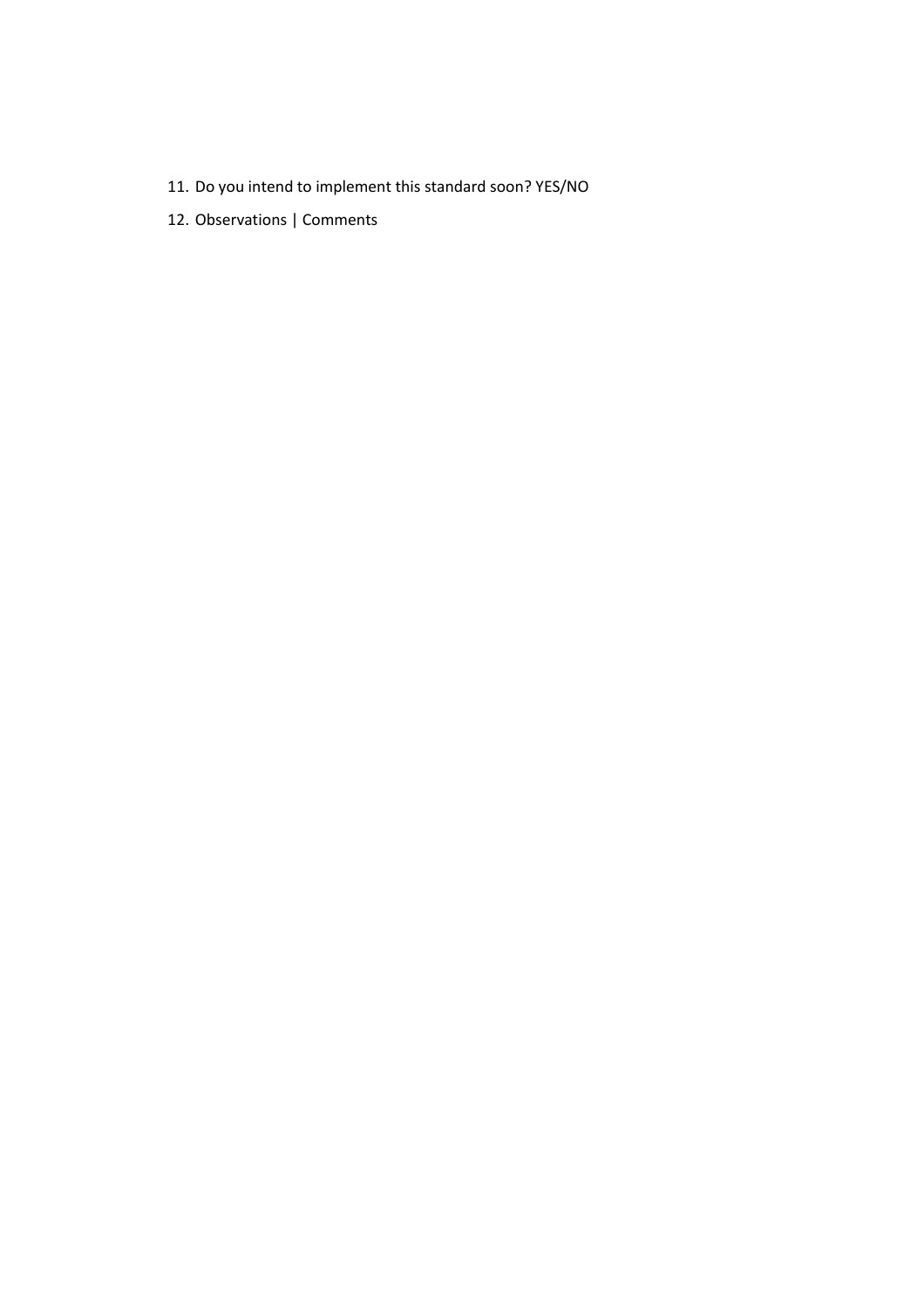## <span id="page-41-0"></span>**APPENDIX 2 – Findings from the survey**

### *General data:*

The general data protection framework applies to this survey and all information has been processed in accordance with general data protection regulation.

#### *Company's nature of business:*

1. Please provide a short description of the company/business cluster/organization's nature of business.

Carry out promotion actions and support the practice of Canoeing in all its aspects Skipper for recreational boats and transport training

Registration, changes in registration, maintenance, event licensing, vessel licensing, (sport fishing, lashing and stranding…), licence for fisheries…

Sport Activities

Repair of all kinds of boats, mechanics (official brand agents of the sector), water and shore assistance, aesthetic repairs; collection of boats during the winter; sale of new and used boats and engines.

Rowing Club (training, competition and leisure).

Nautical station (network of quality nautical tourism, organized from the integrated valorisation of nautical resources of a territory, including accommodation, restaurants, nautical activities and other relevant experiences and services to attract tourists and other users, adding value and creating diversified and integrated experiences).

- 2. Do you develop innovative products based in eco-construction, eco-development and/or eco-design processes? (Please provide a short product description) No entity is developing these kinds of products.
- 3. Are you involved in any innovative project to reduce the environmental impact of your activity? (Please provide a short description)

Composting (project from the Municipal Services of Viana do Castelo).

Use of IT solutions for dematerialization and reduction of paper consumption.

Selection of materials used in repair in order to avoid corrosion and debris, more natural components to avoid water pollution, protection/battery boxes, oil and gasoline filters that reduce gas emissions.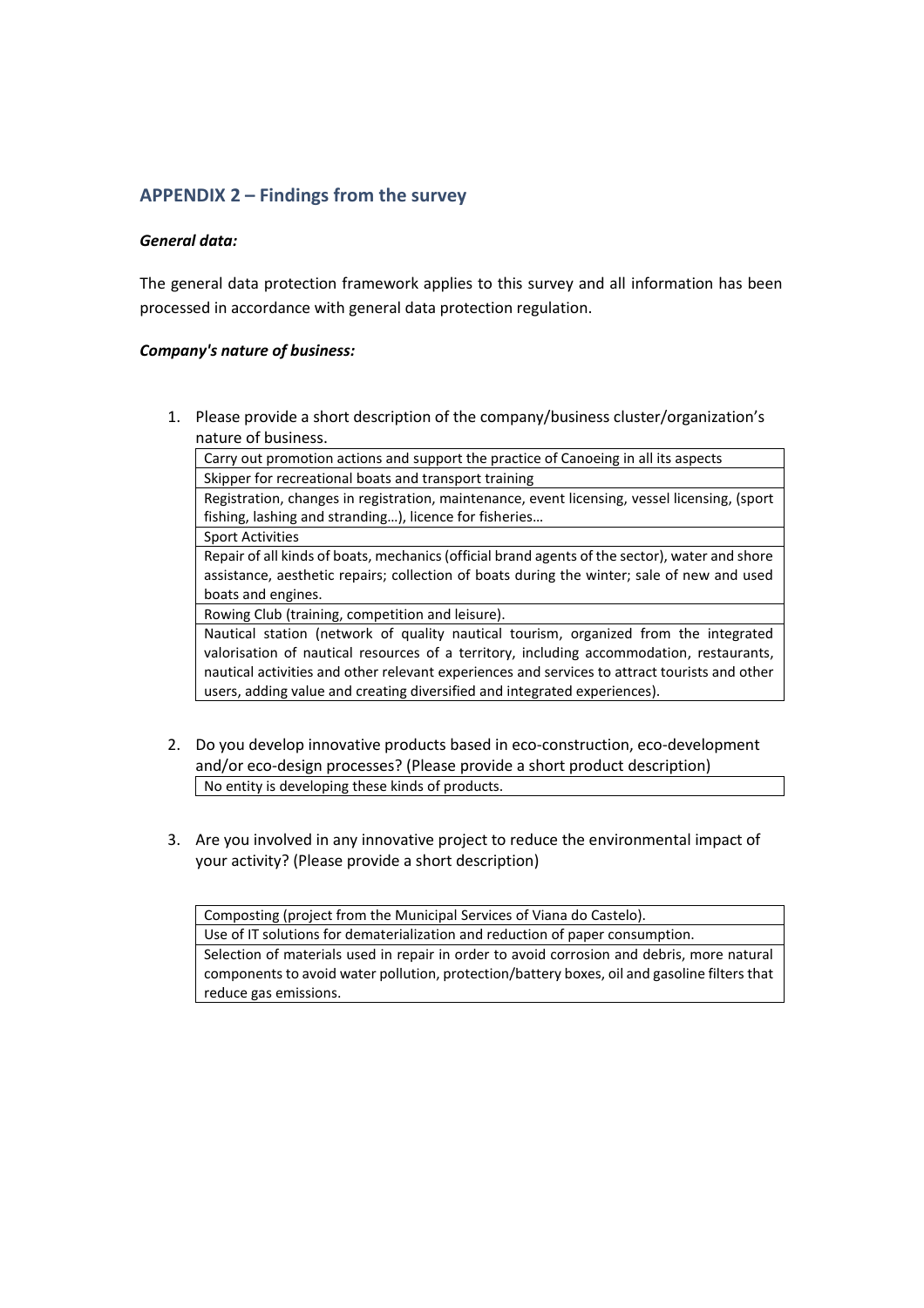4. Do you use environmentally friendly waste management methods?



5. Are you familiar with ISO 14.001 standard on "Environmental Management System"?



6. Have you implemented this standard?